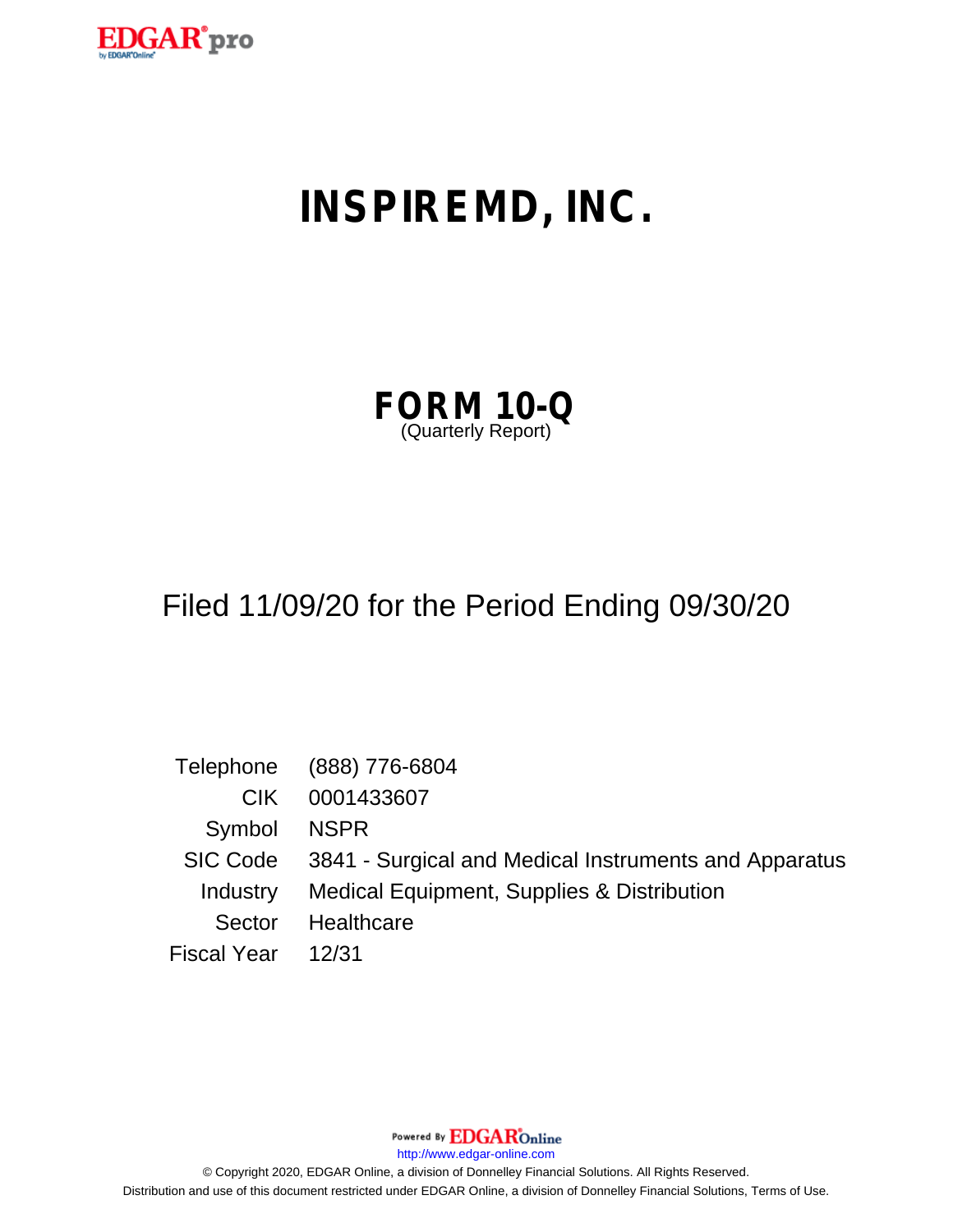## **UNITED STATES SECURITIES AND EXCHANGE COMMISSION**

**Washington, D.C. 20549**

## **FORM 10-Q**

**(Mark One)**

## **[X] QUARTERLY REPORT PURSUANT TO SECTION 13 OR 15(d) OF THE SECURITIES EXCHANGE ACT OF 1934**

**For the quarterly period ended: September 30, 2020**

**OR**

## [ ] **TRANSITION REPORT PURSUANT TO SECTION 13 OR 15(d) OF THE SECURITIES EXCHANGE ACT OF 1934**

**For the transition period from to** 

**Commission file number: 001-35731**

## **InspireMD, Inc.**

(Exact name of registrant as specified in its charter)

(State or other jurisdiction of (I.R.S. Employer incorporation or organization) incorporation or organization  $N_0$ .

**Delaware 26-2123838**

**4 Menorat Hamaor St.**

**Tel Aviv, Israel 6744832** (Address of principal executive offices)

(Zip Code)

**(888) 776-6204**

(Registrant's telephone number, including area code)

Indicate by check mark whether the registrant (1) has filed all reports required to be filed by Section 13 or 15(d) of the Securities Exchange Act of 1934 during the preceding 12 months (or for such shorter period that the registrant was required to file such reports), and (2) has been subject to such filing requirements for the past 90 days. Yes [X] No [ ]

Indicate by check mark whether the registrant has submitted electronically every Interactive Data File required to be submitted pursuant to Rule 405 of Regulation S-T during the preceding 12 months (or for such shorter period that the registrant was required to submit such files). Yes [X] No []

Indicate by check mark whether the registrant is a large accelerated filer, an accelerated filer, a non-accelerated filer, a smaller reporting company, or an emerging growth company. See the definitions of "large accelerated filer," "accelerated filer" "smaller reporting company" and "emerging growth company" in Rule 12b-2 of the Exchange Act.

Large accelerated filer  $\lceil \cdot \rceil$ 

Non-accelerated filer [X] Smaller reporting company [X] Emerging growth company [ ]

If an emerging growth company, indicate by check mark if the registrant has elected not to use the extended transition period for complying with any new or revised financial accounting standards provided pursuant to Section 13(a) of the Exchange Act. [ ]

Indicate by check mark whether the registrant is a shell company (as defined in Rule 12b-2 of the Exchange Act). Yes [ ] No [X]

## **Securities registered pursuant to Section 12(b) of the Act:**

| Title of each class                                          | Trading Symbol(s) | Name of each exchange on which registered |
|--------------------------------------------------------------|-------------------|-------------------------------------------|
| Common Stock, par value \$0,0001 per share                   | NSPR              | <b>TYSE</b><br>: American                 |
| Warrants, exercisable for one share of Common Stock          | VSPR WS           | NYSE American                             |
| Series B Warrants, exercisable for one share of Common Stock | <b>JSPR WSB</b>   | <b>NYSE</b><br>: American                 |

The number of shares of the registrant's common stock, \$0.0001 par value, outstanding as of November 5, 2020: 36,954,755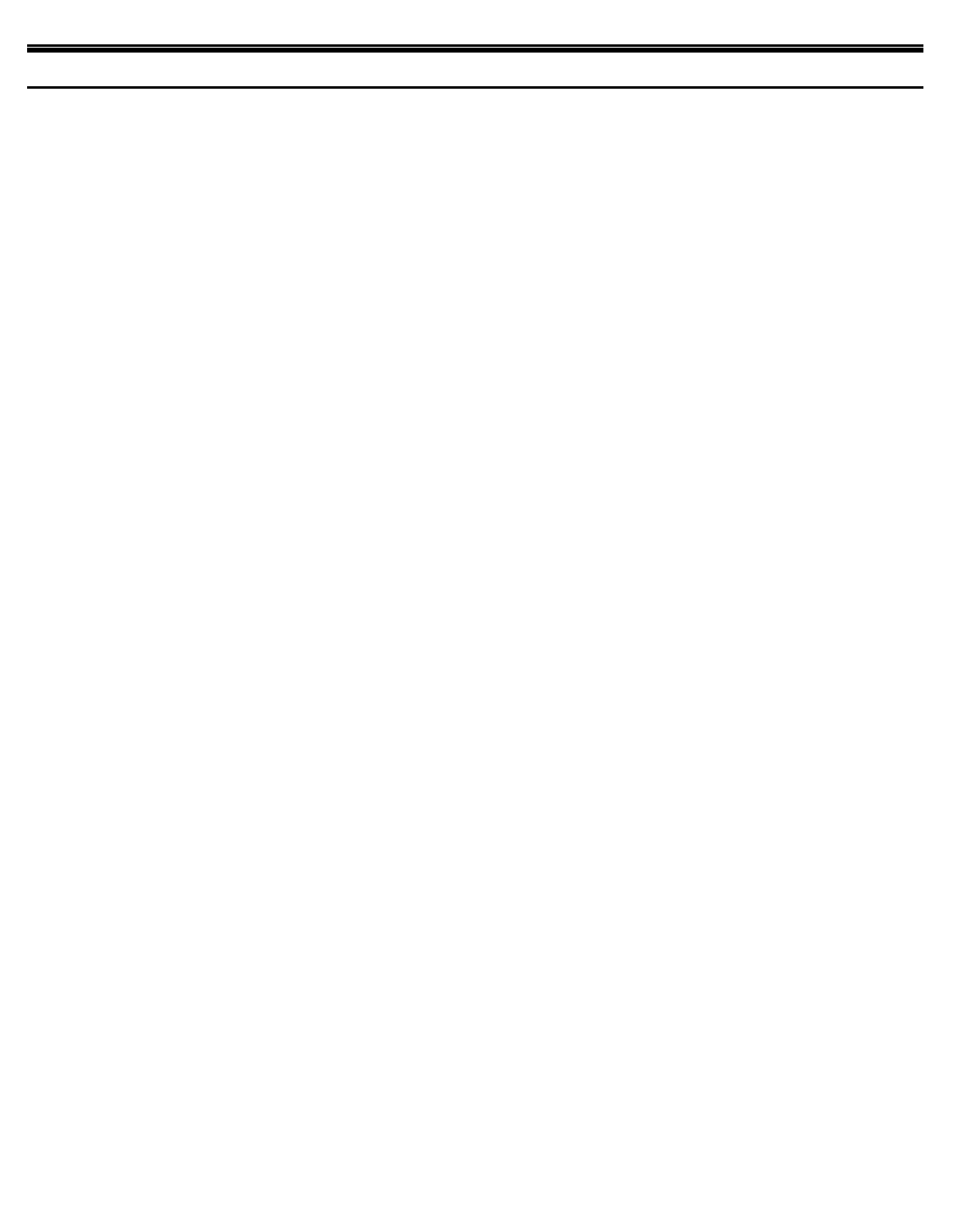## **TABLE OF CONTENTS**

|         |                                                                                       | Page  |
|---------|---------------------------------------------------------------------------------------|-------|
|         | PART I                                                                                |       |
| Item 1. | <b>Financial Statements</b>                                                           | $F-1$ |
| Item 2. | Management's Discussion and Analysis of Financial Condition and Results of Operations |       |
| Item 3. | Quantitative and Qualitative Disclosures About Market Risk                            | 13    |
| Item 4. | <b>Controls and Procedures</b>                                                        | 13    |
|         |                                                                                       |       |
|         | <b>PART II</b>                                                                        |       |
| Item 1. | <b>Legal Proceedings</b>                                                              |       |
|         | Item 1A. Risk Factors                                                                 | 14    |
| Item 5. | Other Information                                                                     | 15    |
| Item 6. | Exhibits                                                                              | 15    |
|         |                                                                                       |       |
|         |                                                                                       |       |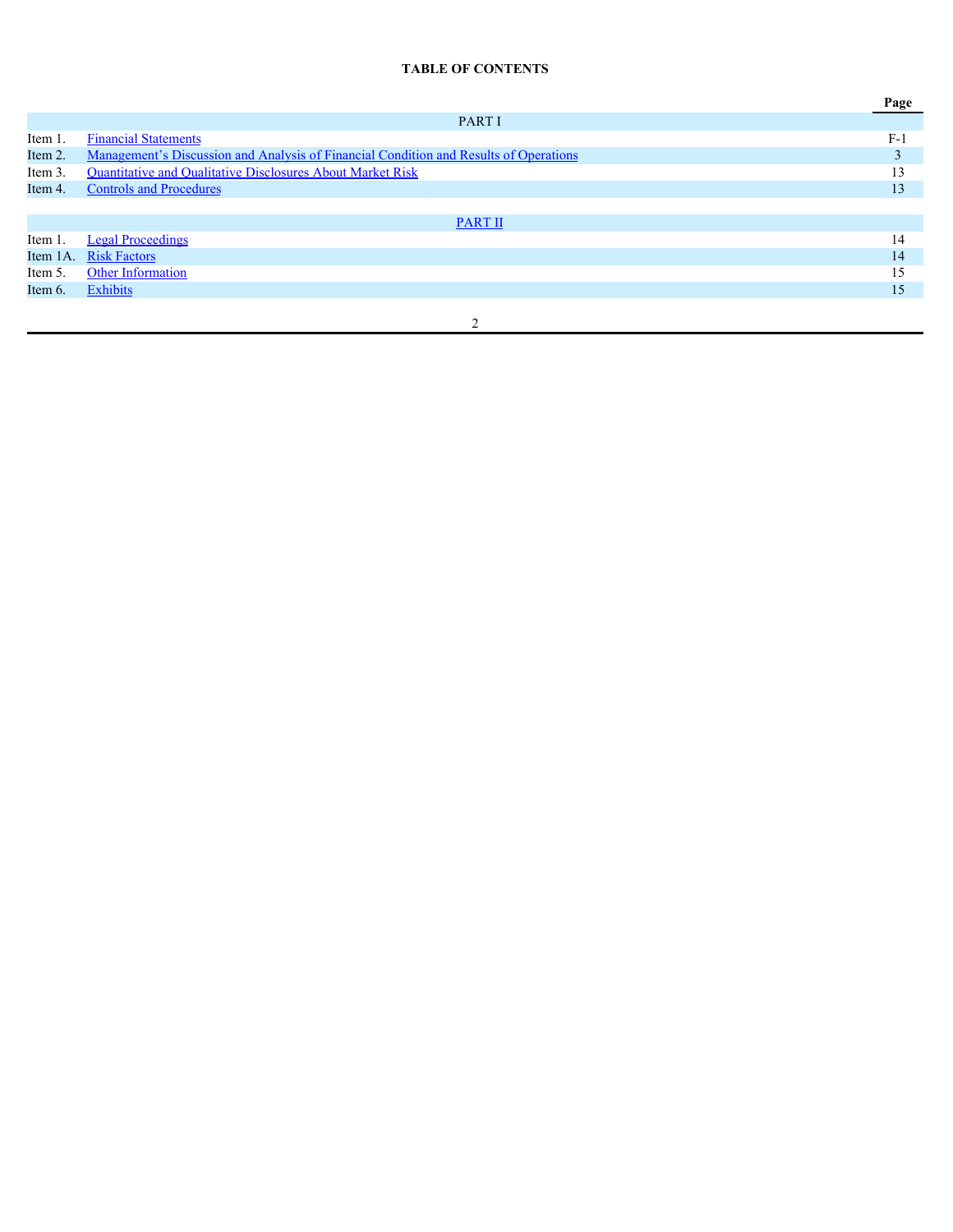## **INSPIREMD, INC.** CONSOLIDATED FINANCIAL STATEMENTS AS OF AND FOR THE QUARTER AND NINE MONTHS ENDED SEPTEMBER 30, 2020

## <span id="page-4-0"></span>TABLE OF CONTENTS

|                                                       | Page         |
|-------------------------------------------------------|--------------|
| CONSOLIDATED FINANCIAL STATEMENTS:                    |              |
| <b>Consolidated Balance Sheets</b>                    | $F-2 - F-3$  |
| <b>Consolidated Statements of Operations</b>          | $F-4$        |
| <b>Consolidated Statements of Changes in Equity</b>   | $F-5 - F-6$  |
| <b>Consolidated Statements of Cash Flows</b>          | $F-7$        |
| <b>Notes to the Consolidated Financial Statements</b> | $F-8 - F-13$ |
|                                                       |              |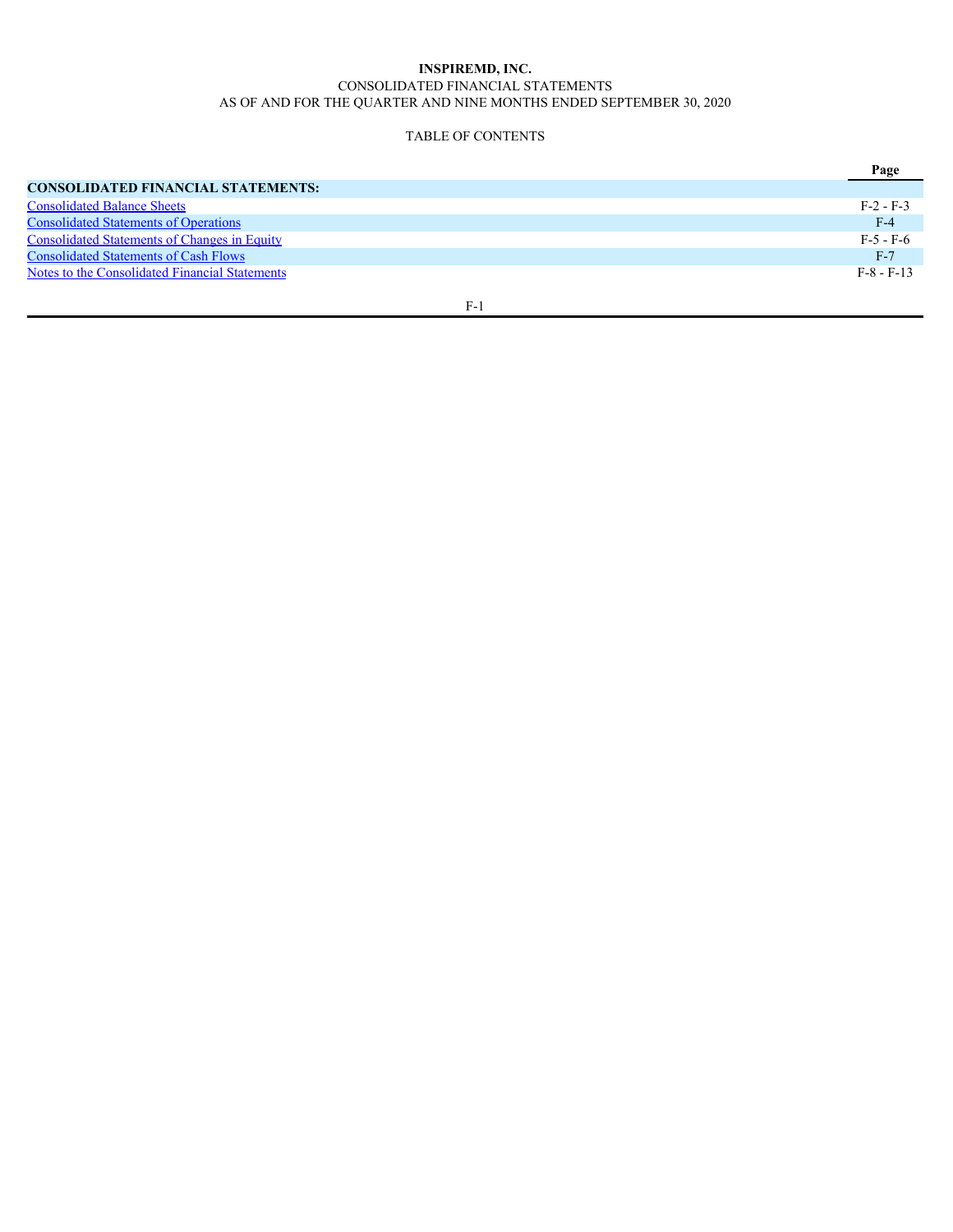## **INSPIREMD, INC. CONSOLIDATED BALANCE SHEETS (Unaudited)**

<span id="page-5-0"></span>(U.S. dollars in thousands)

|                                                    |       |              | September 30<br>2020 | December 31<br>2019 |       |  |  |
|----------------------------------------------------|-------|--------------|----------------------|---------------------|-------|--|--|
| <b>ASSETS</b>                                      |       |              |                      |                     |       |  |  |
| <b>CURRENT ASSETS:</b>                             |       |              |                      |                     |       |  |  |
| Cash and cash equivalents                          |       | <sup>S</sup> | 10,882               | <sup>\$</sup>       | 5,514 |  |  |
| Accounts receivable:                               |       |              |                      |                     |       |  |  |
| Trade, net                                         |       |              | 565                  |                     | 823   |  |  |
| Other                                              |       |              | 332                  |                     | 150   |  |  |
| Prepaid expenses                                   |       |              | 169                  |                     | 87    |  |  |
| Inventory                                          |       |              | 1,388                |                     | 1,236 |  |  |
| <b>TOTAL CURRENT ASSETS</b>                        |       |              | 13,336               |                     | 7,810 |  |  |
|                                                    |       |              |                      |                     |       |  |  |
| <b>NON-CURRENT ASSETS:</b>                         |       |              |                      |                     |       |  |  |
| Property, plant and equipment, net                 |       |              | 415                  |                     | 547   |  |  |
| Operating lease right of use assets                |       |              | 1,215                |                     | 937   |  |  |
| Fund in respect of employee rights upon retirement |       |              | 643                  |                     | 586   |  |  |
| <b>TOTAL NON-CURRENT ASSETS</b>                    |       |              | 2,273                |                     | 2,070 |  |  |
| <b>TOTAL ASSETS</b>                                |       |              | 15,609               |                     | 9,880 |  |  |
|                                                    |       |              |                      |                     |       |  |  |
|                                                    | $F-2$ |              |                      |                     |       |  |  |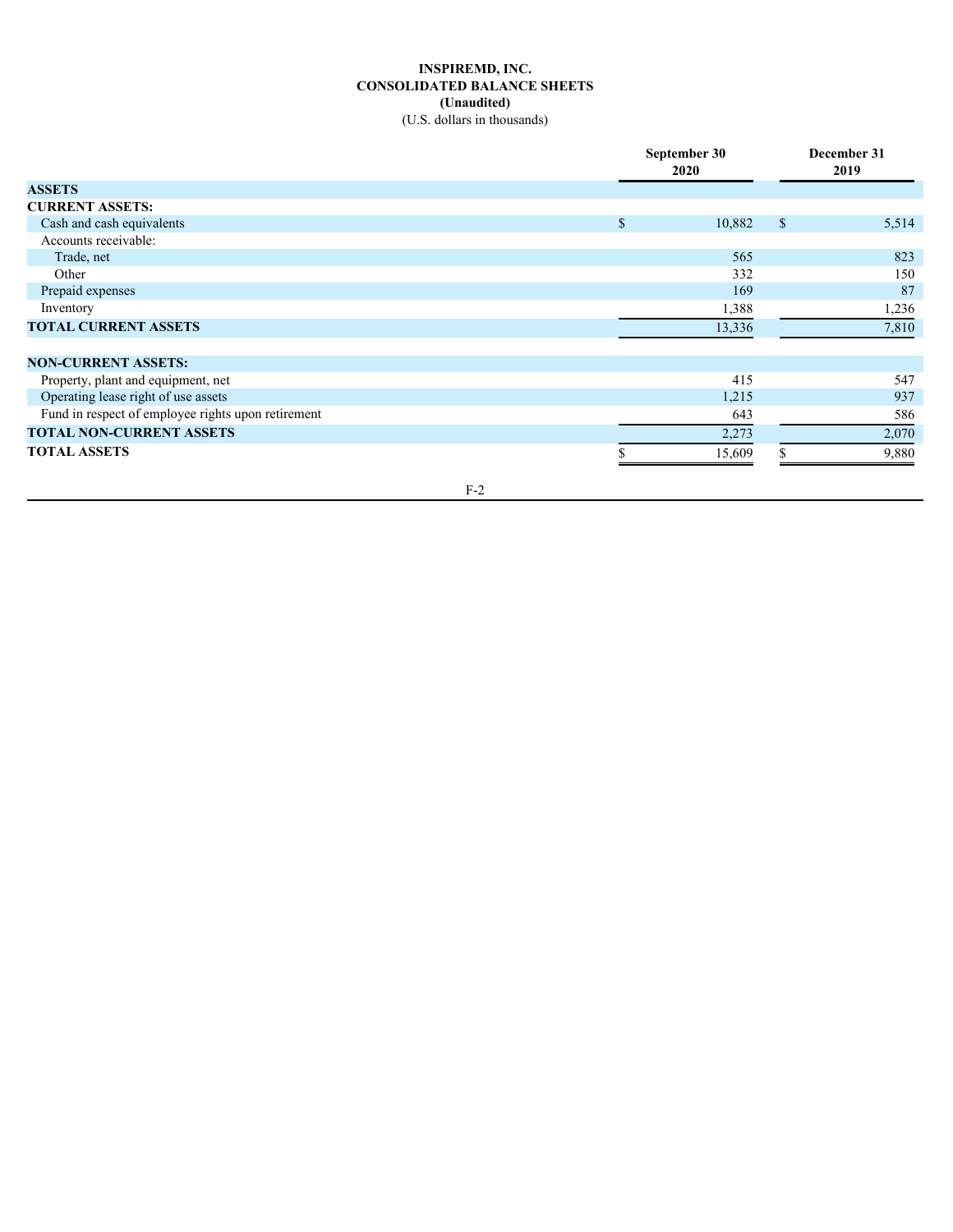## **INSPIREMD, INC. CONSOLIDATED BALANCE SHEETS**

(U.S. dollars in thousands other than share and per share data)

|                                                                                                       | September 30<br>2020 | December 31<br>2019 |
|-------------------------------------------------------------------------------------------------------|----------------------|---------------------|
| <b>LIABILITIES AND EQUITY</b>                                                                         |                      |                     |
| <b>CURRENT LIABILITIES:</b>                                                                           |                      |                     |
| Accounts payable and accruals:                                                                        |                      |                     |
| Trade                                                                                                 | 427                  | 646                 |
| Other                                                                                                 | 2,123                | 2,449               |
| Contract liability                                                                                    | 19                   | 20                  |
| <b>TOTAL CURRENT LIABILITIES</b>                                                                      | 2,569                | 3,115               |
| <b>LONG-TERM LIABILITIES-</b>                                                                         |                      |                     |
| Operating lease liabilities                                                                           | 917                  | 653                 |
| Liability for employees rights upon retirement                                                        | 843                  | 729                 |
| <b>TOTAL LONG-TERM LIABILITIES</b>                                                                    | 1,760                | 1,382               |
|                                                                                                       |                      |                     |
| <b>COMMITMENTS AND CONTINGENT LIABILITIES (Note 8)</b>                                                |                      |                     |
| <b>TOTAL LIABILITIES</b>                                                                              | 4,329                | 4,497               |
| <b>EQUITY:</b>                                                                                        |                      |                     |
|                                                                                                       |                      |                     |
| Common stock, par value \$0.0001 per share; 150,000,000 shares authorized at September 30, 2020       |                      |                     |
| and December 31, 2019; 36,059,128 and 3,916,134 shares issued and outstanding at September 30,        |                      |                     |
| 2020 and December 31, 2019, respectively                                                              | 3                    |                     |
| Preferred B shares, par value \$0.0001 per share; 500,000 shares authorized at September 30, 2020 and |                      |                     |
| December 31, 2019; 17,303 shares issued and outstanding at September 30, 2020 and December 31,        |                      |                     |
| 2019.                                                                                                 |                      |                     |
| Preferred C shares, par value \$0.0001 per share; 1,172,000 shares authorized at September 30, 2020   |                      |                     |
| and December 31, 2019; 2,343 and 34,370 shares issued and outstanding at September 30, 2020 and       |                      |                     |
| December 31, 2019, respectively                                                                       |                      |                     |
| Additional paid-in capital                                                                            | 175,600              | 163,015             |
| Accumulated deficit                                                                                   | (164, 323)           | (157, 632)          |
| Total equity                                                                                          | 11,280               | 5,383               |
| Total liabilities and equity                                                                          | 15,609               | 9,880               |
|                                                                                                       |                      |                     |

**The accompanying notes are an integral part of the consolidated financial statements.**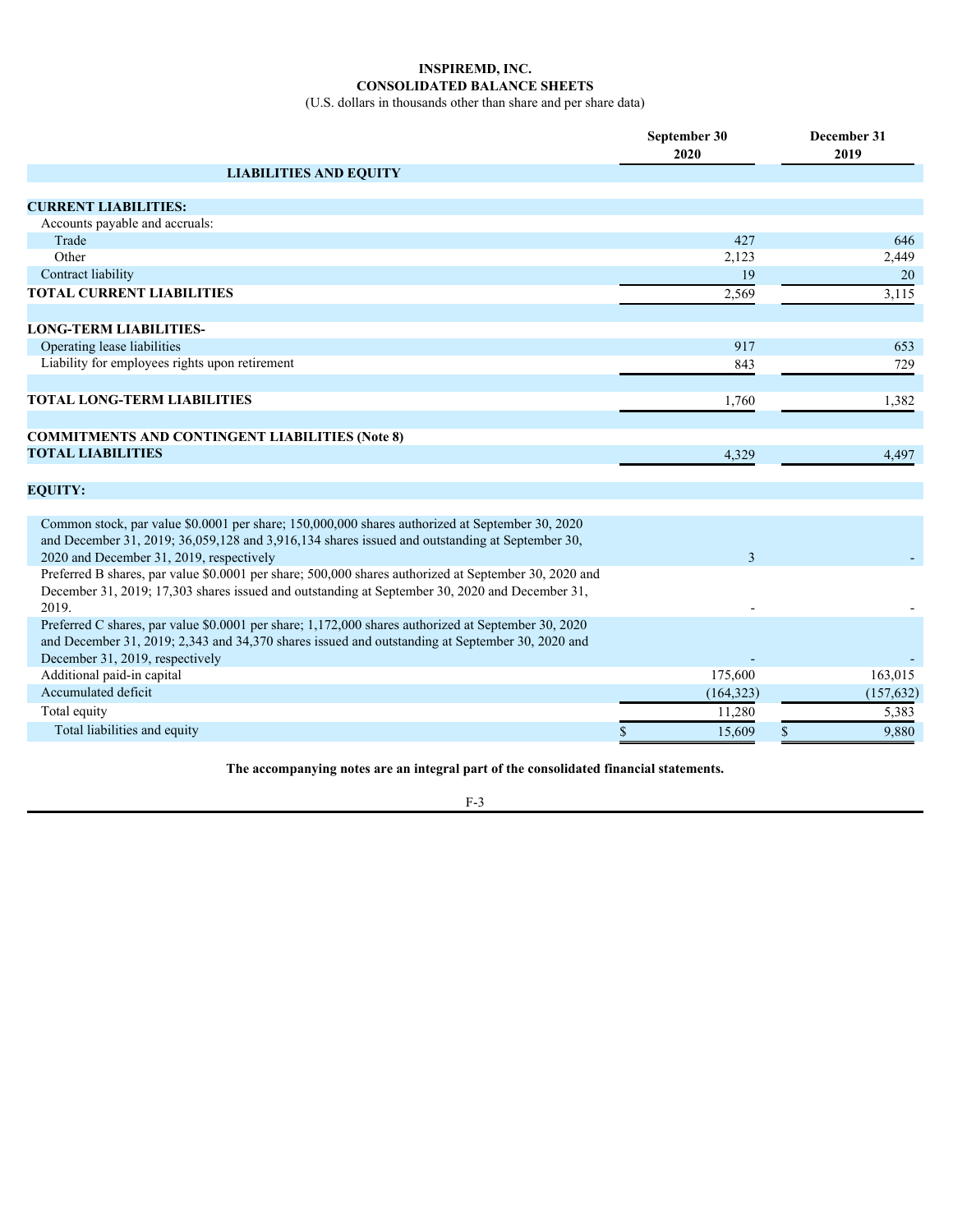## **INSPIREMD, INC. CONSOLIDATED STATEMENTS OF OPERATIONS (Unaudited)**

<span id="page-7-0"></span>(U.S. dollars in thousands, except per share data)

|                                                           | September 30, | Three months ended |           |  | Nine months ended<br>September 30, |   |           |  |  |
|-----------------------------------------------------------|---------------|--------------------|-----------|--|------------------------------------|---|-----------|--|--|
|                                                           | 2020          |                    | 2019      |  | 2020                               |   | 2019      |  |  |
| <b>REVENUES</b>                                           | 980           |                    | 939       |  | 2,327                              | ъ | 2,708     |  |  |
| <b>COST OF REVENUES</b>                                   | 682           |                    | 811       |  | 1,854                              |   | 2,211     |  |  |
| <b>GROSS PROFIT</b>                                       | 298           |                    | 128       |  | 473                                |   | 497       |  |  |
| <b>OPERATING EXPENSES:</b>                                |               |                    |           |  |                                    |   |           |  |  |
| Research and development                                  | 546           |                    | 442       |  | 1,513                              |   | 2,432     |  |  |
| Selling and marketing                                     | 485           |                    | 537       |  | 1,486                              |   | 1,791     |  |  |
| General and administrative                                | 1,462         |                    | 1,146     |  | 4,136                              |   | 3,584     |  |  |
| Total operating expenses                                  | 2,493         |                    | 2,125     |  | 7,135                              |   | 7,807     |  |  |
| <b>LOSS FROM OPERATIONS</b>                               | (2,195)       |                    | (1,997)   |  | (6,662)                            |   | (7,310)   |  |  |
| <b>FINANCIAL EXPENSES, net:</b>                           | (38)          |                    | (73)      |  | (29)                               |   | (173)     |  |  |
| <b>NET LOSS</b>                                           | (2, 233)      |                    | (2,070)   |  | (6,691)                            |   | (7, 483)  |  |  |
| <b>NET LOSS PER SHARE - basic and diluted</b>             | (0.06)        |                    | (1.26)    |  | (0.38)                             |   | (5.79)    |  |  |
| <b>WEIGHTED AVERAGE NUMBER OF SHARES OF COMMON</b>        |               |                    |           |  |                                    |   |           |  |  |
| <b>STOCK USED IN COMPUTING NET LOSS PER SHARE - basic</b> |               |                    |           |  |                                    |   |           |  |  |
| and diluted                                               | 34,884,285    |                    | 1,648,302 |  | 17,460,184                         |   | 1,293,321 |  |  |

**The accompanying notes are an integral part of the consolidated financial statements.**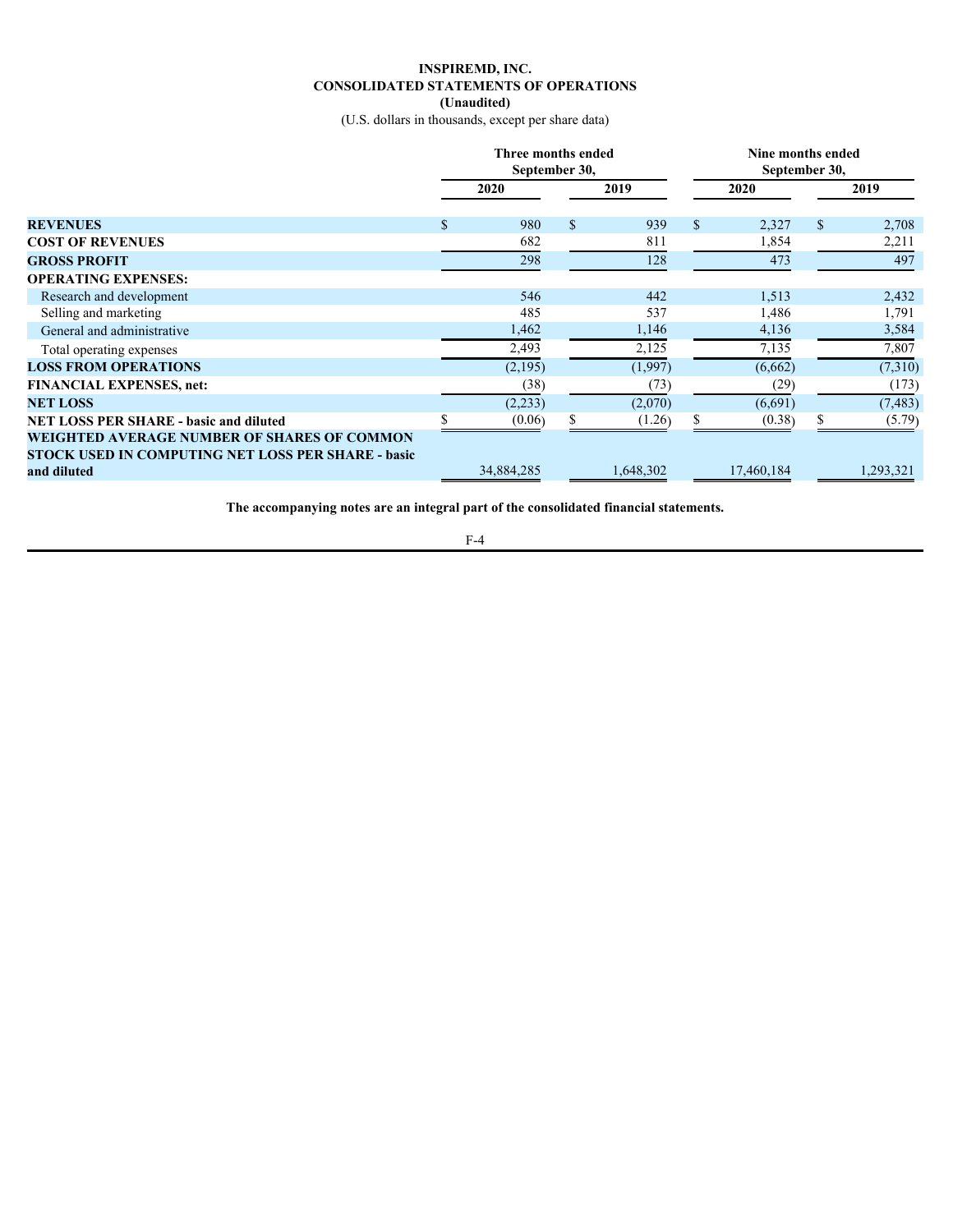## **INSPIREMD, INC. CONSOLIDATED STATEMENTS OF CHANGES IN EQUITY (Unaudited)**

<span id="page-8-0"></span>(U.S. dollars in thousands, except share data)

|                                                                                                                                                                              | <b>Common stock</b> |               | <b>Series B</b> | Convertible<br><b>Preferred Stock</b> | <b>Series C</b><br>Convertible<br><b>Preferred Stock</b> |         | <b>Additional</b><br>paid-in | Accumulated                | <b>Total</b>           |
|------------------------------------------------------------------------------------------------------------------------------------------------------------------------------|---------------------|---------------|-----------------|---------------------------------------|----------------------------------------------------------|---------|------------------------------|----------------------------|------------------------|
|                                                                                                                                                                              | Shares              | Amount        | <b>Shares</b>   | Amount                                | <b>Shares</b>                                            | Amount  | capital                      | deficit                    | equity                 |
| <b>BALANCE AT January 1,</b><br>2019                                                                                                                                         | 768,615             | $\ast$        | 17,303          | $\ast$                                | 61,423                                                   | ∗       | 156,355<br>$\mathbb{S}^-$    | (147, 592)<br><sup>S</sup> | 8,763<br><sup>\$</sup> |
| <b>Net loss</b><br><b>Issuance of common</b><br>shares, warrants, pre-<br>funded warrants and<br>exercise of pre-funded<br>warrants, net of \$1,177<br><i>issuance costs</i> | 2,588,828           | $\mathcal{A}$ |                 |                                       |                                                          |         | 6,331                        | (7, 483)                   | (7, 483)<br>6,331      |
| <b>Conversion of Series C</b><br><b>Convertible Preferred</b><br><b>Stock to common shares</b>                                                                               | 29,728              | $\ast$        |                 |                                       | (24, 554)                                                | $\star$ |                              |                            |                        |
| <b>Share-based</b><br>compensation related to<br>restricted stock and stock<br>options award, net of<br>forfeitures of 837 shares                                            | 69,744              |               |                 |                                       |                                                          |         | 285                          |                            | 285                    |
| <b>BALANCE AT September</b><br>30, 2019                                                                                                                                      | 3,456,915           |               | 17,303          |                                       | 36,869                                                   |         | 162,971<br>\$                | (155,075)<br>S             | 7,896<br>S             |

**\*** Represents an amount less than \$1 thousand

## **The accompanying notes are an integral part of the consolidated financial statements.**

|                                                                                                                                                         | <b>Common stock</b> |         | <b>Series B</b><br>Convertible<br><b>Preferred Stock</b> |        | <b>Series C</b><br>Convertible<br><b>Preferred Stock</b> |         | <b>Additional</b><br>paid-in | Accumulated          | <b>Total</b>                     |
|---------------------------------------------------------------------------------------------------------------------------------------------------------|---------------------|---------|----------------------------------------------------------|--------|----------------------------------------------------------|---------|------------------------------|----------------------|----------------------------------|
|                                                                                                                                                         | <b>Shares</b>       | Amount  | <b>Shares</b>                                            | Amount | <b>Shares</b>                                            | Amount  | capital                      | deficit              | equity                           |
| <b>BALANCE AT July 1, 2019</b><br><b>Net loss</b>                                                                                                       | 1,397,133           | $\star$ | 17,303                                                   | $\ast$ | 38,806                                                   | -*      | 158,579<br>\$                | (153,005)<br>(2,070) | 5,574<br>$\mathbf{s}$<br>(2,070) |
| <b>Issuance of common</b><br>shares, warrants, pre-<br>funded warrants and<br>exercise of pre-funded<br>warrants, net of \$710<br><i>issuance costs</i> | 2,057,444           | $\star$ |                                                          |        |                                                          |         | 4,285                        |                      | 4,285                            |
| <b>Conversion of Series C</b><br><b>Convertible Preferred</b><br><b>Stock to common shares</b>                                                          | 2,480               | $\star$ |                                                          |        | (1,937)                                                  | $\star$ |                              |                      |                                  |
| <b>Share-based</b><br>compensation related to<br>restricted stock and stock<br>options award, net of<br>forfeitures of 142 shares                       | (142)               |         |                                                          |        |                                                          |         | 107                          |                      | 107                              |
| <b>BALANCE AT September</b><br>30, 2019                                                                                                                 | 3,456,915           |         | 17,303                                                   |        | 36,869                                                   |         | \$162,971                    | (155,075)            | 7,896<br>S.                      |

**\*** Represents an amount less than \$1 thousand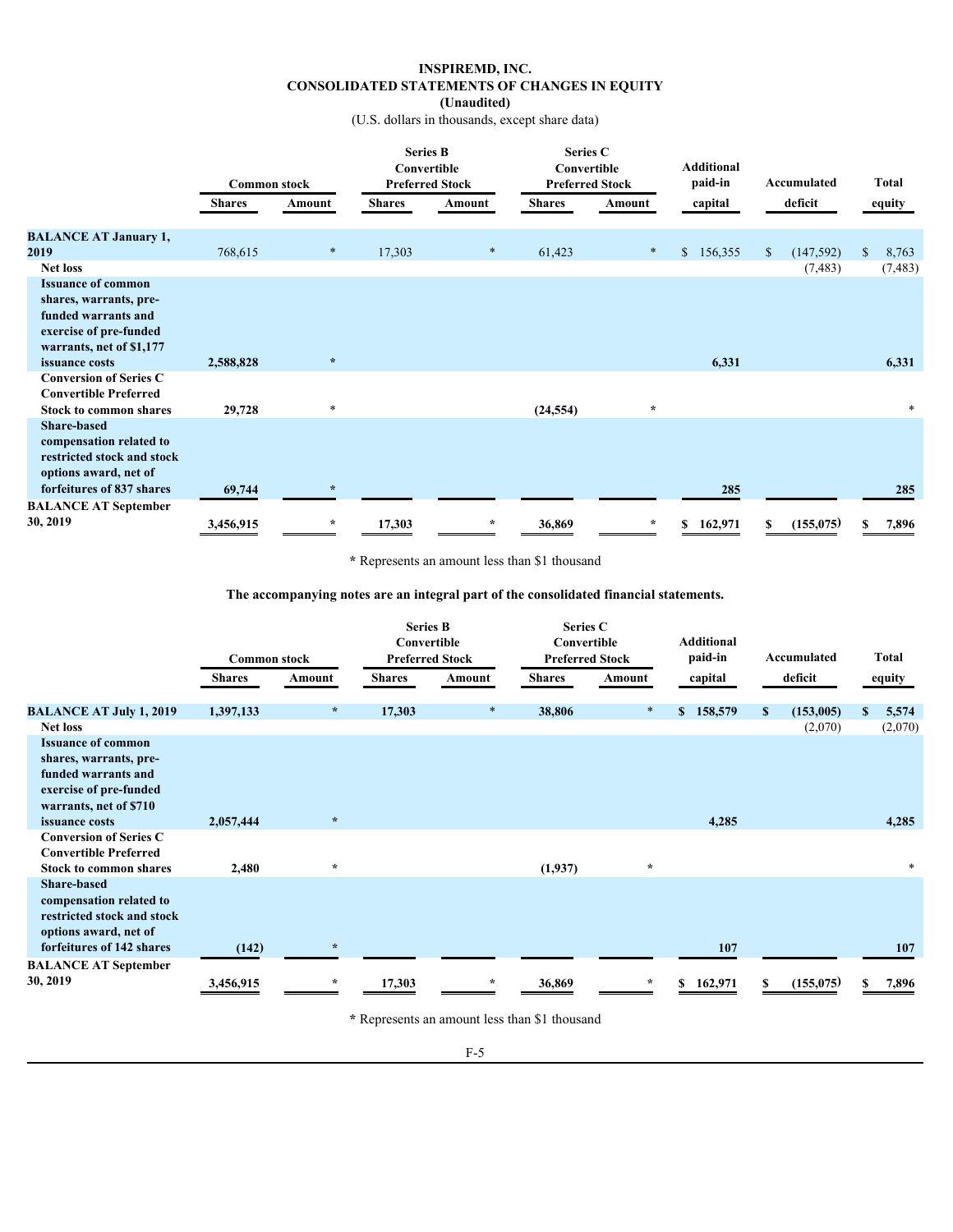|                                                                                                                       | <b>Common stock</b>     |              | <b>Series B</b><br>Convertible<br><b>Preferred Stock</b> |         | <b>Series C</b><br>Convertible<br><b>Preferred Stock</b> |         | <b>Additional</b><br>paid-in | Accumulated                 | <b>Total</b>          |
|-----------------------------------------------------------------------------------------------------------------------|-------------------------|--------------|----------------------------------------------------------|---------|----------------------------------------------------------|---------|------------------------------|-----------------------------|-----------------------|
|                                                                                                                       | <b>Shares</b>           | Amount       | <b>Shares</b>                                            | Amount  | <b>Shares</b>                                            | Amount  | capital                      | deficit                     | equity                |
| <b>BALANCE AT January 1,</b><br>2020                                                                                  | 3,916,134               | $\star$      | 17,303                                                   | $\star$ | 34,370                                                   | $\star$ | \$163,015                    | (157, 632)<br>$\mathbf{s}$  | $\mathbf{s}$<br>5,383 |
| <b>Net loss</b><br><b>Exercise of pre-funded</b><br>warrants                                                          | 14,856,400              | 2            |                                                          |         |                                                          |         | 16                           | (6,691)                     | (6,691)<br>18         |
| <b>Settlement of restricted</b><br>stock units in shares of<br>common stock                                           | 165,000                 | $\ast$       |                                                          |         |                                                          |         |                              |                             | $\ast$                |
| <b>Issuance of common</b><br>shares, including at the<br>market offering net of                                       |                         |              |                                                          |         |                                                          |         |                              |                             |                       |
| \$945 issuance costs<br><b>Exercise of Warrants F</b>                                                                 | 11,562,202<br>2,866,600 | $\star$      |                                                          |         |                                                          |         | 10,808<br>1,418              |                             | 10,809<br>1,418       |
| <b>Exercise of Unit</b><br><b>Purchase Option</b>                                                                     | 253,587                 | $\ast$       |                                                          |         |                                                          |         | 82                           |                             | 82                    |
| <b>Conversion of Series C</b><br><b>Convertible Preferred</b><br><b>Stock to common shares</b>                        | 372,173                 | $\ast$       |                                                          |         | (32,027)                                                 | $\ast$  |                              |                             | $\ast$                |
| Share-based compensation<br>related to restricted stock,<br>restricted stock units and<br>stock options award, net of |                         |              |                                                          |         |                                                          |         |                              |                             |                       |
| forfeitures of 41,484 shares<br><b>BALANCE AT September</b>                                                           | 2,067,032               | $\star$      |                                                          |         |                                                          |         | 261                          |                             | 261                   |
| 30, 2020                                                                                                              | 36,059,128              | $\mathbf{3}$ | 17,303                                                   | $\star$ | 2,343                                                    | $\star$ | \$175,600                    | (164, 323)<br><sup>\$</sup> | \$11,280              |

**\*** Represents an amount less than \$1 thousand

|                                                                                                                           | <b>Common stock</b> |        | <b>Series B</b><br>Convertible<br><b>Preferred Stock</b> |        | <b>Series C</b><br>Convertible<br><b>Preferred Stock</b> |        | <b>Additional</b><br>paid-in | Accumulated | <b>Total</b> |
|---------------------------------------------------------------------------------------------------------------------------|---------------------|--------|----------------------------------------------------------|--------|----------------------------------------------------------|--------|------------------------------|-------------|--------------|
|                                                                                                                           | <b>Shares</b>       | Amount | <b>Shares</b>                                            | Amount | <b>Shares</b>                                            | Amount | capital                      | deficit     | equity       |
| <b>BALANCE AT July 1, 2020</b>                                                                                            | 33,358,994          |        | 17,303                                                   |        | 2,343                                                    |        | \$175,301                    | (162,090)   | \$13,214     |
| <b>Net loss</b>                                                                                                           |                     |        |                                                          |        |                                                          |        |                              | (2,233)     | (2,233)      |
| <b>Issuance of common shares</b><br>at the market offering, net                                                           |                     |        |                                                          |        |                                                          |        |                              |             |              |
| of \$110 issuance costs                                                                                                   | 593,102             |        |                                                          |        |                                                          |        | 158                          |             | 158          |
| <b>Share-based compensation</b><br>related to restricted stock<br>and stock options award,<br>net of forfeitures of 1,484 |                     |        |                                                          |        |                                                          |        |                              |             |              |
| shares                                                                                                                    | 2,107,032           |        |                                                          |        |                                                          |        | 141                          |             | 141          |
| <b>BALANCE AT September</b><br>30, 2020                                                                                   | 36,059,128          |        | 17,303                                                   |        | 2,343                                                    |        | \$175,600                    | (164, 323)  | \$11,280     |

**The accompanying notes are an integral part of the consolidated financial statements.**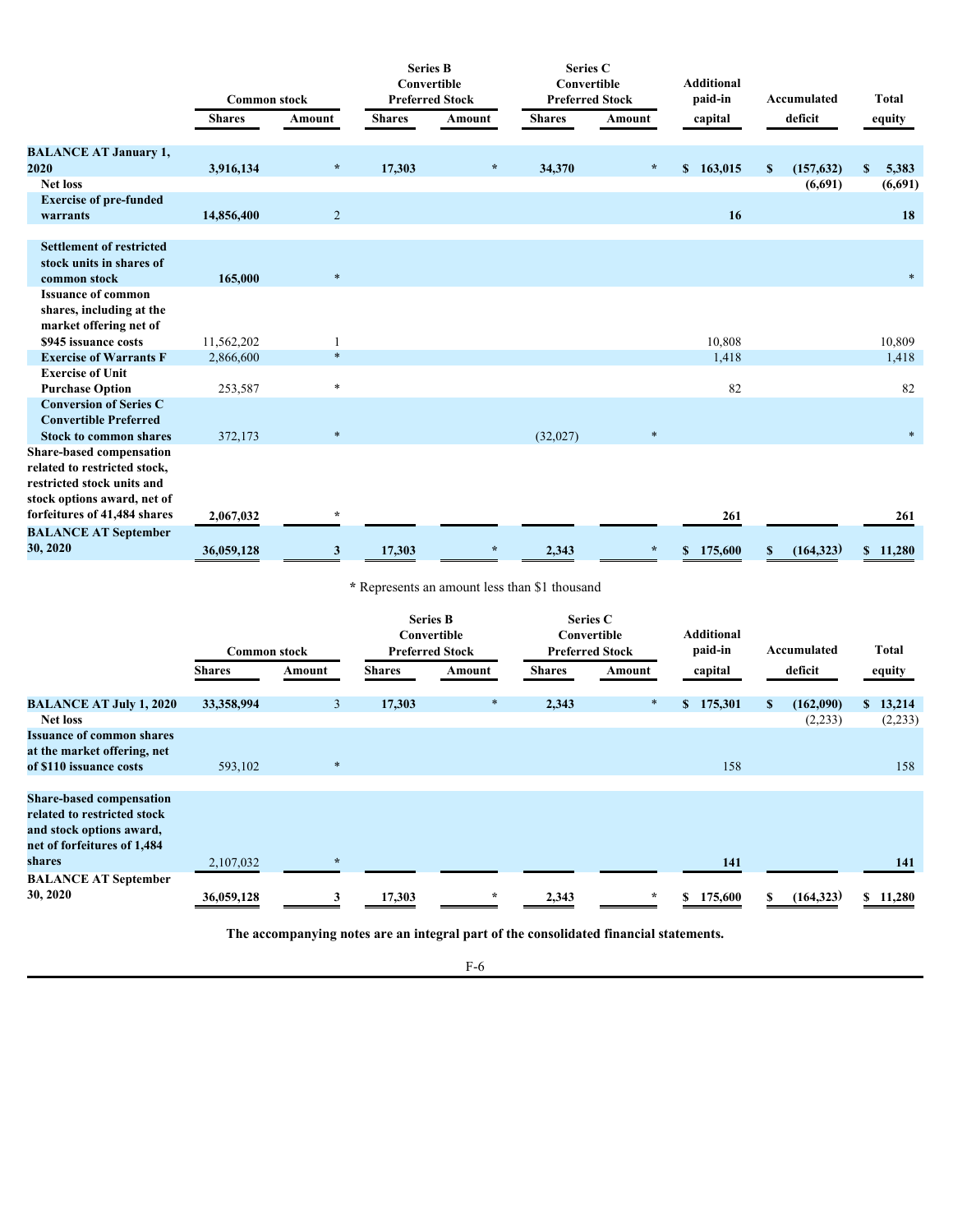## **INSPIREMD, INC. CONSOLIDATED STATEMENTS OF CASH FLOWS (Unaudited)**

<span id="page-10-0"></span>(U.S. dollars in thousands)

|                                                                                            |     | Nine months ended<br>September 30 |              |                          |
|--------------------------------------------------------------------------------------------|-----|-----------------------------------|--------------|--------------------------|
|                                                                                            |     | 2020                              |              | 2019                     |
| <b>CASH FLOWS FROM OPERATING ACTIVITIES:</b>                                               |     |                                   |              |                          |
| Net loss                                                                                   | \$. | (6,691)                           | <sup>S</sup> | (7, 483)                 |
| Adjustments required to reconcile net loss to net cash used in operating activities:       |     |                                   |              |                          |
| Depreciation                                                                               |     | 122                               |              | 114                      |
| Loss from sale of property, plant and equipment                                            |     | 14                                |              | $\overline{\phantom{a}}$ |
| Change in liability for employees rights upon retirement                                   |     | 114                               |              | 99                       |
| Financial income and interest paid                                                         |     | (4)                               |              | (1)                      |
| Change in right of use asset and leasing liability                                         |     | (19)                              |              | 76                       |
| Share-based compensation expenses                                                          |     | 261                               |              | 285                      |
| Changes in operating asset and liability items:                                            |     |                                   |              |                          |
| Increase in prepaid expenses                                                               |     | (82)                              |              | (74)                     |
| Decrease (Increase) in trade receivables                                                   |     | 258                               |              | (80)                     |
| Increase in other receivables                                                              |     | (160)                             |              | (82)                     |
| Increase in inventory                                                                      |     | (152)                             |              | (149)                    |
| Decrease in trade payables                                                                 |     | (219)                             |              | (242)                    |
| Decrease in other payables and contract liability                                          |     | (323)                             |              | (705)                    |
| Net cash used in operating activities                                                      |     | (6, 881)                          |              | (8,242)                  |
| <b>CASH FLOWS FROM INVESTING ACTIVITIES:</b>                                               |     |                                   |              |                          |
| Purchase of property, plant and equipment                                                  |     | (26)                              |              | (231)                    |
| Amounts (withdrawn) in respect of employee rights upon retirement, net                     |     | (57)                              |              | (87)                     |
| Net cash used in investing activities                                                      |     | $\overline{(83)}$                 |              | (318)                    |
| <b>CASH FLOWS FROM FINANCING ACTIVITIES:</b>                                               |     |                                   |              |                          |
| Proceeds from issuance of shares and warrants and exercise of Pre-Funded Warrants and unit |     |                                   |              |                          |
| purchase option, net of \$945 and \$467 issuance costs, respectively                       |     | 12,327                            |              | 6,331                    |
| Net cash provided by financing activities                                                  |     | 12,327                            |              | 6,331                    |
| <b>EFFECT OF EXCHANGE RATE CHANGES ON CASH AND CASH EQUIVALENTS</b>                        |     |                                   |              | (1)                      |
| <b>INCREASE (DECREASE) IN CASH AND CASH EQUIVALENTS</b>                                    |     | 5,368                             |              | (2, 230)                 |
| <b>BALANCE OF CASH AND CASH EQUIVALENTS AT BEGINNING OF THE PERIOD</b>                     |     | 5,514                             |              | 9,384                    |
| <b>BALANCE OF CASH AND CASH EQUIVALENTS AT END OF THE PERIOD</b>                           |     |                                   |              |                          |
|                                                                                            |     | 10,882                            |              | 7,154                    |
| SUPPLEMENTAL DISCLOSURES OF NON-CASH INVESTING ACTIVITIES:                                 |     |                                   |              |                          |
| Sale of Fixed Asset (non-cash)                                                             |     | 22                                |              |                          |
|                                                                                            |     |                                   |              |                          |

**The accompanying notes are an integral part of the consolidated financial statements.**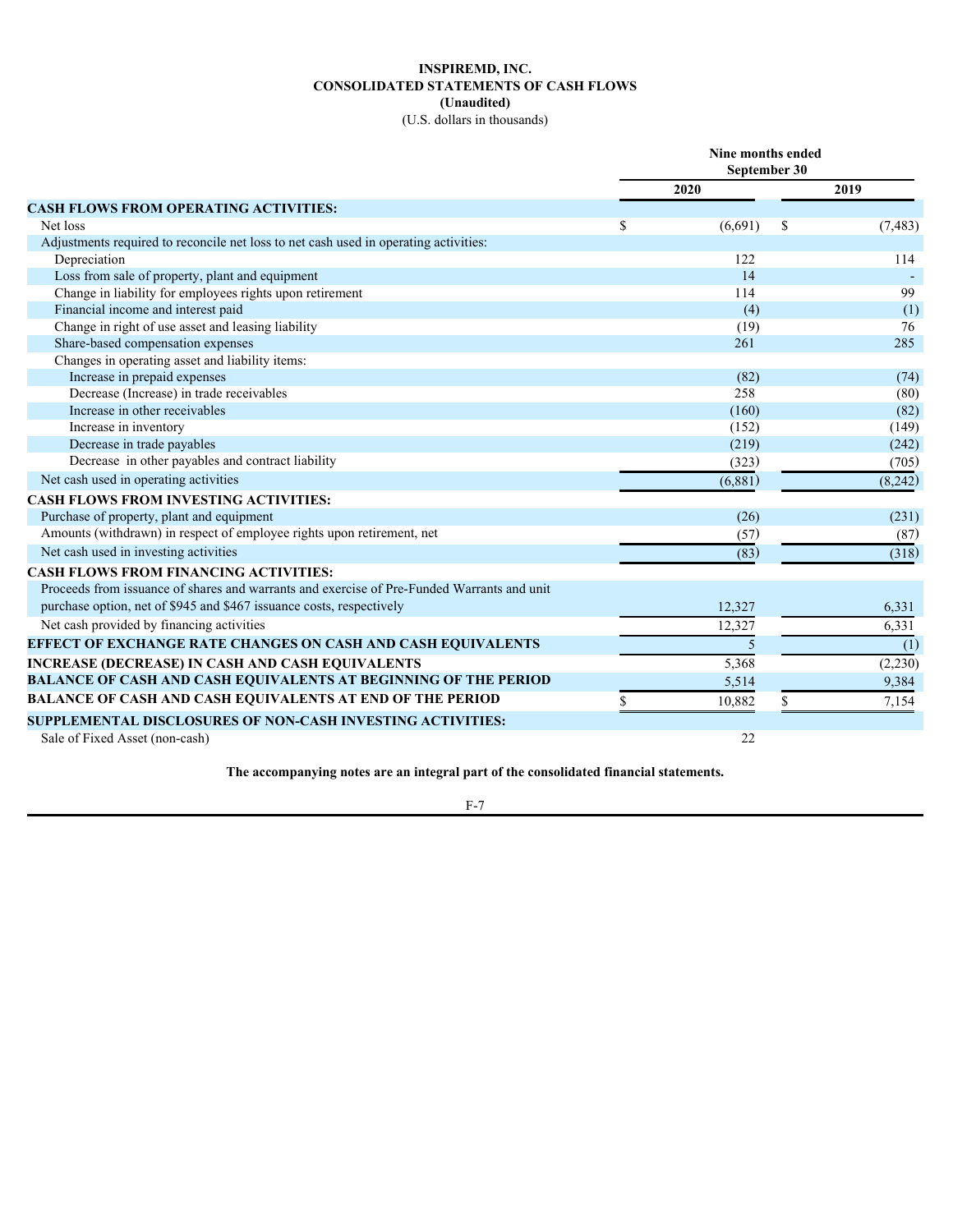## <span id="page-11-0"></span>**INSPIREMD, INC.** NOTES TO THE CONSOLIDATED FINANCIAL STATEMENTS

## **NOTE 1 - DESCRIPTION OF BUSINESS**

## **a. General**

InspireMD, Inc., a Delaware corporation (the "Company"), together with its subsidiaries, is a medical device company focusing on the development **INSPIREMD, INC.**<br> **ESCRIPTION OF BUSINESS**<br> **General**<br>
InspireMD, Inc., a Delaware corporation (the "Company"), together with its subsidiaries, is a medical device company focusing on the development<br>
and commercializati MicroNet, a micron mesh sleeve, is wrapped over a stent to provide embolic protection in stenting procedures.

The Company's carotid product (CGuard™ EPS) combines MicroNet and a self-expandable nitinol stent in a single device to treat carotid artery disease.

The Company's coronary product combining MicroNet and a bare-metal stent (MGuard Prime™ EPS) is marketed for use in patients with acute coronary syndromes, notably acute myocardial infarction (heart attack) and saphenous vein graft coronary interventions (bypass surgery).

The Company markets its products through distributors in international markets, mainly in Europe.

## **b. Liquidity**

The Company has an accumulated deficit as of September 30, 2020, as well as a history of net losses and negative operating cash flows in recent years. The Company expects to continue incurring losses and negative cash flows from operations until its products (primarily CGuard™ EPS) reach SCRIFTION OF BISINESS<br>
SCRIFTION OF BISINESS<br>
Corectal<br>
chapter comparison (the "Compary"), together with its subsidiaries, is a motion device company focusing on the obvelopment<br>
and connected/ization of its proprietary M position, the Company has sufficient resources to fund operations through the third quarter of 2021. Therefore, there is substantial doubt about the Company's ability to continue as a going concern. These financial statements have been prepared assuming that the Company will continue as a going concern and do not include any adjustments that might result from the outcome of this uncertainty.

Management's plans include the continued commercialization of the Company's products and raising capital through the sale of additional equity securities, debt or capital inflows from strategic partnerships. There are no assurances however, that the Company will be successful in obtaining the level of financing needed for its operations. The COVID-19 pandemic has resulted in significant financial market volatility and uncertainty in recent weeks. A continuation or worsening of the levels of market disruption and volatility seen in the recent past could have an adverse effect on our ability to access capital and on the market price of our common stock, and we may not be able to successfully raise capital through the sale of our securities. If the Company is unsuccessful in commercializing its products and raising capital, it may need to reduce activities, curtail or cease operations.

## **c. COVID-19 Pandemic**

Inteption D. in a During concernation dis- Company), beyond with its indical device company focusing on the development<br>
Microsofthicking, in a month sected for the sponsor of the property of the nine month of the space of und commercial prince on travel, the properator) Mirecky Post platfion recedubely for the treatment of complete its product in the complete restrictions of the complete restrictions of the complete restrictions of the comp began to experience a significant COVID-19 related impact on our financial condition and results of operations, which we primarily attribute to the postponement of CGuard EPS procedures (non-emergency procedures), as hospitals shifted resources to patients affected by COVID-19. To the best of our knowledge, most European countries in which we operate are reinstating elective procedures, but we do not know when the hospitals will discuss.<br>The Company's cosonary product combining MicroNet and a bare-meal start (MGnad Prime<sup>35</sup> EPs) is marked for use in parisms with accuracy products is products increased a fluority increased and supplements in gradi anticipate that the continuation of the pandemic and related restrictions and safety measures would likely result in a continued decline in sales of our products for the upcoming periods.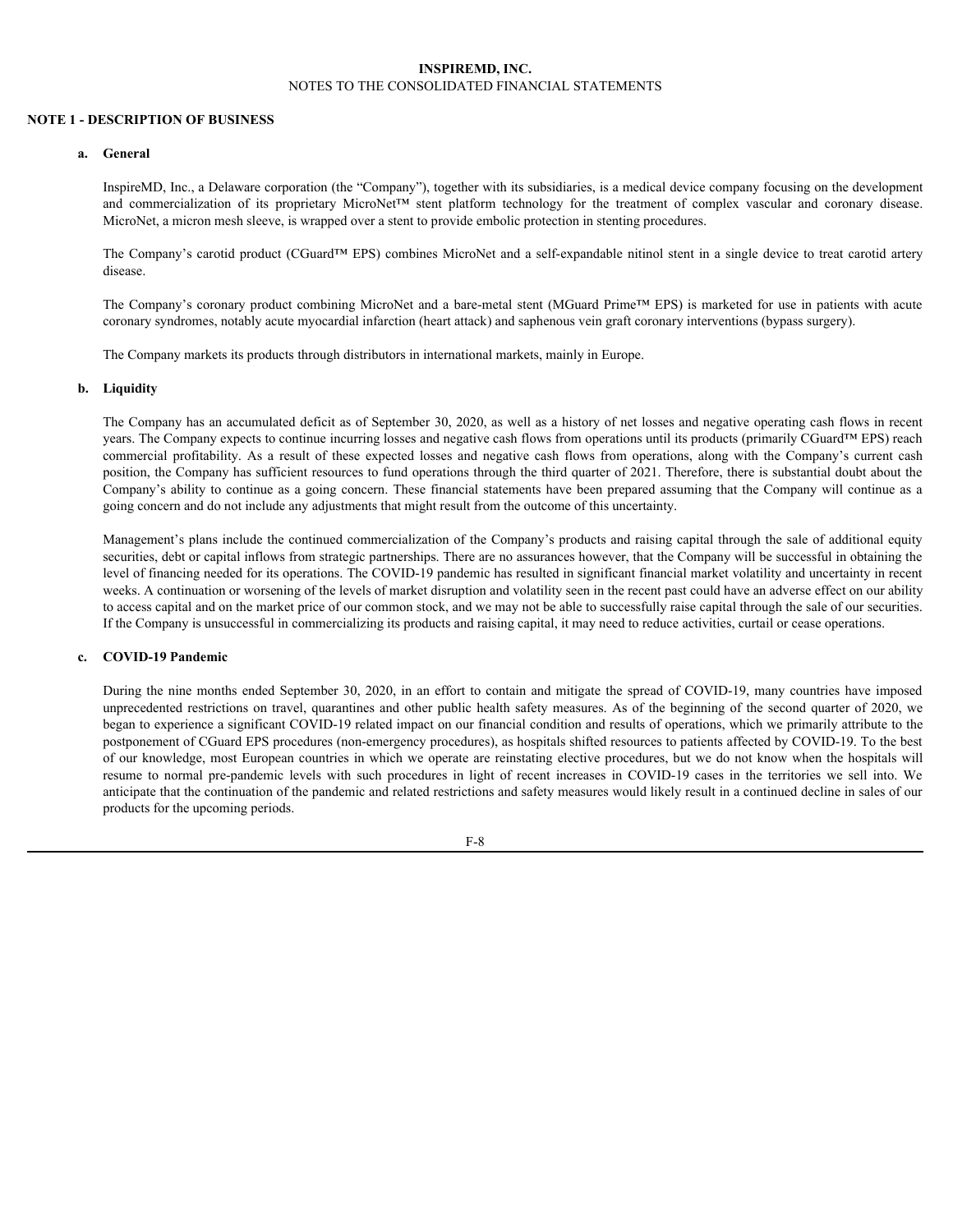In response to the significant market volatility and uncertainties relating to COVID-19, the fees and salaries of the Company's board of directors, management and most of its employees were reduced in order to alleviate corporate operating expenses. Following the closing of an underwritten public offering in June 2020, which provided \$10.7 million of net proceeds to the Company, the Company reinstated the fees and salaries of its board of directors, management and employees. As a result of the reduction of those fees and salaries during the second quarter of 2020, the Company's operating expenses were reduced by approximately \$235,000 in the second quarter of 2020.

## **NOTE 2 - BASIS OF PRESENTATION**

The accompanying unaudited consolidated financial statements have been prepared on the same basis as the annual consolidated financial statements. In the opinion of management, the financial statements reflect all adjustments, which include only normal recurring adjustments, necessary to state fairly the financial position and results of operations of the Company. These consolidated financial statements and notes thereto are unaudited and should be read in conjunction with the Company's audited financial statements for the year ended December 31, 2019, as found in the Company's Annual Report on Form 10-K, filed with the Securities and Exchange Commission on March 10, 2020. The results of operations for the three and nine months ended September 30, 2020 are not necessarily indicative of results that could be expected for the entire fiscal year.

## **NOTE 3 - EQUITY:**

- **a.** During the nine months ended September 30, 2020, the Company issued a total of 270,000 shares of its common stock in connection with the exercise of 270,000 Pre-Funded Warrants issued in September 2019. As of September 30, 2020, there are no outstanding Pre-Funded Warrants issued in September 2019.
- **b.** On June 5, 2020, the Company closed an underwritten public offering of (i) 7,635,800 units ("Units"), with each Unit being comprised of one share of the Company's common stock, par value \$0.0001 per share, and one Series F warrant (a "Series F Warrant") to purchase one share of common stock, and (ii) 14,586,400 pre-funded units (the "Pre-Funded Units"), with each Pre-Funded Unit being comprised of one pre-funded warrant (a "Pre-Funded Warrant") to purchase one share of common stock and one Series F Warrant. In connection with this public offering, the underwriter exercised its over-allotment option in full and purchased an additional 3,333,300 shares of common stock and 3,333,300 Series F Warrants. The offering price to the public was \$0.45 per Unit and \$0.449 per Pre-Funded Unit. The net proceeds to the Company from the offering and the exercise of the underwriter's over-allotment option were approximately \$10.7 million, after deducting underwriting discounts and commissions and payment of other estimated expenses associated with the offering, but excluding the proceeds, if any, from the exercise of Series F Warrants and the Pre-Funded Warrants sold in the offering.

The Series F Warrants included in the Common Units and the Pre-Funded Units are immediately exercisable at a price of \$0.495 per share of common stock, subject to adjustment in certain circumstances, and expire June 2, 2025. The shares of common stock, or Pre-Funded Warrants in the case of the Pre-Funded Units, and the Series F Warrants were offered together, but the securities contained in the Common Units and the Pre-Funded Units were issued separately. During the nine months ended September 30, 2020, 2,866,600 Series F Warrants were converted into 2,866,600 shares of common stock. The net proceeds to the Company from exercise of the Series F Warrants were approximately \$1.4 million.

During the nine months ended September 30, 2020, the Company issued a total of 14,586,400 shares of common stock in connection with the exercise of all outstanding Pre-Funded Warrants issued in June 2020.

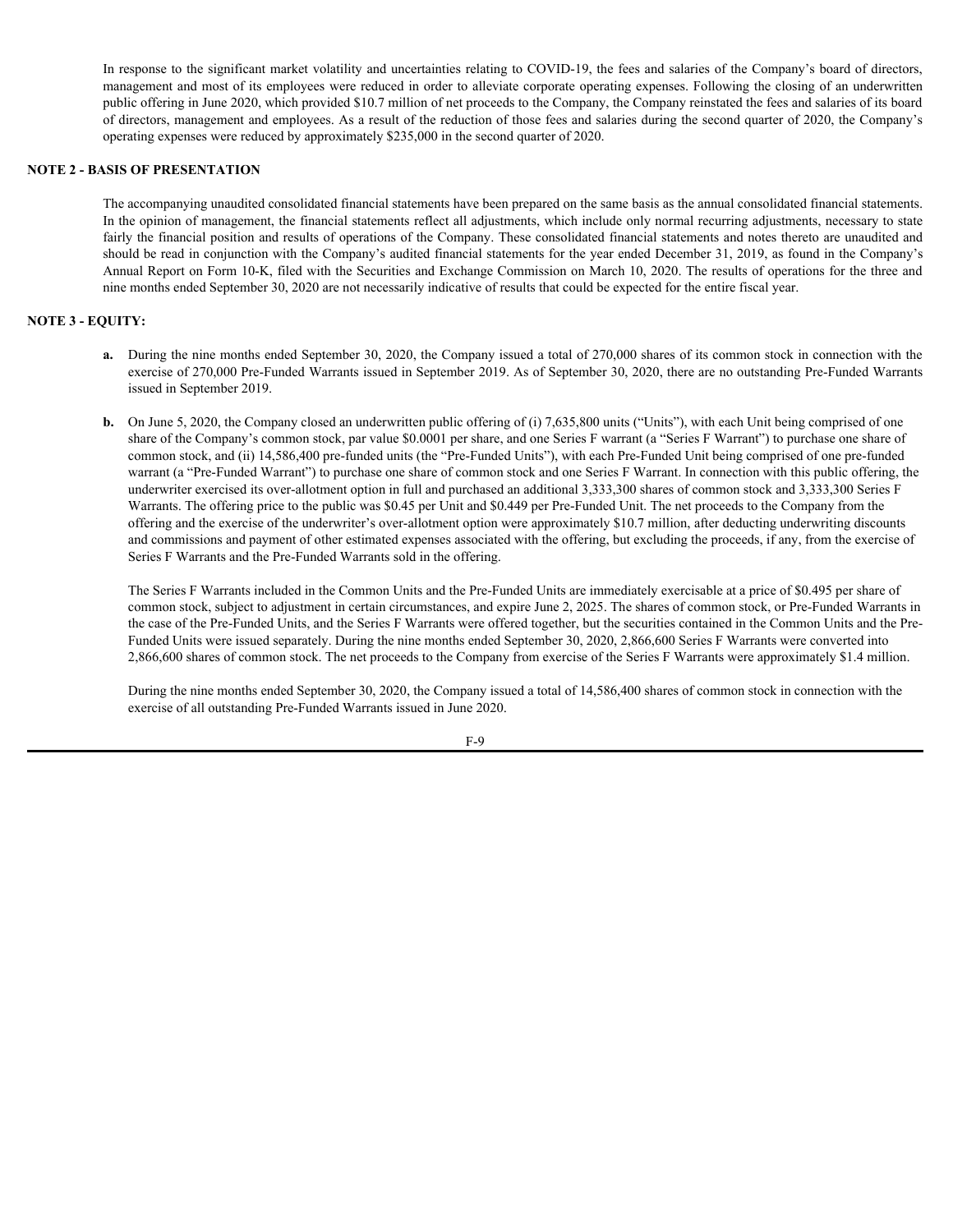Pursuant to the full ratchet anti-dilution adjustment provisions in the respective certificate of designation for the Company's Series B Convertible Preferred Stock and Series C Preferred Stock, the conversion price of the outstanding shares of the Series B Convertible Preferred Stock and the Series C Preferred Stock was reduced to \$0.45 per share, effective as of the date of the underwriting agreement entered for the June 2020 Offering, and the number of shares of common stock issuable upon conversion of the Series B Preferred Stock and the Series C Preferred Stock had increased as follows:

● An aggregate of 1,665,414 additional shares of common stock upon conversion of the Series B Preferred Stock and as payment of the dividends thereunder in common stock, based on 17,303 shares of Series B Preferred Stock outstanding as of June 2, 2020.

● An aggregate of 283,285 additional shares of common stock upon conversion of the Series C Preferred Stock, based on 26,558 shares of Series C Preferred Stock outstanding as of June 2, 2020.

For the purpose of calculating basic net loss per share, the additional shares of common stock that are issuable upon exercise of the Pre-funded Warrants have been included since the shares are issuable for a negligible consideration, as determined by the Company according to ASC 260- 10-45-13, and have no vesting or other contingencies associated with them. The Company has also concluded that the series F warrants are classified as equity, since the warrants meet all criteria for equity classification.

- **c.** During the nine months ended September 30, 2020, 32,027 shares of Series C Convertible Preferred Stock were converted into 372,173 shares of common stock.
- **d.** During June 2020, the placement agent from the July 2016 Offering exercised its unit purchase option to purchase 1,976 units and received 1,976 shares of Series B Convertible Preferred Stock and 5 Series A warrants to purchase common stock. The placement agent subsequently Parsoant to the full catchet and dilution adjustment provident in the respective certificate of designation for the Company's Series B.<br>Convertible Preferred Stock and Series C Preferred Stock is convertision, the converti \$81,510 from the placement agent for the exercise of the unit purchase option. As of September 30, 2020, there are no unit purchase options issued in July 2016.
- **e.** During the three months ended September 30, 2020, the Company sold 593,102 shares of its common stock pursuant to its at-the-market (ATM) issuance sales agreement with MLV & Co. LLC. These sales resulted in net proceeds to the Company of approximately \$158 thousand.
- **f.** On August 31, 2020 the Company granted to employees and directors options to purchase a total of 1,094,594 shares of the Company's common stock. The options have an exercise prices of \$0.39 per share, which was the fair market value of the Company's common stock on the date of the grant. The options are subject to a three-year vesting period, with one-third of such awards vesting each year.

In calculating the fair value of the above options the Company used the following assumptions: dividend yield of 0% and expected term of 5.5- 6.5 years; expected volatility of 127.71%-136.66%; and risk-free interest rate of 0.32%-0.42%.

The fair value of the above options, using the Black-Scholes option-pricing model, was approximately \$382 thousand.

**g.** On August 31, 2020, the Company granted 2,108,516 restricted shares of the Company's common stock to employees and directors. The shares are subject to a three-year vesting period, with one-third of such awards vesting each year.

The fair value of the above restricted shares was approximately \$822 thousand.

**h.** On August 31, 2020, the Company granted 1,175,287 restricted share units of the Company's common stock to the chief executive officer. The shares are subject to a three-year vesting period, with one-third of such awards vesting each year.

The fair value of the above restricted shares was approximately \$458 thousand

**i.** As of September 30, 2020, the number of preferred shares and the amount each class is convertible into is below:

|                                      |                 | Number of    |
|--------------------------------------|-----------------|--------------|
|                                      | Number of       | underlying   |
|                                      | Preferred Stock | Common stock |
| Series B Convertible Preferred Stock | 17,303          | 2,220,552*   |
| Series C Convertible Preferred Stock | 2,343           | 33,322       |
| Total                                |                 | 2,253,874    |

\* Including the shares of common stock the holders of Series B Convertible Preferred Stock are entitled to receive as cumulative dividends at the rate per share of 15% per annum of the stated value for five years, payable in cash or common stock, at the Company's discretion, but excluding effect of future conversion price adjustment, if any.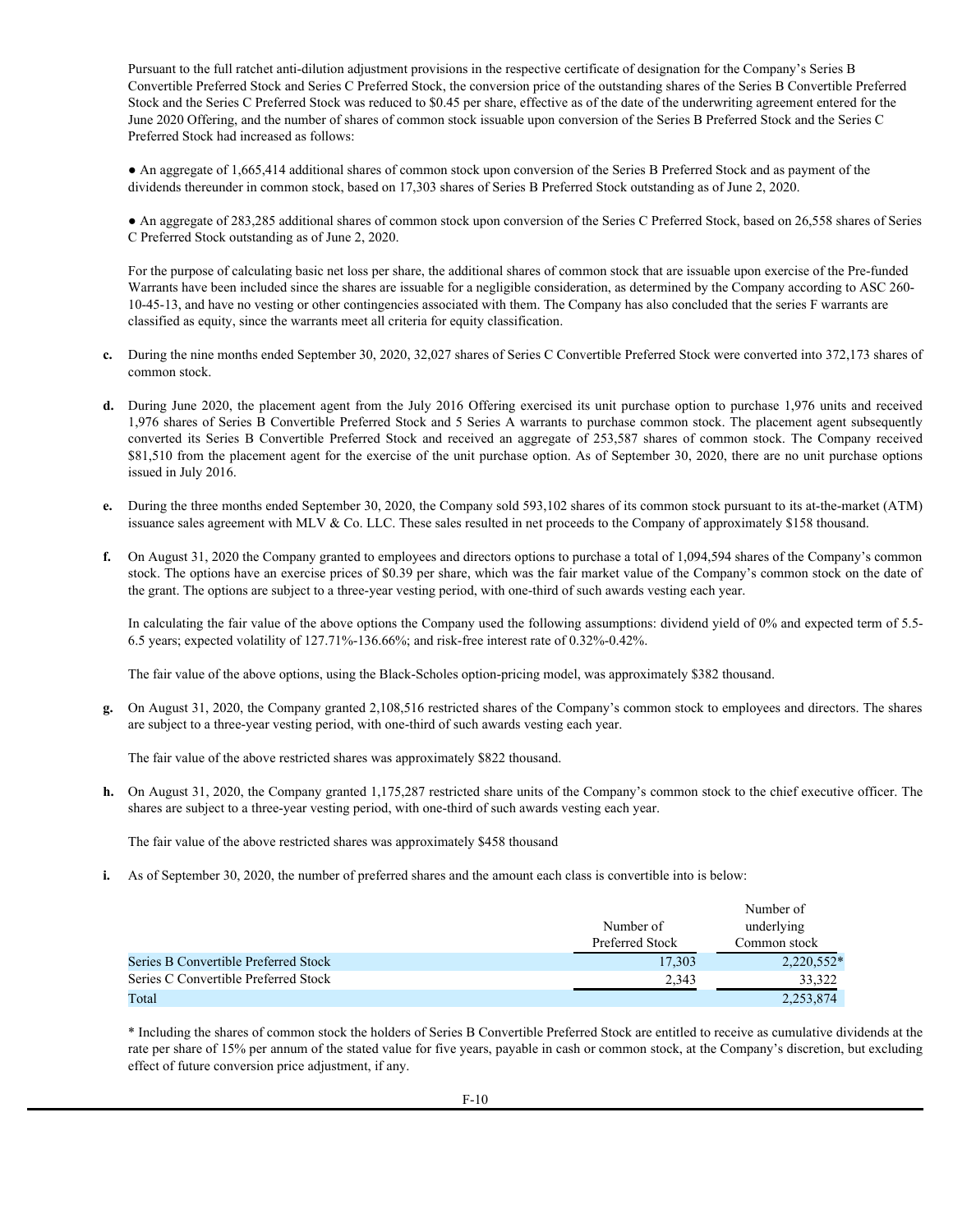As of September 30, 2020, the Company has outstanding warrants to purchase an aggregate of 26,705,502 shares of common stock as follows:

|                                                                                                                                                                                                                                                                                                                                                                                                                                                                                                                                                                                        | Number of     |              |                |
|----------------------------------------------------------------------------------------------------------------------------------------------------------------------------------------------------------------------------------------------------------------------------------------------------------------------------------------------------------------------------------------------------------------------------------------------------------------------------------------------------------------------------------------------------------------------------------------|---------------|--------------|----------------|
|                                                                                                                                                                                                                                                                                                                                                                                                                                                                                                                                                                                        | underlying    |              | Weighted       |
|                                                                                                                                                                                                                                                                                                                                                                                                                                                                                                                                                                                        | Common        |              | average        |
|                                                                                                                                                                                                                                                                                                                                                                                                                                                                                                                                                                                        | stock         |              | exercise price |
| Series A Warrants                                                                                                                                                                                                                                                                                                                                                                                                                                                                                                                                                                      | 1,107         | <sup>S</sup> | 8,750.00       |
| Series B Warrants                                                                                                                                                                                                                                                                                                                                                                                                                                                                                                                                                                      | 2,448         | <sup>S</sup> | 3,500.00       |
| Series D Warrants                                                                                                                                                                                                                                                                                                                                                                                                                                                                                                                                                                      | 766,698       | -S           | 15.00          |
| Series E Warrants                                                                                                                                                                                                                                                                                                                                                                                                                                                                                                                                                                      | 2,972,221     | -S           | 1.80           |
| <b>Series F Warrants</b>                                                                                                                                                                                                                                                                                                                                                                                                                                                                                                                                                               | 22,688,900    | <sup>S</sup> | 0.50           |
|                                                                                                                                                                                                                                                                                                                                                                                                                                                                                                                                                                                        |               |              |                |
| <b>Underwriter Warrants</b>                                                                                                                                                                                                                                                                                                                                                                                                                                                                                                                                                            | 274,029       | -S           | 0.50           |
| Other warrants                                                                                                                                                                                                                                                                                                                                                                                                                                                                                                                                                                         | 99            | $\mathbb{S}$ | 21,993.00      |
| <b>Total Warrants</b>                                                                                                                                                                                                                                                                                                                                                                                                                                                                                                                                                                  | 26,705,502 \$ |              | 1.82           |
| As of September 30, 2020, the Company had 155,000,000 authorized shares of capital stock, par value \$0.0001 per share, of which 150,000,000<br>are shares of common stock and 5,000,000 are shares of "blank check" preferred stock.<br>In January 2020, the Company granted its new chief executive officer and president 182,381 restricted stock units and stock options to purchase<br>60,794 shares of common stock at \$1.10 per share. The restricted stock units and options are subject to a three-year vesting period, with one-<br>third of such awards vesting each year. |               |              |                |
| The fair value of the restricted stock units was approximately \$0.2 million.                                                                                                                                                                                                                                                                                                                                                                                                                                                                                                          |               |              |                |
| <b>NET LOSS PER SHARE:</b>                                                                                                                                                                                                                                                                                                                                                                                                                                                                                                                                                             |               |              |                |
| Basic and diluted net loss per share is computed by dividing the net loss for the period by the weighted average number of shares of common stock<br>outstanding during the period. The calculation of diluted net loss per share excludes potential share issuances of common stock upon the exercise of share<br>options, warrants, and restricted stocks as the effect is anti-dilutive.                                                                                                                                                                                            |               |              |                |
| The total number of shares of common stock related to outstanding options, warrants, restricted stock, restricted stock units and Series C Preferred Stock<br>excluded from the calculations of diluted loss per share were 31,378,762 for the nine and three month period ended September 30, 2020.                                                                                                                                                                                                                                                                                   |               |              |                |
| The total number of shares of common stock related to outstanding options, warrants, restricted stock, Series C Preferred Stock excluded from the<br>calculations of diluted loss per share were 5,001,451 for the nine and three month period ended September 30, 2019.                                                                                                                                                                                                                                                                                                               |               |              |                |
| <b>FAIR VALUE MEASUREMENT:</b>                                                                                                                                                                                                                                                                                                                                                                                                                                                                                                                                                         |               |              |                |
| <b>Fair value of financial instruments</b>                                                                                                                                                                                                                                                                                                                                                                                                                                                                                                                                             |               |              |                |
| The carrying amounts of financial instruments included in working capital approximate their fair value either because these amounts are presented at fair                                                                                                                                                                                                                                                                                                                                                                                                                              |               |              |                |

## **NOTE 4- NET LOSS PER SHARE:**

## **NOTE 5 - FAIR VALUE MEASUREMENT:**

### **Fair value of financial instruments**

The carrying amounts of financial instruments included in working capital approximate their fair value either because these amounts are presented at fair value or due to the relatively short-term maturities of such instruments.

As of September 30, 2020, and December 31, 2019, allowance for doubtful accounts was \$0.

## **NOTE 6 - INVENTORY:**

|                            | September 30,<br>2020 | December 31,<br>2019 |
|----------------------------|-----------------------|----------------------|
|                            | (\$ in thousands)     |                      |
| Finished goods             | 306                   | 173                  |
| Work in process            | 290                   | 81                   |
| Raw materials and supplies | 792                   | 982                  |
|                            | 1,388                 | 1,236                |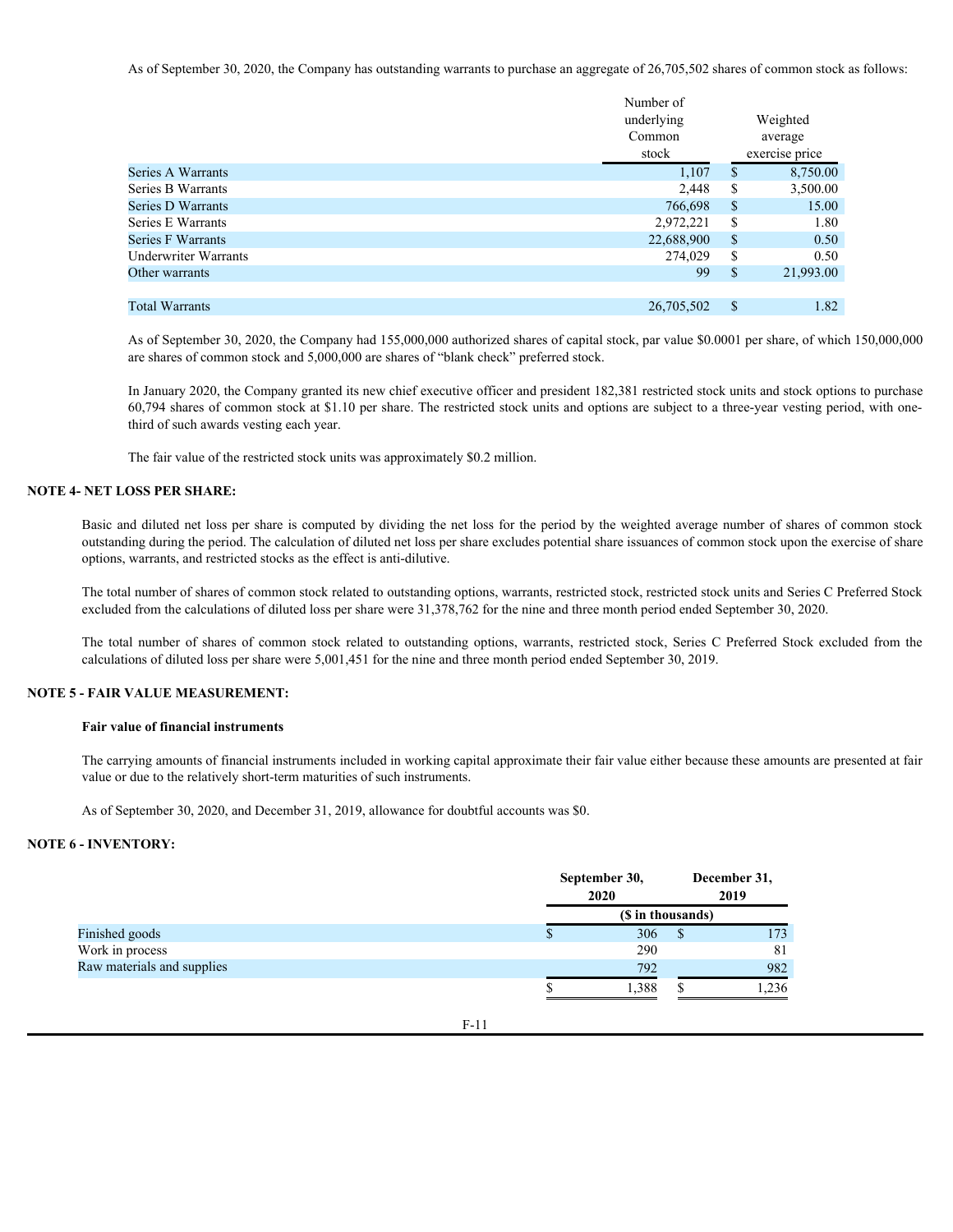## **NOTE 7 - ACCOUNTS PAYABLE AND ACCRUALS - OTHER:**

| - ACCOUNTS PAYABLE AND ACCRUALS - OTHER:                                                                                                                                                                                                                                                                                                                                                                                                                                                                                                                                                                                                                                                                                                                                                                                                                                                                                                                   |                       |                                                                                                                                          |
|------------------------------------------------------------------------------------------------------------------------------------------------------------------------------------------------------------------------------------------------------------------------------------------------------------------------------------------------------------------------------------------------------------------------------------------------------------------------------------------------------------------------------------------------------------------------------------------------------------------------------------------------------------------------------------------------------------------------------------------------------------------------------------------------------------------------------------------------------------------------------------------------------------------------------------------------------------|-----------------------|------------------------------------------------------------------------------------------------------------------------------------------|
|                                                                                                                                                                                                                                                                                                                                                                                                                                                                                                                                                                                                                                                                                                                                                                                                                                                                                                                                                            | September 30,<br>2020 | December 31,<br>2019                                                                                                                     |
|                                                                                                                                                                                                                                                                                                                                                                                                                                                                                                                                                                                                                                                                                                                                                                                                                                                                                                                                                            | (\$ in thousands)     |                                                                                                                                          |
| Employees and employee institutions                                                                                                                                                                                                                                                                                                                                                                                                                                                                                                                                                                                                                                                                                                                                                                                                                                                                                                                        | 720                   | 1,238                                                                                                                                    |
| Accrued vacation and recreation pay<br>Accrued expenses                                                                                                                                                                                                                                                                                                                                                                                                                                                                                                                                                                                                                                                                                                                                                                                                                                                                                                    | 237<br>761            | 188<br>604                                                                                                                               |
| Current Operating lease liabilities                                                                                                                                                                                                                                                                                                                                                                                                                                                                                                                                                                                                                                                                                                                                                                                                                                                                                                                        | 357                   | 362                                                                                                                                      |
| Other                                                                                                                                                                                                                                                                                                                                                                                                                                                                                                                                                                                                                                                                                                                                                                                                                                                                                                                                                      | 49                    | 57                                                                                                                                       |
|                                                                                                                                                                                                                                                                                                                                                                                                                                                                                                                                                                                                                                                                                                                                                                                                                                                                                                                                                            | 2,124                 | 2,449<br>-S                                                                                                                              |
| a. Lease Agreements<br>1) The Company's Israeli subsidiary has a lease agreement for a facility in Israel, which expires on December 31, 2020 with an option to<br>extend the agreement for two additional years until December 31, 2022 under the terms stipulated in the agreement (the Option Period). The<br>Company's Israeli subsidiary entered into an amendment to the lease agreement to exercise the option to extend the agreement by two years<br>until December 31, 2022 and to add an additional option for two additional years until December 31, 2024 under the terms stipulated in the<br>agreement.<br>The amendment to the lease agreement and the new Option Period was taken in consideration when calculating the operating lease right of<br>use assets and liabilities since it is reasonably certain that the Company will exercise the option.<br>The Company leases its motor vehicles under operating lease agreements.<br>2) |                       |                                                                                                                                          |
| b. Litigation:<br>$\mathbf{i}$ .<br>In July 2019, a former distributor filed a suit seeking damages from the Company's subsidiary for pre-paid goods subject to the<br>voluntary field action (from April 2014) amounting to €1,830,000 (which is approximately \$2.0 million), or alternatively €1,024,000<br>(which is approximately \$1.2 million). After considering the views of its legal counsel as well as other factors, the Company's<br>management believes that there is a reasonably possible likelihood of a loss from any related future proceedings would range from a<br>minimal amount up to $\epsilon$ 1,830,000.                                                                                                                                                                                                                                                                                                                       |                       |                                                                                                                                          |
| ii.<br>On July 28, 2020, we entered into a settlement agreement and release with the prior underwriter, under which it provided us a final,<br>unconditional release from any further obligations arising out of or related to the engagement agreements, underwriting agreements<br>and placement agency agreements which we had been party to with it and with respect to any services which it had provided to us.                                                                                                                                                                                                                                                                                                                                                                                                                                                                                                                                      |                       | We, in turn, provided the prior underwriter a final, unconditional release from any further obligations arising out of or related to the |

## **NOTE 8 - COMMITMENTS AND CONTINGENT LIABILITIES:**

## **a. Lease Agreements**

## b. **Litigation:**

- voluntary field action (from April 2014) amounting to €1,830,000 (which is approximately \$2.0 million), or alternatively €1,024,000 management believes that there is a reasonably possible likelihood of a loss from any related future proceedings would range from a minimal amount up to  $\epsilon$ 1,830,000.
- ii. On July 28, 2020, we entered into a settlement agreement and release with the prior underwriter, under which it provided us a final, unconditional release from any further obligations arising out of or related to the engagement agreements, underwriting agreements and placement agency agreements which we had been party to with it and with respect to any services which it had provided to us. We, in turn, provided the prior underwriter a final, unconditional release from any further obligations arising out of or related to the prior agreements and services.

As consideration for the final release provided to us, we paid to the prior underwriter \$400,000 in cash and reduced, to \$0.495, the S AND CONTINGENT LIABILITIES:<br>
senects<br>
simple of price of the stare of the stare of the stare of the stare of the stare of the stare of the stare of the stare<br>
distributed in the stare of the stare of the stare of the st underwriter in various offerings that took place between March 2018 and September 2019. That reduced exercise price represents the exercise price for the Series F Warrants that we issued in our June 2020 public offering. The warrants that were repriced had existing exercise prices per share ranging from \$187.50 to \$2.25 and a weighted average exercise price per share of \$7.32. All other terms of those warrants will remain unchanged. The related increase in expenses of \$400,000 was recorded to "General and Administrative expense" within the Consolidated Statements of Operations Correlation to the substitute of the members in the local statement is entered the prior members is a former statement of the response of the substitute of the statement of the the substitute of the statement of the the me

confirmation of the court that the notice of termination is not effective. The Company's management, after considering the views of its legal counsel as well as other factors, is of the opinion that a loss to the Company is neither probable nor in an amount or range of loss that is estimable.

## **NOTE 9 - DISAGGREGATED REVENUE AND ENTITY WIDE DISCLOSURES**:

Revenues are attributed to geographic areas based on the location of the customers. The following is a summary of revenues:

|         |    | Three months ended<br>September 30, |   |                   | Nine months ended<br>September 30, |     |      |      |  |  |  |
|---------|----|-------------------------------------|---|-------------------|------------------------------------|-----|------|------|--|--|--|
|         |    | 2020                                |   | 2019              | 2020                               |     |      | 2019 |  |  |  |
|         |    |                                     |   | (\$ in thousands) |                                    |     |      |      |  |  |  |
| Germany | ۰Ω | 292                                 | D | 189               | D                                  | 551 | - 55 | 513  |  |  |  |
| Italy   |    | 185                                 |   | 211               |                                    | 433 |      | 550  |  |  |  |
| Poland  |    | 63                                  |   | 90                |                                    | 184 |      | 277  |  |  |  |
| Russia  |    |                                     |   | 100               |                                    | 116 |      | 129  |  |  |  |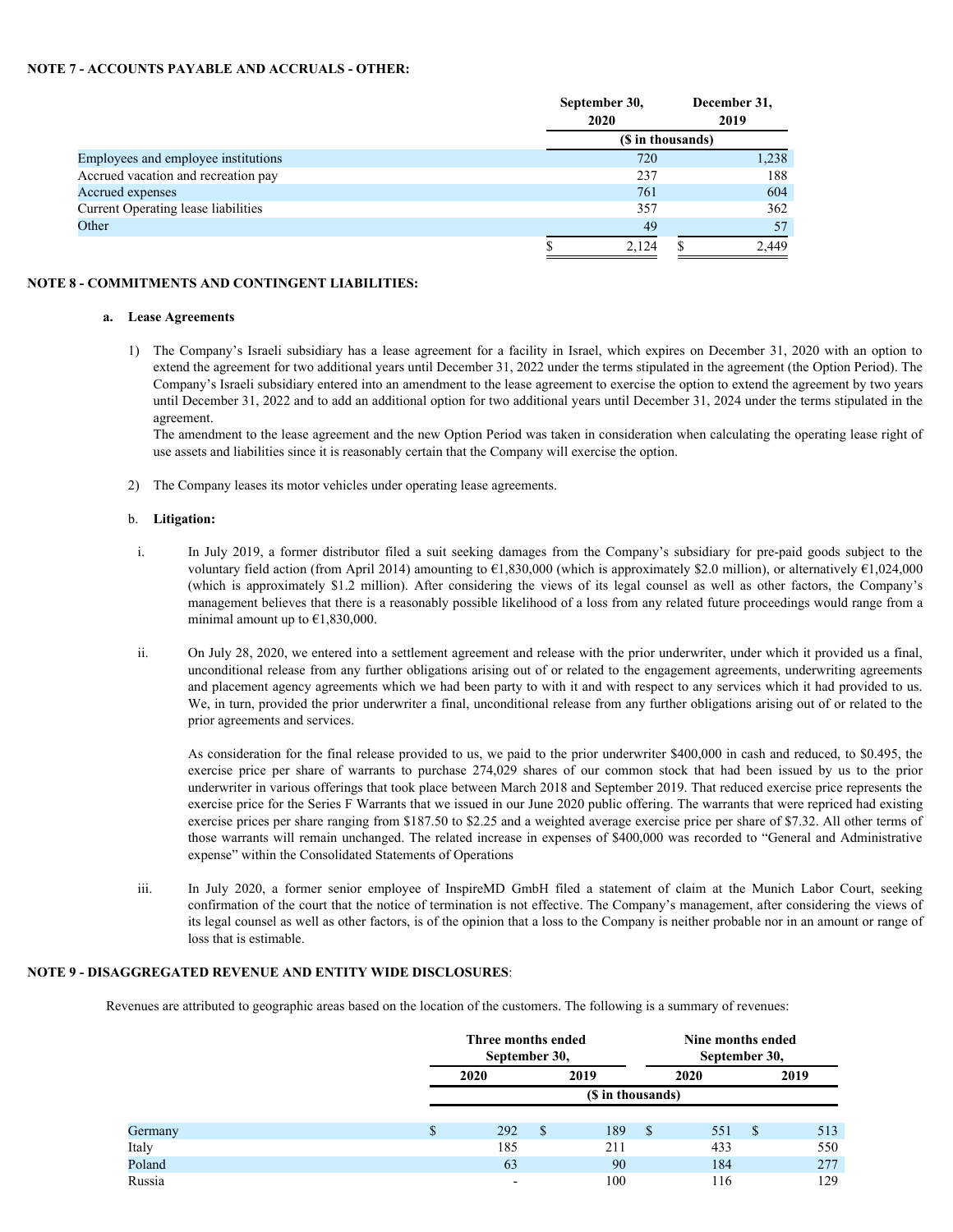| Other | 440                    | 349 | 1,043 | 1,239 |
|-------|------------------------|-----|-------|-------|
|       | 980                    | 939 | 2,327 | 2,708 |
|       | 1 <sup>2</sup><br>™-I∠ |     |       |       |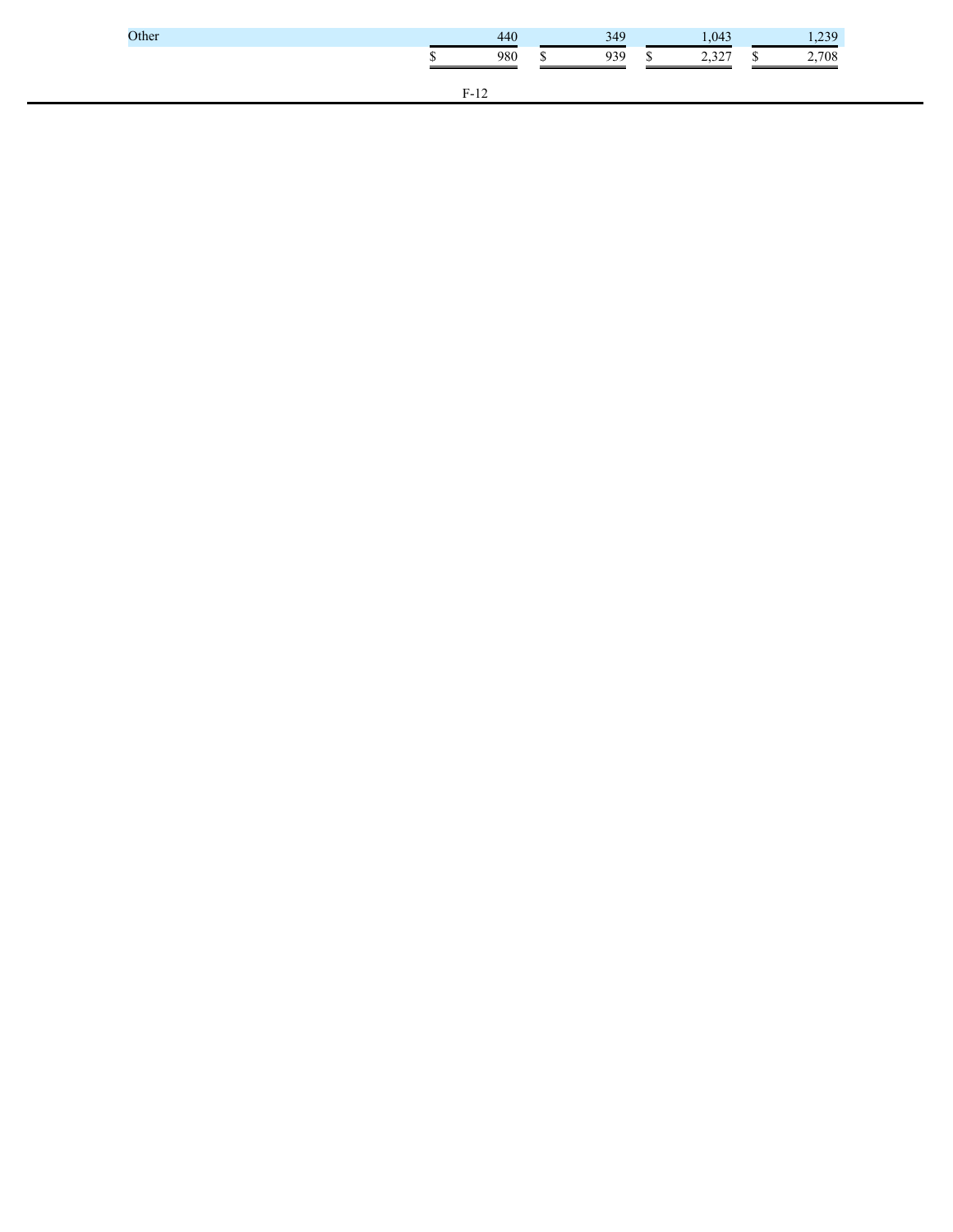|        | Three months ended<br>September 30, |                   | Nine months ended<br>September 30, |       |
|--------|-------------------------------------|-------------------|------------------------------------|-------|
|        | 2020                                | 2019              | 2020                               | 2019  |
|        |                                     | (\$ in thousands) |                                    |       |
| CGuard | 833                                 | 852               | 2,075                              | 2,344 |
| MGuard | 147                                 | 87                | 252                                | 364   |
|        | 980                                 | 939               | 2,327                              | 2,708 |

By principal customers:

|            | Three months ended<br>September 30, |      | Nine months ended<br>September 30, |      |  |  |
|------------|-------------------------------------|------|------------------------------------|------|--|--|
|            | 2020                                | 2019 | 2020                               | 2019 |  |  |
| Customer A | 27%                                 | 17%  | 22%                                | 16%  |  |  |
| Customer B | 10%                                 | 11%  | 8%                                 | 12%  |  |  |
| Customer C | 9%                                  | 12%  | 11%                                | 8%   |  |  |
| Customer D | 6%                                  | 10%  | 8%                                 | 10%  |  |  |
| Customer E | . .                                 | 11%  | 5%                                 | 5%   |  |  |

All tangible long lived assets are located in Israel.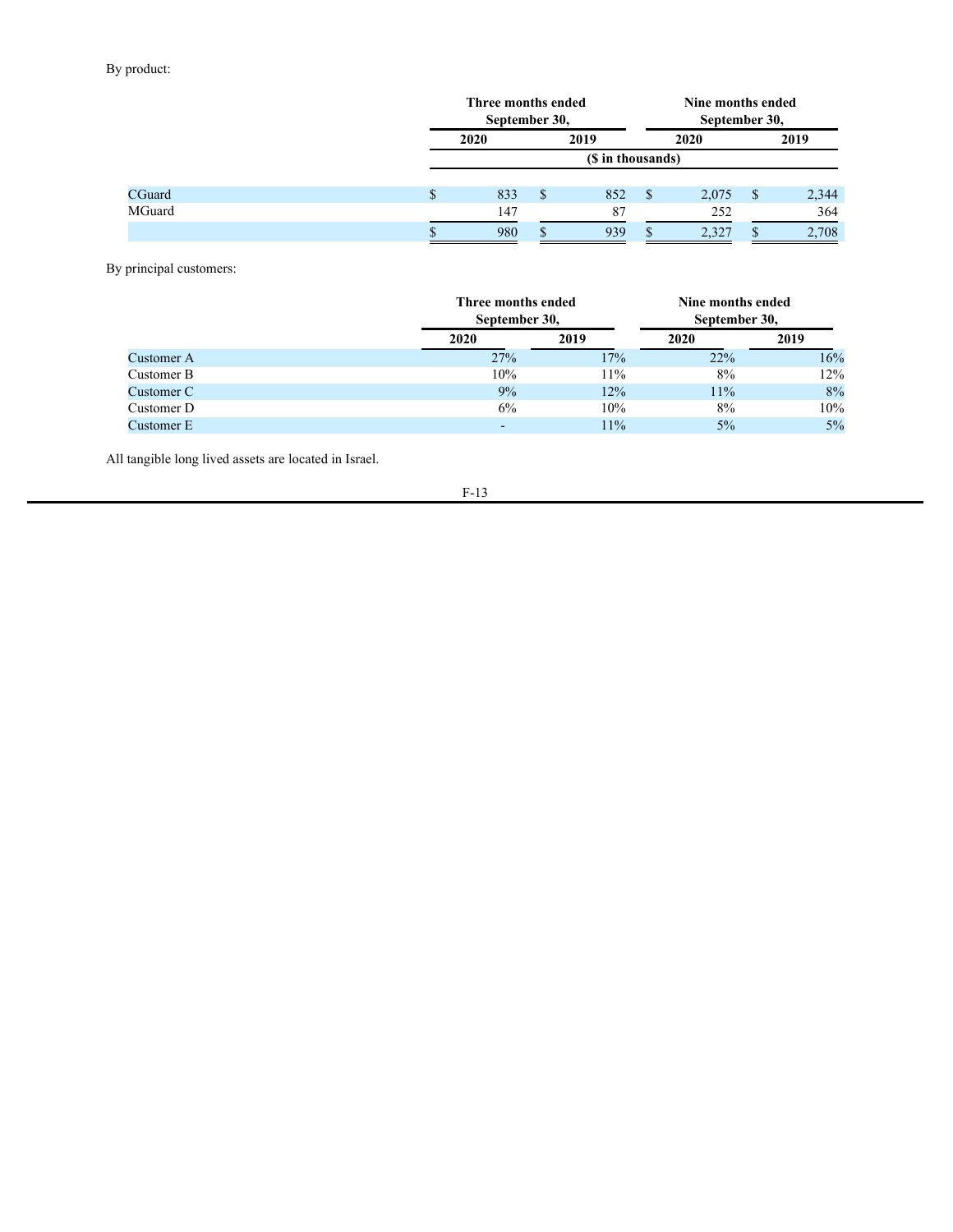## <span id="page-18-0"></span>**Item 2. Management's Discussion and Analysis of Financial Condition and Results of Operations**

*consolidated financial statements and related notes included elsewhere in this Quarterly Report on Form 10-Q.*

**The following discussion and analysis of Financial Condition and Results of Operations**<br>*The following discussion and analysis of our financial condition and results of operations should be read in conjunction with the ac Delaware corporation, and its subsidiaries.*

## **Forward-Looking Statements**

**Item 2. Management's Discussion and Analysis of Financial Condition and Results of Operations**<br> *The following discussion and analysis of our financial condition and results of operations should be read in conjunction wit* This Quarterly Report on Form 10-Q contains "forward-looking statements," which include information relating to future events, future financial performance, strategies, expectations, competitive environment and regulation. Words such as "may," "will," "should," "could," "would," "predicts," "potential," "continue," Them 2. Management's Discussion and Analysis of Financial Condition and Results of Operations<br>
The following discussion and analysis of our financial condition and results of operations should be read in conjunction with t looking statements. Forward-looking statements should not be read as a guarantee of future performance or results and may not be accurate indications of when such performance or results will be achieved. Forward-looking statements are based on information we have when those statements are made or our management's good faith belief as of that time with respect to future events and are subject to risks and uncertainties that could cause actual performance or results to differ materially from those expressed in or suggested by the forward-looking statements. Important factors that could cause such differences include, but are not limited to: **2. Management's Discussion and Analysis of Financial Condition and Results of Operations**<br>
following discussion and analysis of our financial condition and results of operations should be read in conjunction with the acc Note exporation, ond its substitutents.<br>  $\alpha$ Plannel substitute on the data of from a collected in the mean of the simulation of the collected by the collected and the collected with the sole of the collected by the colle Finds belief as of that this eye of the competition of the competition in a rabical content and contentration that conditions in a radiat proformation of restricted in the standard product the competition stress contents

- adequacy of our liquidity to pursue our complete business objectives, and substantial doubt regarding our ability to continue as a going concern;
- our need to raise additional capital to meet our business requirements in the future and such capital raising may be costly or difficult to obtain and could dilute out stockholders' ownership interests;
- our ability to maintain compliance with NYSE American listing standards;
- the impact of the COVID-19 pandemic on our manufacturing, sales, business plan and the global economy;
- our ability to generate revenues from our products and obtain and maintain regulatory approvals for our products;
- our ability to adequately protect our intellectual property;
- our dependence on a single manufacturing facility and our ability to comply with stringent manufacturing quality standards and to increase production as necessary;
- alternative to other procedures and products;
- market acceptance of our products;
- negative clinical trial results or lengthy product delays in key markets;
- an inability to secure and maintain regulatory approvals for the sale of our products;
- clinical, manufacturing, marketing and sales, distribution and personnel resources than we do;
- entry of new competitors and products and potential technological obsolescence of our products;
- inability to carry out research, development and commercialization plans;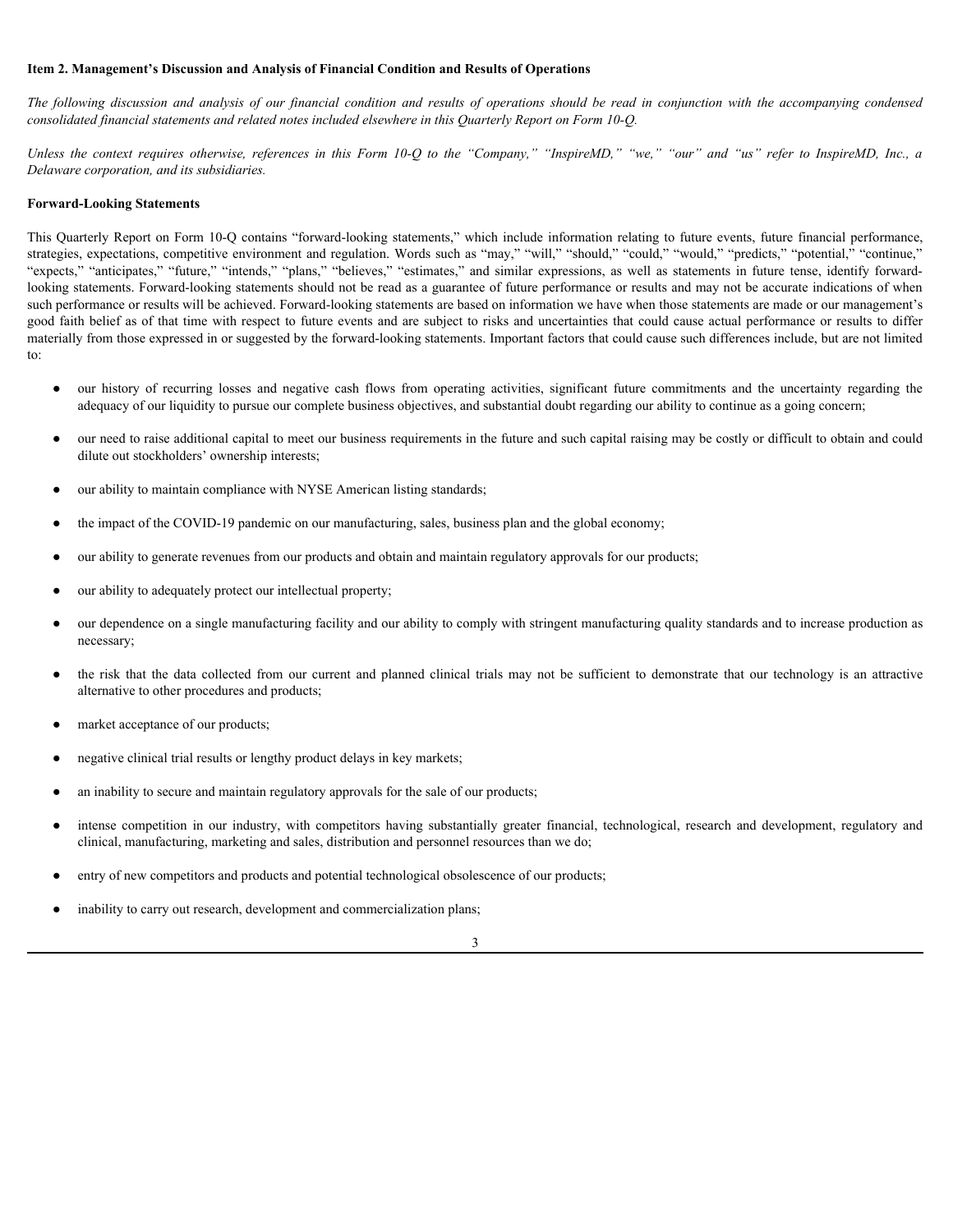- loss of a key customer or supplier;
- technical problems with our research and products and potential product liability claims;
- product malfunctions;
- price increases for supplies and components;
- adverse economic conditions;
- insufficient or inadequate reimbursement by governmental and other third-party payers for our products;
- our efforts to successfully obtain and maintain intellectual property protection covering our products, which may not be successful;
- adverse federal, state and local government regulation, in the United States, Europe or Israel and other foreign jurisdictions;
- loss of a key ousteoner or supplier,<br>
 trednical problems with our research and products and potential product liability claims;<br>
 price increases for supplies and components;<br>
 diverse economic conditions;<br>
 core communications challenges, burdens and costs of compliance with foreign laws and political and economic instability in each jurisdiction;
- the escalation of hostilities in Israel, which could impair our ability to manufacture our products; and
- loss or retirement of key executives and research scientists.

The foregoing does not represent an exhaustive list of matters that may be covered by the forward-looking statements contained herein or risk factors that we are faced with that may cause our actual results to differ from those anticipated in our forward-looking statements. For a discussion of these and other risks that relate to our business and investing in our common stock, you should carefully review the risks and uncertainties described in this Quarterly Report on Form 10-Q, and those described from time to time in our future reports filed with the Securities and Exchange Commission. The forward-looking statements contained in this Quarterly Report on Form 10-Q are expressly qualified in their entirety by this cautionary statement. We do not undertake any obligation to publicly update any For each of a key customer or supplier.<br>
For the transmission of supplies and constraints,<br>
For price measures for supplies and components,<br>
Forward-looking statement is any such an any such any such any such any such as events. 2015.<br>
2015. Contribute to accossibility obtain and maintain intellectual property precedient covering our products, which may not be necessitaly.<br>
2016. The main and head proventional intellectual property precedient cov

#### **Overview Overview** *Overview*

We are a medical device company focusing on the development and commercialization of our proprietary MicroNet™ stent platform technology for the treatment of complex vascular and coronary disease. A stent is an expandable "scaffold-like" device, usually constructed of a metallic material, that is inserted into an artery to expand the inside passage and improve blood flow. Our MicroNet, a micron mesh sleeve, is wrapped over a stent to provide embolic protection in stenting procedures.

Our CGuard™ carotid embolic prevention system ("CGuard EPS") combines MicroNet and a self-expandable nitinol stent in a single device for use in carotid artery applications. Our CGuard EPS received CE mark approval in the European Union in March 2013 and was fully launched in Europe in September 2015. Subsequently, we launched CGuard EPS in Russia and certain count CGuard EPS in Brazil after receiving regulatory approval in July 2020, and we are seeking strategic partners for a potential launch of CGuard EPS in Japan and China.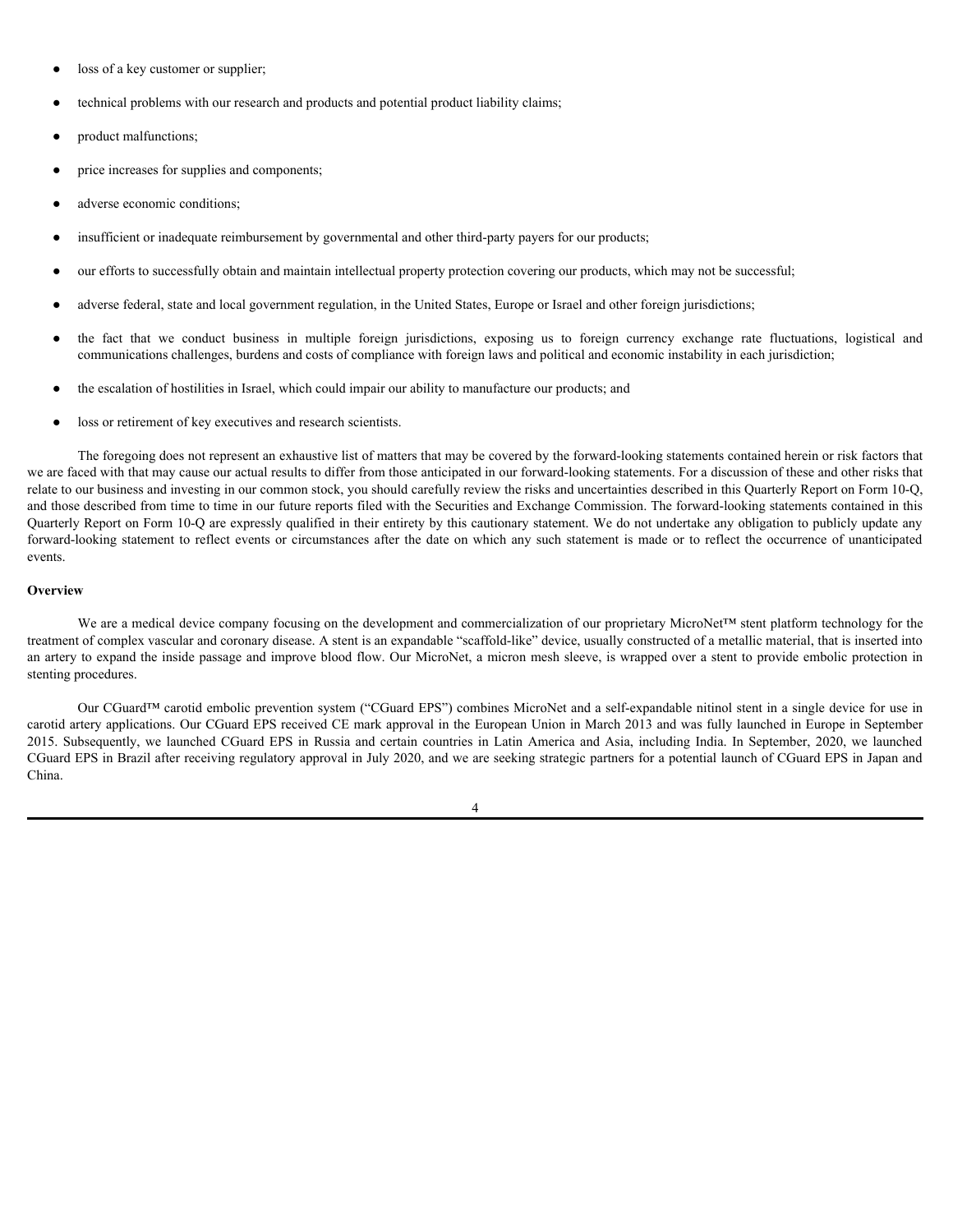On September 8, 2020, we received approval from the U.S. Food and Drug Administration ("FDA") of our Investigation Device Exemption ("IDE"), thereby allowing us to proceed with a pivotal study of our CGuard™ Carotid Stent System, CARENET-III, for prevention of stroke in patients in the United States.

Additionally, we intend to continue to invest in current and future potential product and manufacturing enhancements for CGuard EPS that are expected to reduce cost of goods and/or provide the best-in-class performing delivery system. In furtherance of our strategy that focuses on establishing CGuard EPS as a viable alternative to vascular surgery, we are exploring adding a procedural protection device to our portfolio. We cannot give any assurance that we will receive sufficient (or any) proceeds from future financings or the timing of such financings, if ever, for potential product enhancements and manufacturing enhancements. In addition, such additional financings may be costly or difficult to complete. Even if we receive sufficient proceeds from future financings, there is no assurance that we will be able to timely apply for CE mark approval following our receipt of such proceeds. We believe these improvements may allow us to reduce our cost of goods and increase penetration in our existing geographies and better position us for entry into new markets. On September 8, 2020, we received approval from the U.S. Food and Drug Administration ("FDA") of our Investigation Device Exemption ("IDE"),<br>thereby allowing us to proceed with a pivotal study of our CGuard<sup>TM</sup> Carolid St On September 8, 2020, we received approval from the U.S. Food and Drug Administration ("FDA") of our Investigation Device Exemption ("IDE"),<br>thereby allowing us to proceed with a pivotal study of our CGuard<sup>258</sup> Carotid S On September 8, 2020, we received approval from the U.S. Food and Drug Administration ("FDA") of our Investigation Device Exemption ("IDE"),<br>thereby allowing us to proceed with a pivotal study of our CGuard<sup>754</sup> Carolid S

We consider the addressable market for our CGuard EPS to be individuals with diagnosed, symptomatic high-grade carotid artery stenosis (HGCS, ≥70%) *Results of Update Report on Global Carotid Stenting Procedures and Markets by Major Geography and Addressable Markets*).

Our MGuard™ Prime™ embolic protection system ("MGuard Prime EPS") is marketed for use in patients with acute coronary syndromes, notably acute myocardial infarction (heart attack) and saphenous vein graft coronary interventions (bypass surgery). MGuard Prime EPS combines MicroNet with a bare-metal On September 8, 2020, we received approval from the U.S. Food and Drug Administration ("FDA") of our Investigation Device Exemption ("DE"),<br>thereby allowing us to proceed with a pivotial state) of our CGaraf<sup>on</sup> Carolich providing embolic protection. However, as a result of a shift in industry preferences away from bare-metal stents in favor of drug-eluting (drug-coated) stents, in 2014 we decided to curtail further development of this product in order to focus on the development of a drug-eluting stent product, MGuard DES™. Due to limited resources, however, our efforts have been limited to testing drug-eluting stents manufactured by potential partners for compatibility with MicroNet and seeking to incorporate MicroNet onto a drug-eluting stent manufactured by a potential partner. The FDA has clarified that the primary mode of action for drugeluting cardiovascular stents, which are regulated as combination products, is that of the device component and has assigned the FDA Center for Devices and Radiological Health (CDRH) primary responsibility for premarket review and regulation, providing some clarity about what to expect regarding the regulatory framework related to the development of MGuard DES™. On September 8, 2020, we received approval from the 15. Food and Drag Administration ("FDA") of our horestigned variable properties. Contained Some System C-RECHIEFILI, for prevention of risols in particular disease of th

We also intend to develop a pipeline of other products and additional applications by leveraging our MicroNet technology to new applications to improve neurovascular stenting to seal aneurysms in the brain.

Presently, none of our products may be sold or marketed in the United States.

5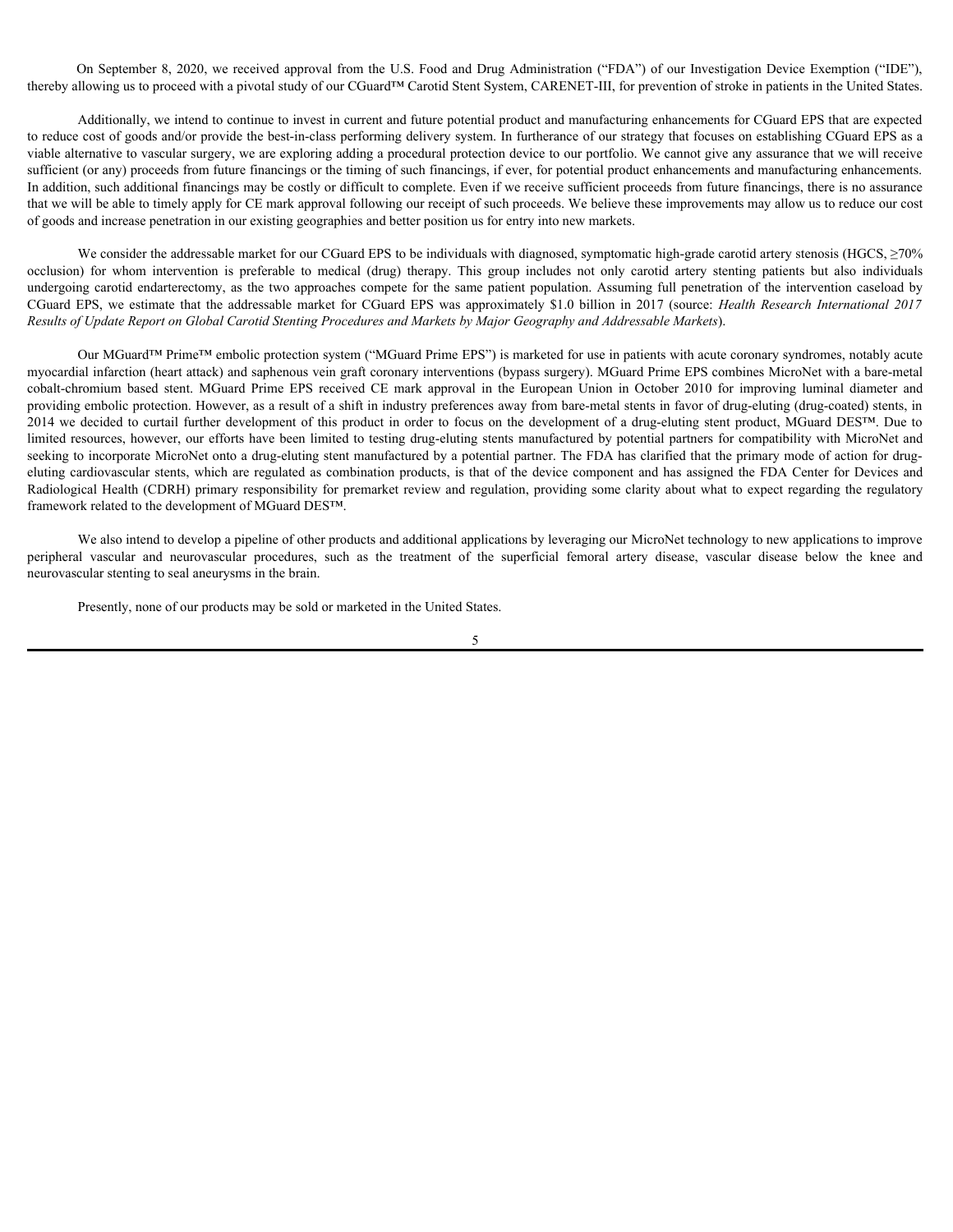#### **Recent Developments**

## *Sixth Amendment to the InspireMD, Inc. 2013 Long-Term Incentive Plan*

Effective as of August 31, 2020, our stockholders approved the Sixth Amendment to the InspireMD, Inc. 2013 Long-Term Incentive Plan (the "Plan") and, accordingly, increased the number of shares of common stock, par value \$0.0001 per share (the "Common Stock") available for issuance pursuant to awards under such Plan by 6,500,000 shares, to a total of 7,178,395 shares of Common Stock.

## *Regained Compliance with New York Stock Exchange*

On August 7, 2019, we received a notification from the NYSE American that we did not meet the continued listing standards of the NYSE American as set forth in Part 10 of the NYSE American Company Guide (the "Company Guide"). Specifically, we were not in compliance with Section 1003(a)(iii) of the Company Guide because we reported stockholders' equity of less than \$6 million as of September 30, 2019, and net losses in our five most recent fiscal years ended December 31, 2018. As a result, we became subject to the procedures and requirements of Section 1009 of the Company Guide. On October 11, 2019, the NYSE American accepted our plan to regain compliance with Section 1003(a)(iii) of the Company Guide by August 7, 2020.

On August 7, 2020, following our submission to the NYSE American of our plan for regaining compliance, the NYSE American approved such plan and, accordingly and as of such date, we are compliant with all of the NYSE American LLC continued listing standards set forth in Part 10 of the NYSE American Company Guide. In particular, we regained compliance with the continued listing requirement under NYSE American Company Guide Section 1003(a)(iii). The return to compliance was achieved as a result of our recently-consummated public offering, in which we raised approximately \$10.7 million of net proceeds from the sale of units and pre-funded units.

#### *FDA Approval of IDE*

On September 8, 2020, we received approval from the FDA of our IDE, thereby allowing us to proceed with a pivotal study of our CGuard™ Carotid Stent System, CARENET-III, for prevention of stroke in patients in the United States.

#### *ATM Offering*

On July 28, 2020, we entered into a Sales Agreement (the "Sales Agreement") with A.G.P./Alliance Global Partners, as sales agent ("A.G.P."), pursuant to which we may offer and sell, from time to time, at our option, through or to A.G.P., up to an aggregate of approximately \$9,300,000 of shares of Common Stock. Any shares to be offered and sold under the Sales Agreement will be issued and sold pursuant to the Company's Registration Statement on Form S-3 (File No. 333-223130), filed with the Securities and Exchange Commission (the "SEC") on February 21, 2018 and the prospectus supplement thereto filed with the SEC on July 28, 2020, by methods deemed to be an "at the market offering" as defined in Rule  $415(a)(4)$  promulgated under the Securities Act of 1933, as amended, or if specified by us, by any other method permitted by law. On September 1, 2020, we delivered written notice to A.G.P., in accordance with Section 4 of the Sales Agreement, that we are suspending offers and sales of our Common Stock under our at-the-market offering pursuant to the Sales Agreement.

## *Public Offering*s

On June 5, 2020, we closed an underwritten public offering of (i) 7,635,800 units ("Units"), with each Unit being comprised of one share of the Company's common stock, par value \$0.0001 per share, and one Series F warrant (a "Series F Warrant") to purchase one share of common stock, and (ii) 14,586,400 prefunded units (the "Pre-Funded Units"), with each Pre-Funded Unit being comprised of one pre-funded warrant (a "Pre-Funded Warrant") to purchase one share of common stock and one Series F Warrant. In connection with this public offering, the underwriter exercised the option practically in full, for 3,333,300 shares of common stock and 3,333,300 Series F Warrants. The offering price to the public was \$0.45 per Unit and \$0.449 per Pre-Funded Unit. The net proceeds to the Company from the offering and the exercise of the underwriter's over-allotment option were approximately \$10.7 million, after deducting underwriting discounts and commissions and payment of other estimated expenses associated with the offering, but excluding the proceeds, if any, from the exercise of Series F Warrants and the Pre-Funded Warrants sold in the offering.

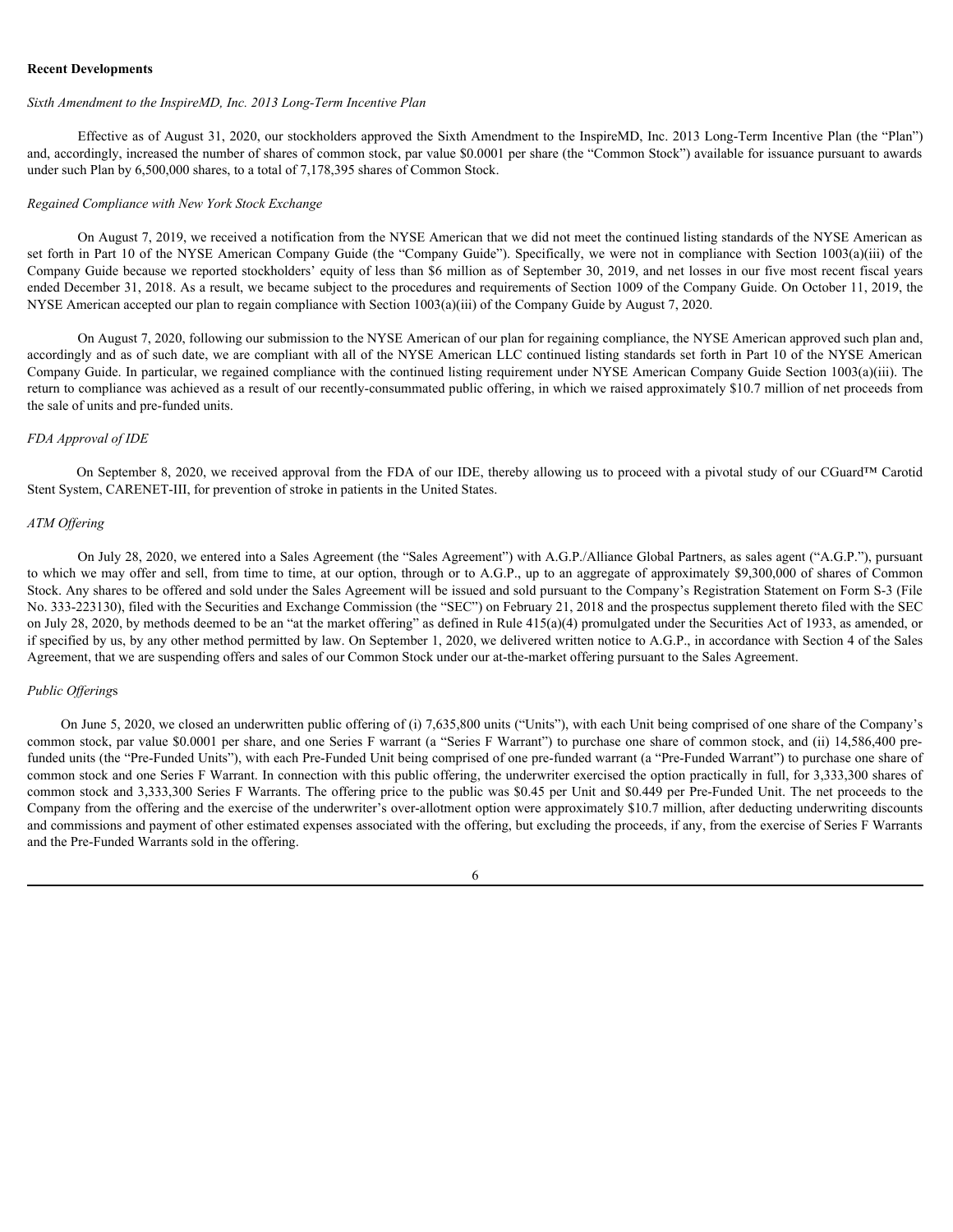## *Registration Clearance for CGuard™ MicroNet® in Brazil*

(ANVISA), for our CGuard MicroNet covered stent, clearing it for sale and distribution in Brazil.

## *New Trial Results for CGuard EPS*

on Clearance for CGuard<sup>TM</sup> MicroNet<sup>®</sup> in Brazil<br>On July 23, 2020, we announced that we obtained registration from the Brazilian registration authority, Agéncia Nacional de Vigiláncia Sanitária<br>1), for our CGuard MicroNet ion Clearance for CGuard<sup>TM</sup> MicroNet<sup>®</sup> in Brazil<br>On July 23, 2020, we announced that we obtained registration from the Brazilian registration authority, Agéncia Nacional de Vigiláncia Sanitária<br>A), for our CGuard EPS<br>A) consecutive real-life patients were treated with our CGuard MicroNET covered stent for carotid stenosis and were monitored for postprocedural neurologic events for a period of 12 months. The results displayed sustained protection against any such neurologic events. At 30 days, only one adverse event occurred (a minor transient stroke with no other strokes, myocardial infarctions, or deaths). Furthermore, those study results showed that no strokes occurred between 30 days and twelve months.

On June 25, 2020, we reported the results from an investigator-initiated SIBERIA randomized clinical trial of our CGuard EPS, which evaluated 30-day silent brain infarcts associated with the use of the Acculink™ conventional open-cell nitinol stent vs. our CGuard Micronet-covered stent. Those results displayed that CGuard had a statistically significant (greater than three-fold) reduction in the procedure-generated mean cerebral lesion volume relative to Acculink. At 30 days, there were zero new cerebral lessons in the CGuard arm, compared to six in the Acculink arm, also statistically significant.

On September 3, 2020 we reported the award for Best ESC Congress Poster for the presentation of updated data from the large, long-term PARADIGM-EXTEND study of the CGuard™ Embolic Prevention System (EPS), as part of the European Society of Cardiology 2020 Carotid Update e-presentation at the European Society of Cardiology (ESC) Congress 2020. PARADIGM/EXTEND is an investigator-driven on-going study performed with CGuard Carotid stent for primary and secondary stroke prevention in a large, consecutive all-comers population, with 5 years (60 months) follow-up. The results for 480 patients of the Registration Charance for Couard<sup>194</sup> MicroNe<sup>48</sup> to Renail<br>
On July 25, 2020, we amnumed that we obtained registration from the Brazilian registration authority, Agéncia Nacional de Vigiláncia Sanitiria<br>
(ANVISA), for ou Regulated on Clearence for Clearen<sup>174</sup> MeroNe<sup>20</sup> in Bossil<br>
On Jaly 23, 2020, we are<br>
(ANVISA), for our Gourd MicroSott covered stent, cheating it for side and distribution in Brazil.<br>
(ANVISA), for our Coural MicroSott completed the 12-month follow-up with only 1 patient experiencing in-stent restenosis, 0.28% (1/354). At the 12-month follow-up there were no other devicerelated adverse clinical events. Finally, 46/480 patients completed the 60-month follow-up period with one more case of in-stent restenosis and no additional cases of device-related stroke. Net *Trai Resshs for CGuord EPS*<br>On law 10, 2020, we reported the publication of the results of our PARADIGM tail in the Eurodocevarian joundal in the case of the results of the results of the results of the results of th On Jue 10, 2020, we reported the publication of the restats of our PARADICM trial in the *Envolverences* for the ratio fit is formed resulted for the continue relations of the restricted in the formed restrictions of the In of 12 months. The results displayed antistical practicular against my achievated interest over it. 8 20 does above a courter of a minor state of the feed of the feed of the significant behavior interest of the feed of

#### *COVID-19 Developments*

In an effort to contain and mitigate the spread of COVID-19, which the World Health Organization, or WHO, declared to be a pandemic on March 12, 2020, many countries have imposed unprecedented restrictions on travel, quarantines and other public health safety measures. As of the beginning of the second quarter of 2020, we began to experience a significant COVID-19 related impact on our financial condition and results of operations, which we primarily attribute to the postponement of CGuard EPS procedures (non-emergency procedures), as hospitals shifted resources to patients affected by COVID-19. To our knowledge, pandemic levels with such procedures in light of recent increases in COVID-19 cases in the territories we sell into. We anticipate that the continuation of the discussion on our risks related to COVID-19, please see risk factors included under "Item 1A. Risk Factors" herein.

management and most of our employees were reduced in order to alleviate corporate operating expenses.

Effective April 1, 2020, the Board approved a 50% decrease in the annual cash compensation for non-employee directors from an aggregate amount of \$154,000 to \$77,000.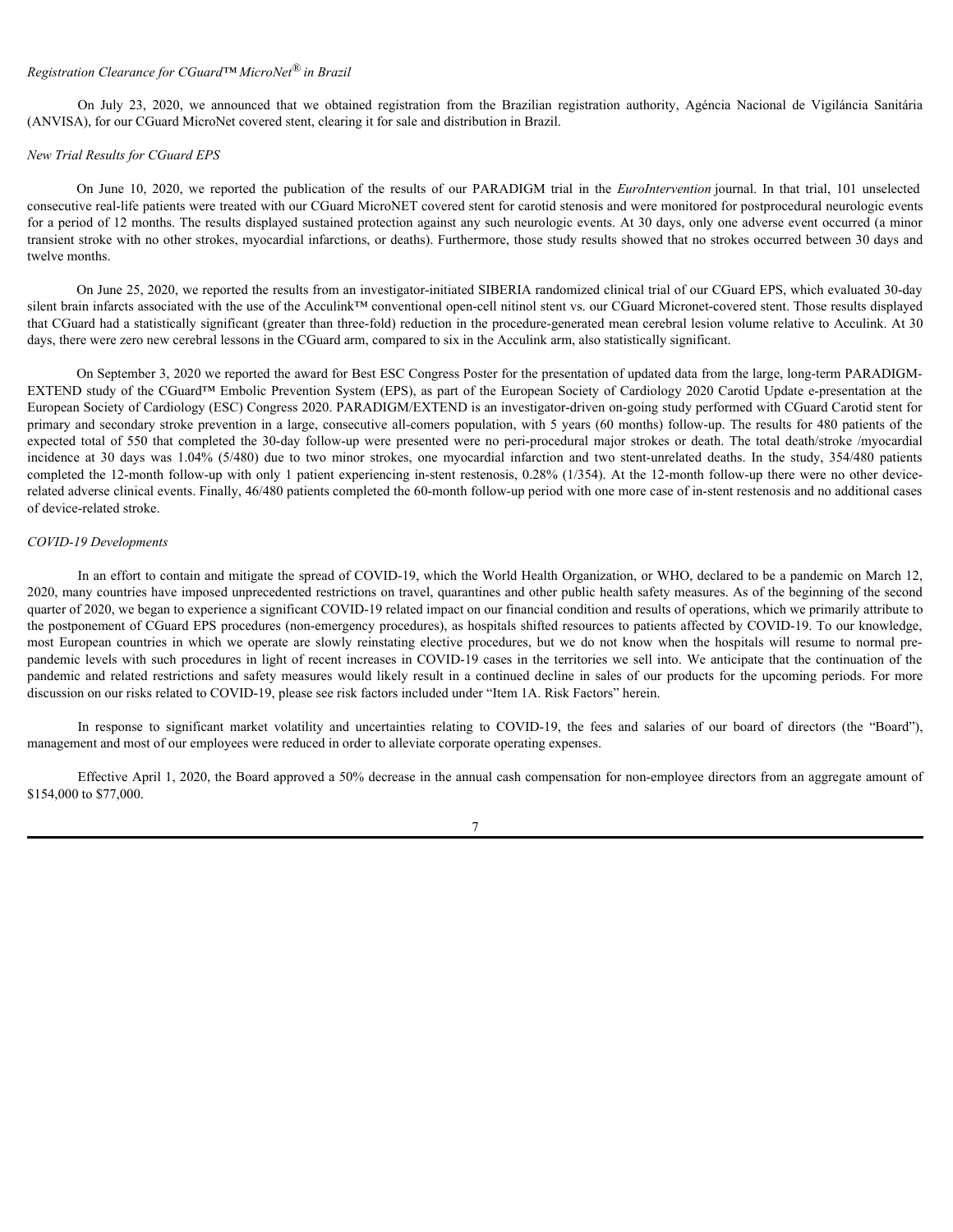On April 21, 2020, Marvin Slosman, our President, Chief Executive Officer and Director, signed a waiver reducing his monthly base salary from \$33,333 to \$16,666 for the period beginning April 1, 2020 and ending on such date as Mr. Slosman was to determine, and Craig Shore, our Chief Financial Officer, Chief Administrative Officer, Secretary and Treasurer, signed a waiver reducing his monthly base salary from NIS 80,125 to NIS 40,063 for the period beginning April 1, 2020 and ending on such date as Mr. Shore was to determine.

Effective April 1, 2020, we reduced the annual salaries of most of our employees by 20% to 30% until further notice.

Based on a determination made by each of Mr. Slosman and Mr. Shore on June 10, 2020, following the closing of our underwritten public offering in June 2020, as described above, each of Mr. Slosman's and Mr. Shore's monthly base salaries were reinstated to \$33,333 and NIS 80,125, respectively, effective as of June 1, 2020. Each of the salaries for the remaining officers, directors and employees was similarly reinstated by no later than June 30, 2020.

As a result of the reduction of those fees and salaries during the second quarter of 2020, our operating expenses were reduced by approximately \$235,000 in the second quarter of 2020.

#### *Release from Former Underwriter*

The terms of our engagement of the underwriter for our September 2019 financing contained a purported 12 month right of first refusal in favor of such underwriter with respect to future financings. Due to, among other things, difficulties in the relationship with that prior underwriter and our need to raise additional funds to finance our ongoing operations, we engaged A.G.P. in May 2020 as underwriter for our June 2020 public offering, and again in July 2020 for an At-themarket offering (ATM).

On July 28, 2020, we entered into a settlement agreement and release with that prior underwriter, under which it provided us a final, unconditional release from any further obligations arising out of or related to the engagement agreements, underwriting agreements and placement agency agreements which we had been party to with it and with respect to any services which it had provided to us. We, in turn, provided the prior underwriter a final, unconditional release from any further obligations arising out of or related to the prior agreements and services.

As consideration for the final release provided to us, we paid to the prior underwriter \$400,000 in cash and reduced, to \$0.495, the exercise price per share of warrants to purchase 274,029 shares of our common stock that had been issued by us to the prior underwriter in various offerings that took place between March 2018 and September 2019. That reduced exercise price represents the exercise price for the Series F Warrants that we issued in our June 2020 public offering. The warrants that were repriced had existing exercise prices per share ranging from \$187.50 to \$2.25 and a weighted average exercise price per share of \$7.32. All other terms of those warrants remained unchanged. The related increase in expenses of \$400,000 was recorded to "General and Administrative expense" within the Consolidated Statements of Operations

#### **Critical Accounting Policies**

A critical accounting policy is one that is both important to the portrayal of our financial condition and results of operation and requires management's most difficult, subjective or complex judgments, often as a result of the need to make estimates about the effect of matters that are inherently uncertain. Our critical accounting policies are more fully described in both (i) "Item 7. Management's Discussion and Analysis of Financial Condition and Results of Operations" and (ii) Note 2 of the Notes to the Consolidated Financial Statements included in the Annual Report on Form 10-K for the year ended December 31, 2019. There have not been any material changes to such critical accounting policies since December 31, 2019.

The currency of the primary economic environment in which our operations are conducted is the U.S. dollar ("\$" or "dollar").

#### **Contingencies**

We and our subsidiaries are involved in legal proceedings that arise from time to time in the ordinary course of business. We record accruals for these types of contingencies to the extent that we conclude the occurrence of such contingencies is probable and that the related liabilities are estimable. When accruing these costs, we recognize an accrual in the amount within a range of loss that is the best estimate within the range. When no amount within the range is a better estimate than any other amount, we accrue for the minimum amount within the range. Legal costs are expensed as incurred.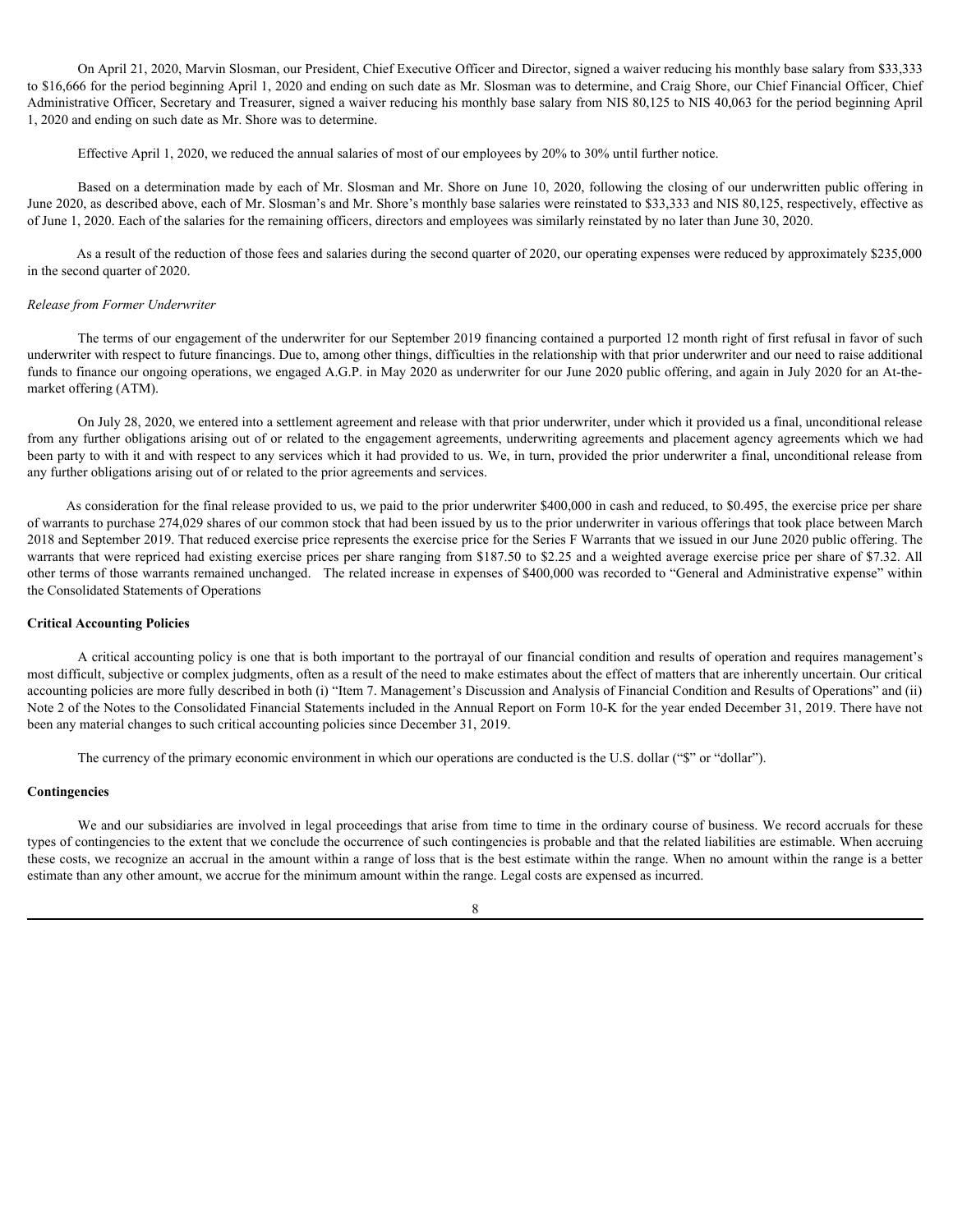#### **Results of Operations**

#### *Three months ended September 30, 2020 compared to the three months ended September 30, 2019*

*Revenues*. For the three months ended September 30, 2020, revenue increased by \$41,000, or 4.4%, to \$980,000, from \$939,000 during the three months ended September 30, 2019. This increase was predominantly driven by a 69.0% increase in sales volume of MGuard EPS from \$87,000 during the three months ended September 30, 2019, to \$147,000 during the three months ended September 30, 2020. This increase was mainly due to the timing of shipments to one of the distributors for a tender recently won. This increase was offset, in part, by a 2.2% decrease in sales volume of CGuard Prime EPS from \$852,000 during the three months ended September 30, 2019, to \$833,000 during the three months ended September 30, 2020, largely driven by procedures with CGuard EPS, which are generally scheduled or non-emergency procedures, only beginning to return to normal levels towards the end of the quarter as hospitals began to re-shift resources to non COVID-19 patients. **If Operations**<br> *Mevenues.* For the three months ended September 30, 2020, revenue increased by \$41,000, or 4.4%, to \$980,000, from \$939,000 during the three months<br>
plember 30, 2019. This increase was predominantly driv **Results of Operations**<br>
Three months ended September 30, 2020 compared to the three months ended September 30, 2020 in Sal 1000 or 4.4% to 5980.000. From 5939.000 during the three months<br>
ended September 30, 2019, to S i **Results of Operations**<br>
Three months ended September 30, 2020 conquened to the three months ended September 30, 2019<br>
Three months cended September 30, 2019, the three months cended September 30, 2019. In increase we man Results of Operations<br>
Three nonths ended September 30, 2020 compared to the three nonths ended September 30, 2019<br>
Reservence, for the line months ended September 30, 2020, revenue instructed by \$41,000, or 4.4%, to \$98, *R* Operations<br> *Research* 30 2020 compared to the three months ended September 30, 2019<br> *Research* and Development Payable and September 30, 2020, excess in the search and Novel DES from 857.000 distinguishes the three **Results of Operations**<br> **Three anotherador** Squamber 30, 2020 composed to the these months ended Squamber 30, 2019.<br> **If the since months unlesh Squamber 30, 2020**, commutating statistically \$42,000, or 4.8%, in SNR()(00 *General and the considerables Samparks 30, 2020*, (considerables  $\mu$  4.45%, as 58%,0000, doing the three months and September 30, 2020, and 4 4%, as 58%,0000, during the three months presents and 30% (30%) and 30% (30%)

America (driven by a \$40,000 increase of CGuard EPS sales and \$30,000 increase of MGuard Prime EPS sales), an increase of \$41,000 in revenue from sales made in Europe (primarily driven by a \$39,000 increase of MGuard Prime EPS sales for the reasons discussed in the paragraph above), offset by a decrease of paragraph above).

*Gross Profit (Loss)*. For the three months ended September 30, 2020, gross profit (revenue less cost of revenues) increased by 132.8%, or \$170,000, to months ended September 30, 2019 and which did not reoccur during the three months ended September 30, 2020 and a decrease of \$20,000 in miscellaneous expenses during the three months ended September 30, 2020. Gross margin (gross profits as a percentage of revenue) increased to 30.4% during the three months ended September 30, 2020 from 13.6% during the three months ended September 30, 2019, driven by the factors mentioned above.

development expenses related to CGuard EPS enhancements, offset by a decrease of \$8,000 in miscellaneous expenses.

*Selling and Marketing Expenses*. For the three months ended September 30, 2020, selling and marketing expenses decreased by 9.7%, or \$52,000, to \$485,000, from \$537,000 during the three months ended September 30, 2019. This decrease resulted primarily from a decrease in travel expenses of \$97,000 in light of restrictions imposed by governments worldwide in order to mitigate the spread of COVID-19, offset, in part, by an increase of \$45,000 in miscellaneous expenses.

\$316,000, to \$1,462,000, from \$1,146,000 during the three months ended September 30, 2019. This increase resulted primarily from an increase in Directors' and orieds Spinners 20, 2003 (not) and the total map the best means who could be recent to 2002 (not be insure to Fice the COVID-19 minimals could Spyralistic and Spinning to the insurance to the insurance of Could Prime EPS f development operation with the median and the season of the season increase in the value of the season increase in the season increase in the season increase that the season increase the season increase the season increase shareholder related expenses of \$60,000 mainly due to the timing of our annual shareholders meeting (which occurred in 2020, but not in 2019, during the third quarter of the fiscal year) and an increase of \$91,000 in miscellaneous expenses. These increases were partially offset by a decrease in travel expenses of \$75,000 in light of restrictions imposed by governments worldwide in order to mitigate the spread of COVID-19 during the three months ended September 30, 2020 What respect to googlephical regions the increase in recessue was plenarily attributed to a 357,000 lineters in recesse of No.100 lineters in the most match in Let the three months ended by 153,000, increase of No.100 li

during the three months ended September 30, 2019. The decrease in financial expense primarily resulted from a decrease of \$37,000 in financial expenses related to changes in exchange rates, offset, in part, by an increase of \$2,000 in miscellaneous expenses.

*Tax Expenses.* For the three months ended September 30, 2020, there was no material change in our tax expenses as compared to the three months ended September 30, 2019.

*Net Loss*. Our net loss increased by \$163,000, or 7.9%, to \$2,233,000, for the three months ended September 30, 2020, from \$2,070,000 during the three months ended September 30, 2019. The increase in net loss resulted primarily from an increase of \$368,000 in operating expenses offset, in part, by an increase of \$170,000 in gross profit.

9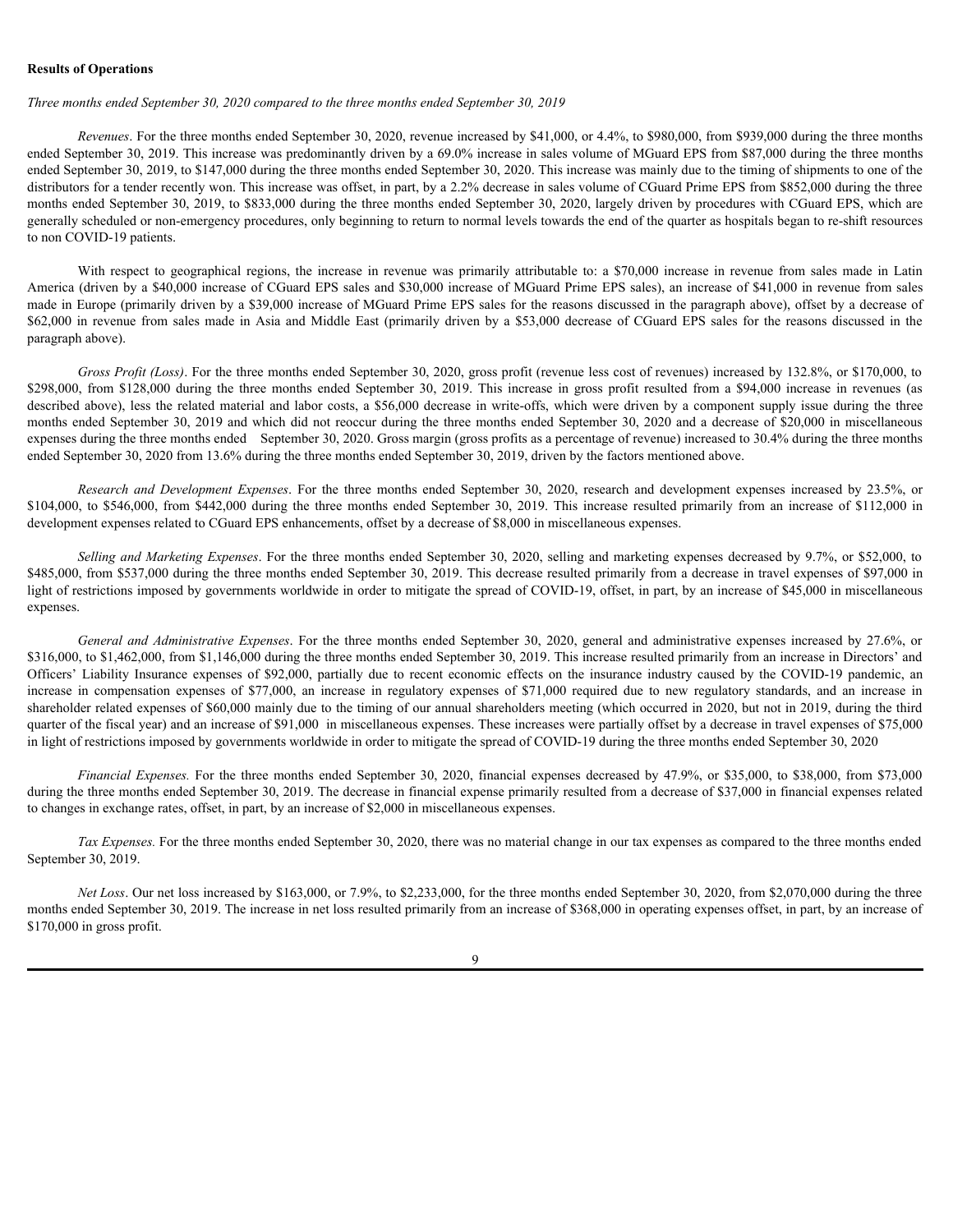#### *Nine months ended September 30, 2020 compared to the nine months ended September 30, 2019*

*Revenues*. For the nine months ended September 30, 2020, revenue decreased by \$381,000, or 14.1%, to \$2,327,000, from \$2,708,000 during the nine months ended September 30, 2019. This decrease was predominantly driven by a 11.5% decrease in sales volume of CGuard EPS from \$2,344,000 during the nine months ended September 30, 2019, to \$2,075,000 during the nine months ended September 30, 2020, mainly due to the postponement of procedures with CGuard EPS, which are generally scheduled or non-emergency procedures, as hospitals shifted resources to patients affected by COVID-19. In addition, there was a 30.8% decrease in sales volume of MGuard Prime EPS from \$364,000 during the nine months ended September 30, 2019, to \$252,000 during the nine months ended September 30, 2020, mainly due to the impact of COVID-19, as mentioned above.

With respect to regions, the decrease in revenue was primarily attributable to: a \$173,000 decrease in revenue from sales made in Europe (driven by a \$107,000 decrease of CGuard EPS sales and \$66,000 decrease of MGuard Prime EPS sales due to the COVID-19-related factor identified in the paragraph above), a decrease of \$128,000 in revenue of CGuard from sales made in Asia and Middle East due to the same COVID-19-related factor, as well as a decrease of \$48,000 in revenue from sales made in Latin America (primarily driven by a \$43,000 decrease of MGuard Prime EPS sales due to the same COVID-19-related factor).

*Gross Profit*. For the nine months ended September 30, 2020, gross profit (revenue less cost of revenues) decreased by 4.8%, or \$24,000, to \$473,000, compared to a \$497,000 for the same period in 2019. This decrease in gross profit resulted from a \$119,000 decrease in revenues (as mentioned above), less the related material and labor costs. This decrease was partially offset by a decrease of \$69,000 in expenses related to upgrades made to our production facilities during the nine months ended September 30, 2019, which did not reoccur during the nine months ended September 30, 2020 and a decrease of \$26,000 in miscellaneous expenses during the nine months ended September 30, 2020. Gross margin (gross profits as a percentage of revenue) increased to 20.3% during the nine months ended September 30, 2020 from 18.4% during the nine months ended September 30, 2019, driven by the reasons mentioned above.

*Research September 30, 2020 compared to the nine months ended September 30, 2029*<br>*Research September 30, 2020 compared to the nine months ended September 30, 2020, or 14.1%, to \$2,2327,000, from \$2,708,000 during the nin* \$919,000, to \$1,513,000, from \$2,432,000 during the nine months ended September 30, 2019. This decrease resulted primarily from: a decrease of \$708,000 in clinical expenses associated with CGuard EPS, mainly related to the IDE approval process, of which an approval from the FDA was received on September 8, 2020, a decrease of \$354,000 due to settlement expenses that were paid to a former service provider pursuant to a settlement agreement during the nine months Noe month ended September 30, 2020 componed to the nue months ended September 30, 2020, the context of  $\sim$  3181, 000, or 14.1%, to \$2,22,000, from \$2,78,000 during the time<br>months caled September 30, 2020, 2020, and a de regulatory expenses related to the development of various projects during the nine months ended September 30, 2019, which were significantly reduced during the Nine months ended September 30, 2020 compared to die nine months ended September 30, 2020. (000) a fit 45, to \$232,7000. from \$2,7000 for this absolute and September 30, 2020. Fit is absolute and September 30, 2020. This enhancements and an increase of \$13,000 in miscellaneous expenses. noonlo collected Special Solid Special Solid Special Solid Special Solid Special Solid Special Solid Special Special Systems (1988). All special solid Special Systems in the social Systems in the social Systems in the syst T30, 2020, mainly due to the impact of COVID-19 an method above.<br>
With respect to regions, the decrease in process or formally antibide by a 5373,000 decrease in recent form also made in Europe (diversi by a Wale material With respect to registe the forest agreement to the settlement with the settlement in spectras in agreement for the settlement for the settlement for an intervent in the set of the settlement for the settlement of the set

*Selling and Marketing Expenses*. For the nine months ended September 30, 2020, selling and marketing expenses decreased by 17.0%, or \$305,000, to \$1,486,000, from \$1,791,000 during the nine months ended September 30, 2019. This decrease resulted primarily from: a decrease in travel expenses of \$195,000 in light of restrictions imposed by governments worldwide in order to mitigate the spread of COVID-19 during the nine months ended September 30, 2020, a miscellaneous expenses.

\$552,000, to \$4,136,000, from \$3,584,000 during the nine months ended September 30, 2019. This increase resulted primarily from an increase of \$400,000 due to Directors' and Officers' Liability Insurance expenses of \$115,000 partially due to recent economic effects on the insurance industry caused by the COVID-19 pandemic, an increase in regulatory expenses of \$130,000 required for new regulatory standards and an increase of \$18,000 in miscellaneous expenses, offset, in part, by a decrease in travel expenses of \$111,000 in light of restrictions imposed by governments worldwide in order to mitigate the spread of COVID-19 during the nine months ended September 30, 2020.

10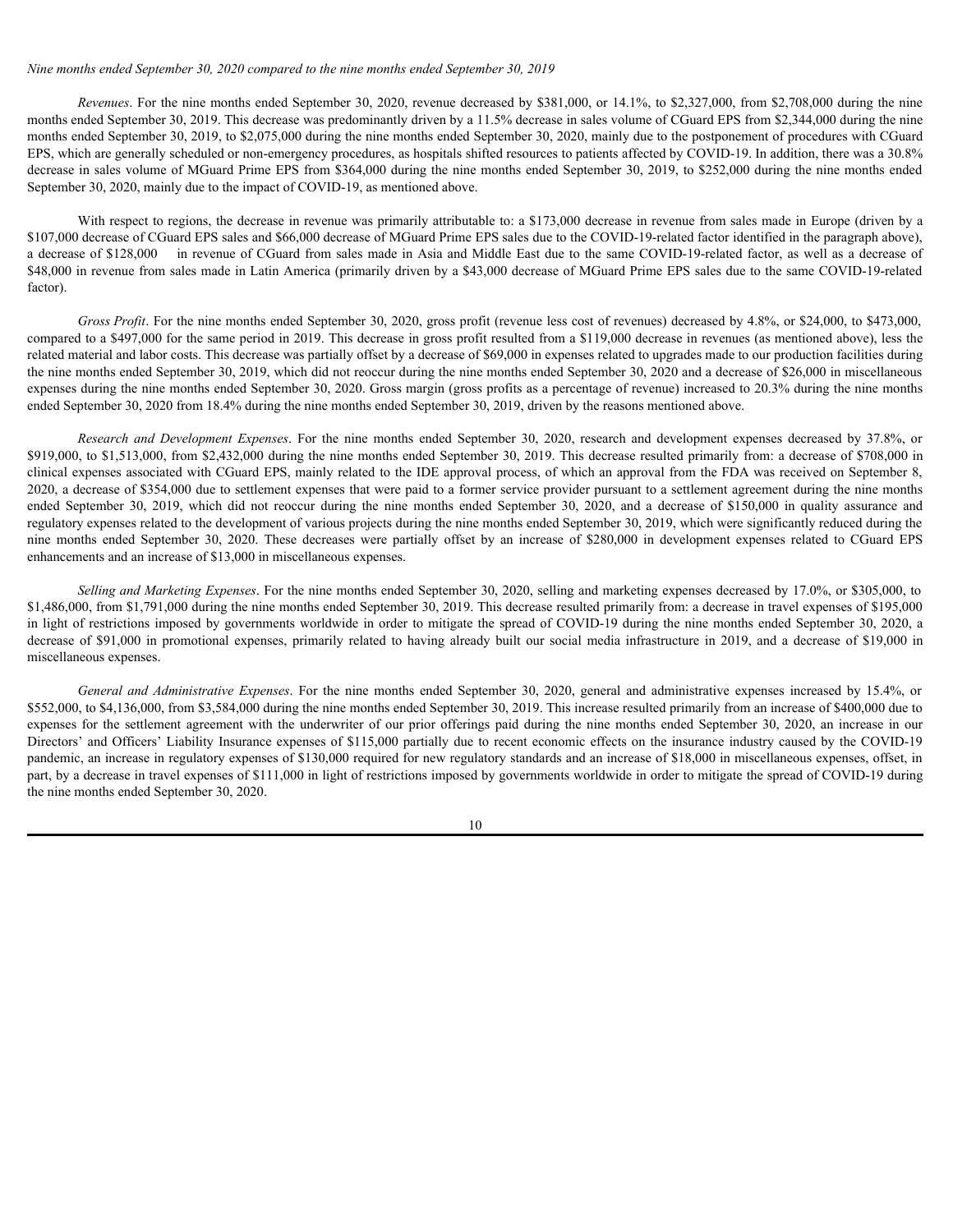*Financial Expenses*. For the nine months ended September 30, 2020, financial expenses decreased by 83.2%, or \$144,000, to \$29,000, from \$173,000 during the nine months ended September 30, 2019. The decrease in financial expenses primarily resulted from a decrease of \$154,000 in financial expenses related to changes in exchange rates, offset, in part, by an increase of \$10,000 in miscellaneous expenses.

*Tax Expenses (Income).* For the nine months ended September 30, 2020, there was no material change in our tax expenses as compared to the nine months ended September 30, 2019.

*Net Loss*. Our net loss decreased by \$792,000, or 10.6%, to \$6,691,000, for the nine months ended September 30, 2020, from \$7,483,000 during the nine months ended September 30, 2019. The decrease in net loss resulted primarily from a decrease of \$672,000 in operating expenses and a decrease of \$144,000 in financial expenses, offset, in part, by a decrease of \$24,000 in gross profit.

## **Liquidity and Capital Resources**

We had an accumulated deficit as of September 30, 2020, of approximately \$164 million, as well as a net loss of \$6,691,000 and negative operating cash flows for the nine months ended September 30, 2020. We expect to continue incurring losses and negative cash flows from operations until our products (primarily CGuard EPS) reach commercial profitability. As a result of these expected losses and negative cash flows from operations, along with our current cash position, we only have sufficient resources to fund operations through the third quarter of 2021. Therefore, there is substantial doubt about our ability to continue as a going concern.

Our plans include continued commercialization of our products and raising capital through the sale of additional equity securities, debt or capital inflows *Fromcal Expenses.* For the nine months ended September 30, 2020, financial expenses partnership at the materior solution of the materior of the successful form and expenses partnerships encoded to the are no months we co COVID-19 pandemic has resulted in significant financial market volatility and uncertainty. A continuation or worsening of the levels of market disruption and volatility could have an adverse effect on our ability to access capital and on the market price of our common stock, and we may not be able to successfully raise capital through the sale of our securities. If we are unsuccessful in commercializing our products or raising capital, we may need to reduce activities, curtail or cease operations.

*Froncoid Expenses.* For the nine months ended September 30, 2020, financial expenses decreased by 83.2%, or S14.000, to 529.000, from \$173,000 nine months ended experime 30, 2019. The docesses of financial expenses relat common stock, par value \$0.0001 per share, and one Series F Warrant to purchase one share of common stock, and (ii) 14,586,400 Pre-Funded Units, with each Pre-Funded Unit being comprised of one Pre-Funded Warrant to purchase one share of common stock and one Series F Warrant. In connection with this public offering, the underwriter exercised the option practically in full, for 3,333,300 shares of common stock and 3,333,300 Series F Warrants. The offering price to the blue and the present For 5 on this condition of Specific 30.429. The decrease in from calculate and exponent when the system of 5.512,000 has 17:0, and the system of the system of the system of the system of the system of allotment option were approximately \$10.7 million, after deducting underwriting discounts and commissions and payment of other estimated expenses associated with the offering, but excluding the proceeds, if any, from the exercise of Series F Warrants and the Pre-Funded Warrants sold in the offering. The Logenst (notes (he called spin the state spin of the 1322), there was no material change in our ax expresse as compared to the nine modis<br>Net Lose. Our net lose decreased by \$792,000, or 10.6%, to 36,691,000, for the We had a resumed of detailed as the preferred with a result of a result of a result of a result of a result of a result of a result of a result of a result of a result of anti-dilution and the preferred of the security COM

\$268,000 and \$158,000 of gross and net proceeds, respectively, for our company. We paid \$9,000 in commissions to A.G.P. in respect of those sales, as required under the Sales Agreement.

#### *Anti-Dilution Provisions*

Our outstanding shares of Series B Preferred Stock and Series C Preferred Stock contain anti-dilution provisions that may result in the reduction of the conversion price thereof in the future. This feature may result in an indeterminate number of shares of common stock being issued upon conversion of the Series B Preferred Stock or the Series C Preferred Stock. Sales of additional shares of common stock issuable upon conversion of the Series B Preferred Stock or Series C Accordingly, we may find it more difficult to raise additional equity capital while any of our Series B Preferred Stock or Series C Preferred Stock is outstanding. As of November 9, 2020, 17,303 shares of Series B Preferred Stock and 2,343 shares of Series C Preferred Stock were outstanding.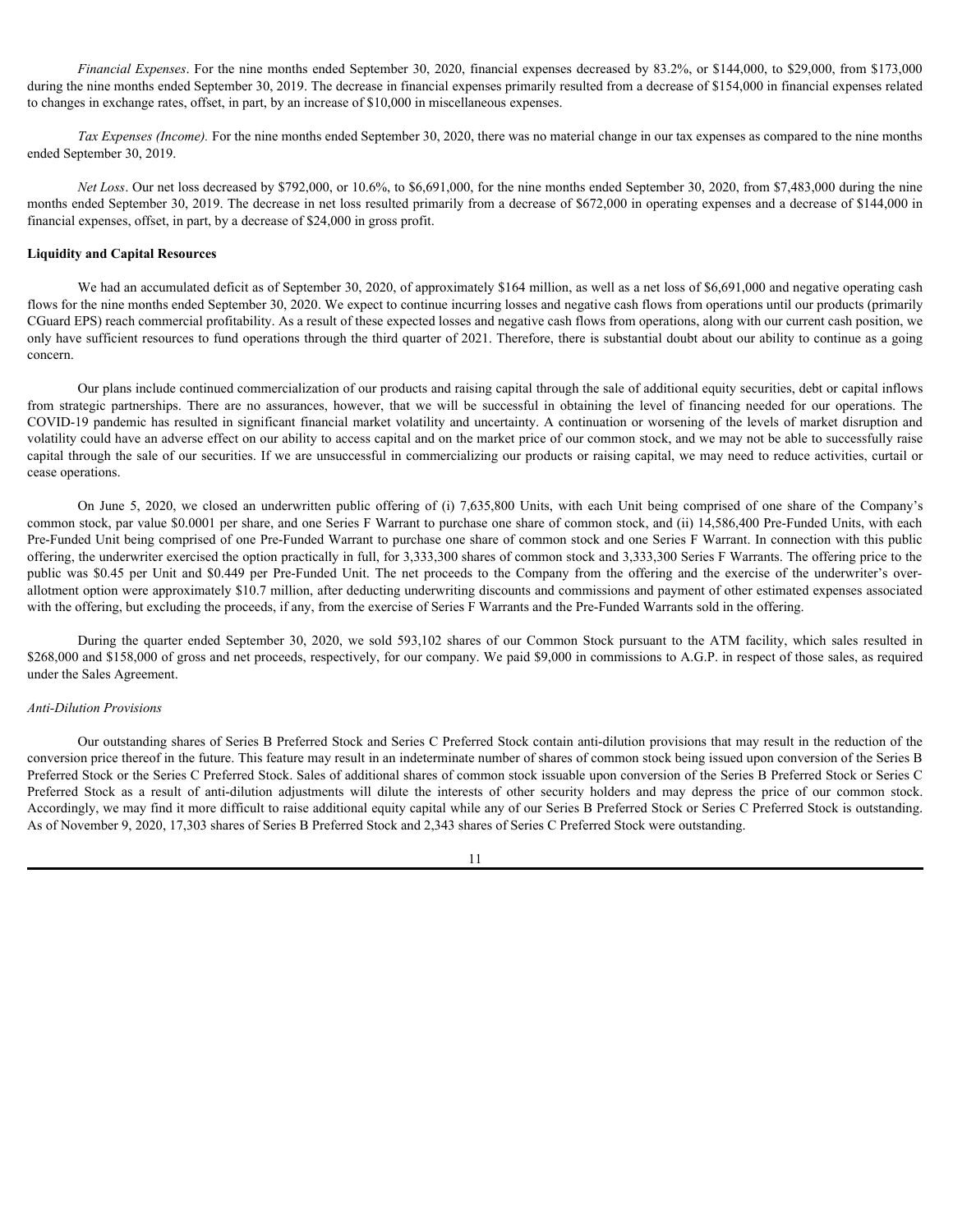#### *Nine months ended September 30, 2020 compared to the nine months ended September 30, 2019*

*General*. At September 30, 2020, we had cash and cash equivalents of \$10,882,000, as compared to \$5,514,000 as of December 31, 2019. We have historically met our cash needs through a combination of issuing new shares, borrowing activities and product sales. Our cash requirements are generally for research and development, marketing and sales activities, finance and administrative costs, capital expenditures and general working capital.

For the nine months ended September 30, 2020, net cash used in our operating activities decreased by \$1,361,000 to \$6,881,000, from \$8,242,000 during the same period in 2019. The primary reason for the decrease in cash used in our operating activities was a decrease of \$1,595,000 in payments for third party related expenses and for professional services (primarily due to a decrease in production related payments and a decrease in payments related to IDE application process), offset, in part, by an increase of \$223,000 in compensation costs paid during the nine months ended September 30, 2020, from \$4,378,000 in the nine months ended September 30, 2019 to \$4,601,000 during the same period in 2020 and a decrease of \$11,000 in payments received from customers, to \$2,599,000 during the nine months ended September 30, 2020, from \$2,610,000 during the same period in 2019.

Cash used in our investing activities was \$83,000 during the nine months ended September 30, 2020 compared to \$318,000 during the nine months ended September 30, 2019. The primary reasons for the decrease in cash used by our investing activities were: a decrease of \$205,000 in payments made for purchase of property, plant and equipment to \$26,000 during the nine months ended September 30, 2020, from \$231,000 during the same period in 2019, and a decrease of \$30,000 in cash deposited to employee funds, to \$57,000 during the nine months ended September 30, 2020, from \$87,000 during the same period in 2019.

Cash provided by financing activities for the nine months September 30, 2020 was \$12,327,000, compared to \$6,331,000 during the same period in 2019. The principal sources of the cash provided by financing activities during the nine months ended September 30, 2020 were our June 2020 public offering of common stock, pre-funded warrants and warrants, the subsequent exercise of the pre-funded warrants sold in the offering, as well as exercise of warrants F and Unit Purchase Options as well as proceeds from an At-the-market offering that resulted in approximately \$12,327,000 of aggregate net proceeds. The principal source of the cash provided by financing activities during the nine months ended September 30, 2019, was the funds received from our September 2019 public offering of common stock, pre-funded warrants and warrants, as well as the subsequent exercise of the pre-funded warrants sold in the offering, that resulted in approximately \$4,285,000 of aggregate net proceeds, and funds received from our April 2018 public offering of common stock that resulted in approximately \$2,046,000 of aggregate net proceeds.

As of September 30, 2020, our current assets exceeded our current liabilities by a multiple of 5.2. Current assets increased by \$5,526,000 during the period and current liabilities decreased by \$546,000 during the period. As a result, our working capital increased by \$6,072,000 to \$10,767,000 as of September 30, 2020.

#### **Off Balance Sheet Arrangements**

We have no off-balance sheet transactions, arrangements, obligations (including contingent obligations) or other relationships with unconsolidated entities or other persons that have, or may have, a material effect on our financial condition, changes in financial condition, revenues or expenses, results of operations, liquidity, capital expenditures or capital resources.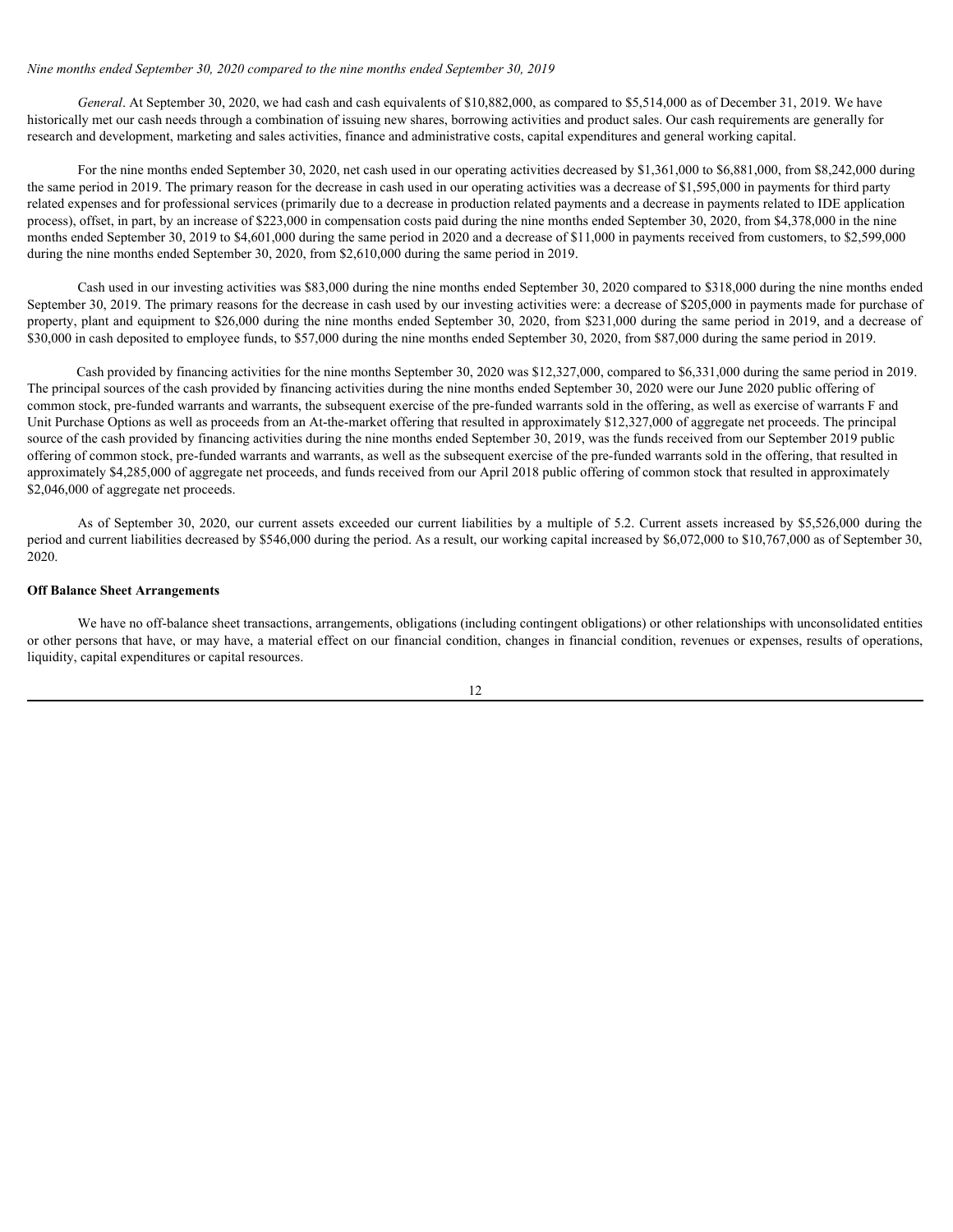#### **Factors That May Affect Future Operations**

We believe that our future operating results will continue to be subject to quarterly variations based upon a wide variety of factors, including the impact of the COVID-19 pandemic, cyclical nature of the ordering patterns of our distributors, timing of regulatory approvals, the implementation of various phases of our clinical trials and manufacturing efficiencies due to the learning curve of utilizing new materials and equipment. Our operating results could also be impacted by a weakening of the Euro and strengthening of the New Israeli Shekel, or NIS, both against the U.S. dollar. Lastly, other economic conditions we cannot foresee may affect customer demand, such as individual country reimbursement policies pertaining to our products. For a discussion of these and other risks that relate to our business, you should carefully review the risks and uncertainties described under the heading "Part II – Item 1A. Risk Factors" and elsewhere in this Quarterly Report on Form 10-Q and in our Annual Report on Form 10-K for the year ended December 31, 2019, and those described from time to time in our future reports filed with the Securities and Exchange Commission.

The ultimate impact of the COVID-19 pandemic on the Company's operations remains undetermined and will depend on future developments, which are highly uncertain and cannot be predicted with confidence at this time, including the duration of the COVID-19 pandemic, new information which may emerge concerning the severity of the COVID-19 pandemic, and any additional preventative and protective actions that regulators, or the board or management of the Company, may determine are needed.

#### **Contractual Obligations and Commitments**

During the three months ended September 30, 2020, there were no material changes to our contractual obligations and commitments.

#### <span id="page-28-0"></span>**Item 3. Quantitative and Qualitative Disclosures About Market Risk.**

Not applicable

## <span id="page-28-1"></span>**Item 4. Controls and Procedures**

## **Management's Conclusions Regarding Effectiveness of Disclosure Controls and Procedures**

As of September 30, 2020, we conducted an evaluation, under the supervision and participation of management including our chief executive officer and chief financial officer, of the effectiveness of our disclosure controls and procedures (as defined in Rule 13a-15(e) and Rule 15d-15(e) of the Securities Exchange Act of 1934, as amended). There are inherent limitations to the effectiveness of any system of disclosure controls and procedures. Accordingly, even effective disclosure controls and procedures can only provide reasonable assurance of achieving their control objectives.

Based upon this evaluation, our chief executive officer and chief financial officer concluded that our disclosure controls and procedures are effective at the reasonable assurance level as of September 30, 2020.

## **Changes in Internal Control over Financial Reporting**

There were no changes in our internal control over financial reporting during the fiscal quarter ended September 30, 2020, that materially affected, or are reasonably likely to materially affect, our internal control over financial reporting.

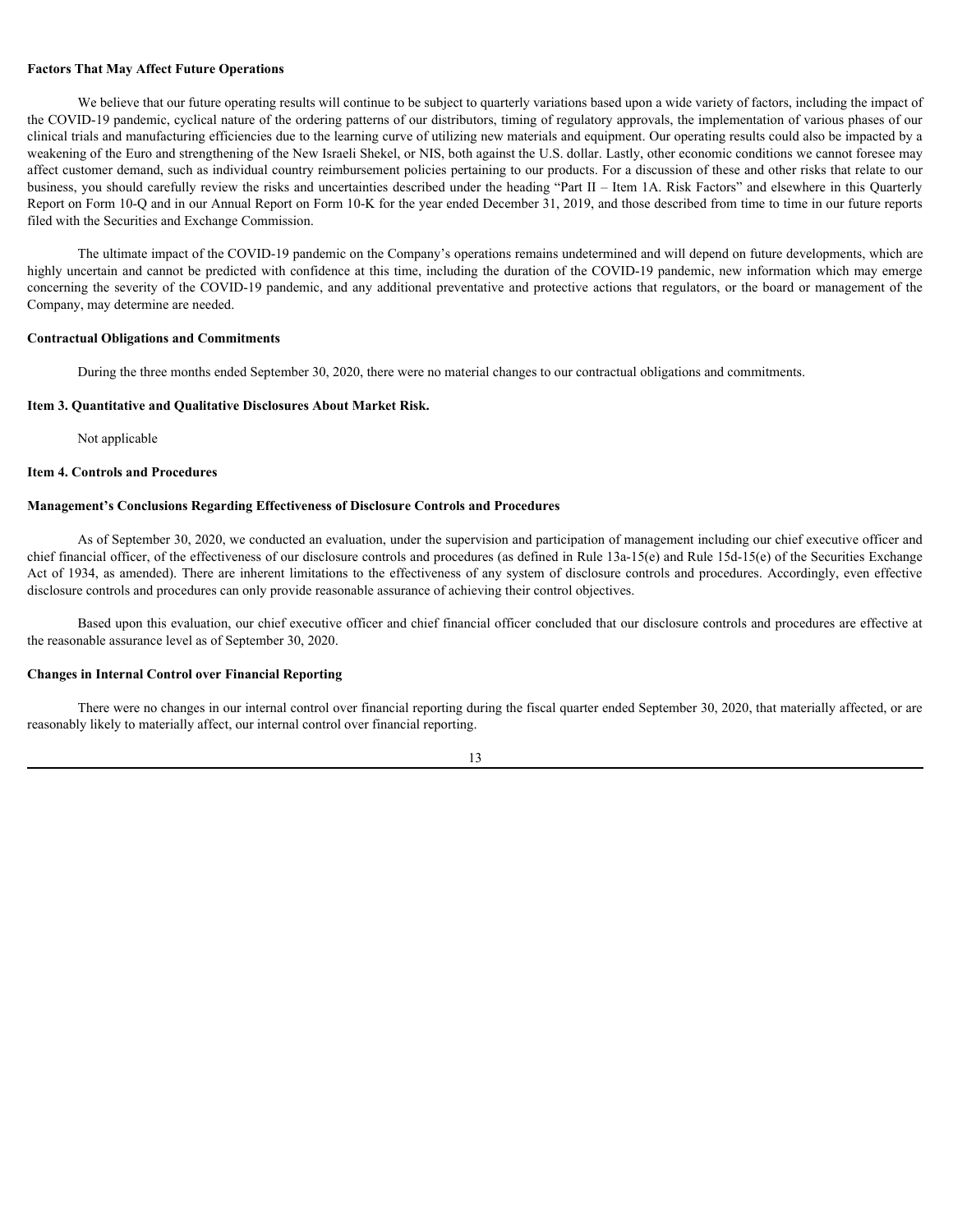## <span id="page-29-0"></span>**PART II - OTHER INFORMATION**

## <span id="page-29-1"></span>**Item 1. Legal Proceedings**

From time to time, we may be involved in litigation that arises through the normal course of business. As of the date of this filing, we are not aware of any **PARTII - OTHER INFORMATION**<br> **Item 1. Legal Proceedings**<br>
From time to time, we may be involved in litigation that arises through the normal course of business. As of the date of this filing, we are not aware of any<br>
mat following link:.

### https://www.sec.gov/Archives/edgar/data/1433607/000149315220003630/form10-k.htm#r\_003

#### <span id="page-29-2"></span>**Item 1A. Risk Factors**

Except as set forth below, there have been no material changes from the information set forth in "Item 1A. Risk Factors" in the Form 10-K filed with the SEC on March 10, 2020.

## *The COVID-19 pandemic has caused interruptions or delays of our business plan and may have a significant adverse effect on our business.*

In an effort to contain and mitigate the spread of COVID-19, which the World Health Organization, or WHO, declared to be a pandemic on March 12, 2020, many countries have imposed unprecedented restrictions on travel, quarantines and other public health safety measures. Procedures with CGuard EPS, which are generally scheduled or non-emergency procedures, have mostly been postponed as hospitals shift resources to patients affected by COVID-19, and we do not know when the hospitals will resume to normal pre-pandemic levels with such procedures in light of recent increases in COVID-19 cases in the territories we sell into. At this point, the extent to which COVID-19 may impact our business cannot be estimated; however, we anticipate that the continuation of the pandemic and related restrictions and safety measures would likely result in a continued decline in sales of our products for the upcoming periods.

Certain component parts of our delivery system are sourced from countries that have been impacted by COVID-19, and the continued pandemic and spreading of COVID-19 may adversely impact our suppliers and in turn our manufacture of CGuard EPS. Although the manufacturing of our products in Israel has not been materially impacted by COVID-19 as of November 2020, we cannot guarantee that we will continue to manufacture at full capacity in the event that pandemic persists and further restrictions are imposed.

Following the consummation of our June 2020 offering, we believe that we have sufficient resources to fund operations through the third quarter of 2021. Given the continuing cash needs for our development and commercialization of CGuard EPS (and in particular if we receive regulatory approval in the U.S.), our management continues to pursue additional financing opportunities so that we can continue to fund our operations beyond that time. However, the COVID-19 pandemic may limit our access to credit and capital. Management continues to evaluate a number of financing opportunities, either through the issue of new equity or the entering into of strategic partnership arrangements; however, there is no assurance that our management will be able to obtain such financing on reasonable terms or at all. A continuation or worsening of the levels of market disruption and volatility seen in the recent past could have an adverse effect on our ability to access capital, and on the market price of our common stock, and we may not be able to successfully raise capital through the sale of our securities. If we are unsuccessful in commercializing our products or raising capital, we may need to reduce activities, curtail or cease operations.

The extent to which COVID-19 will impact our results will depend on future developments, which are highly uncertain and cannot be predicted at this time, including new information which may emerge concerning the severity of COVID-19 and the actions to contain COVID-19 or treat its impact, among others. The COVID-19 pandemic has produced indeterminable adverse effects on general commercial activity and the world economy, and our business and results of operations could be adversely affected to the extent that COVID-19 or any other epidemic and/or pandemic harms the global economy generally.

## *The market prices of our common stock and our publicly traded warrants are subject to fluctuation and have been and may continue to be volatile, which could result in substantial losses for investors.*

The market prices of our common stock and our Series A Warrants and Series B Warrants have been and are likely to continue to be highly volatile and could fluctuate widely in response to various factors, many of which are beyond our control, including the following:

- technological innovations or new products and services by us or our competitors;
- additions or departures of key personnel;
- our ability to execute our business plan;
- operating results that fall below expectations;
- industry developments;
- economic, political and other external factors; and
- period-to-period fluctuations in our financial results.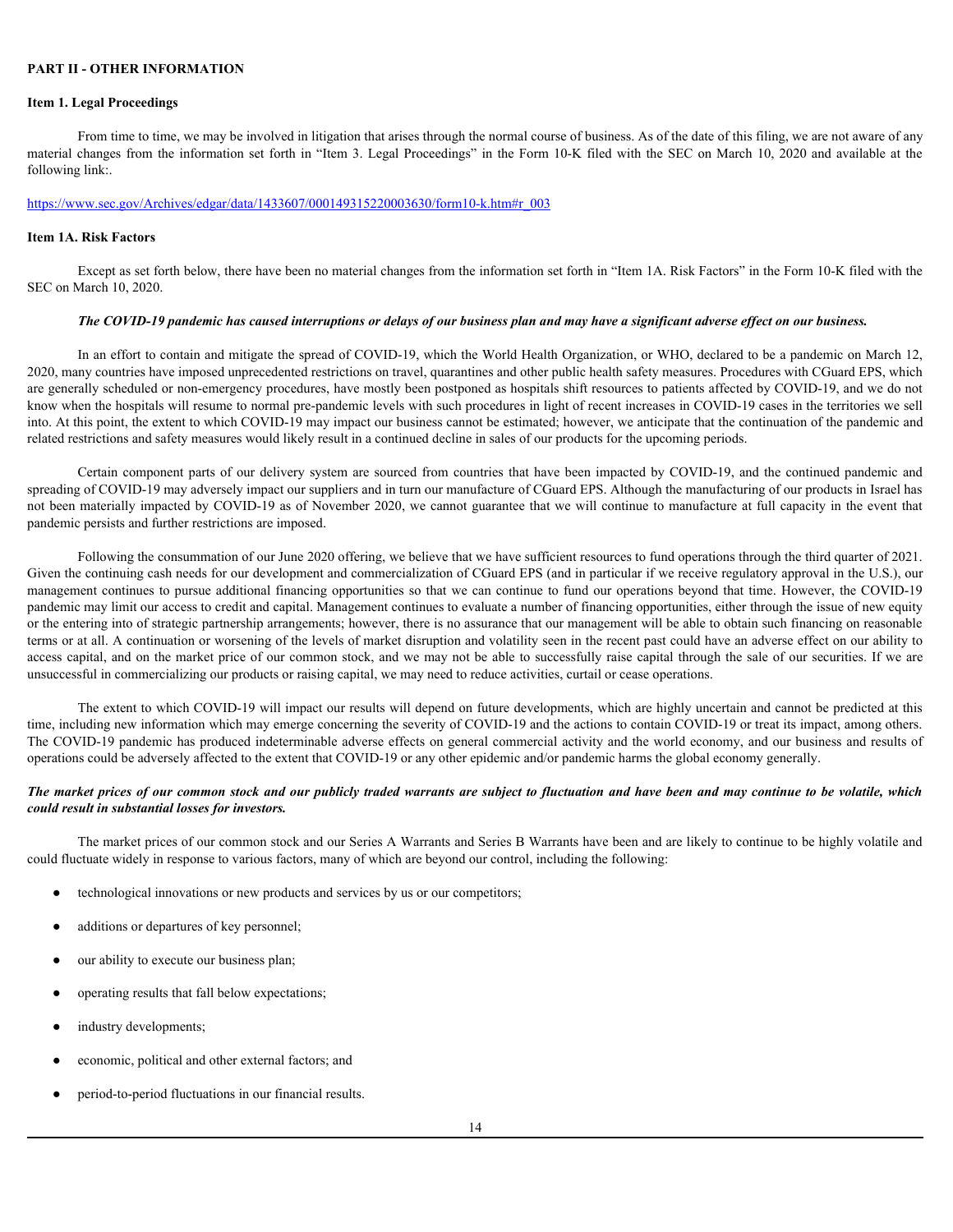In addition, the securities markets have from time to time experienced significant price and volume fluctuations that are unrelated to the operating need of particular companies. Moreover, on March 12, 2020, the WHO declar performance of particular companies. Moreover, on March 12, 2020, the WHO declared COVID-19 to be a pandemic, and the COVID-19 pandemic has resulted in significant financial market volatility and uncertainty in recent months. A continuation or worsening of the levels of market disruption and volatility seen in the recent past could have an adverse effect on our ability to access capital, on our business, results of operations and financial condition, and on the market price of our common stock. These market fluctuations may also significantly affect the market prices of our common stock and our publicly traded warrants.

## <span id="page-30-0"></span>**Item 5. Other Information**

Not applicable

## <span id="page-30-1"></span>**Item 6. Exhibits**

## **EXHIBIT INDEX**

| <b>Exhibit No.</b> | Description                                                                                                                                                                                                                                     |
|--------------------|-------------------------------------------------------------------------------------------------------------------------------------------------------------------------------------------------------------------------------------------------|
| 3.1                | Amended and Restated Certificate of Incorporation, as amended through September 30, 2015 (incorporated by reference to Exhibit 3.1 to Quarterly<br>Report on Form 10-Q filed with the Securities and Exchange Commission on November 9, 2015)   |
| 3.2                | Amended and Restated Bylaws (incorporated by reference to Exhibit 3.2 to Current Report on Form 8-K filed with the Securities and Exchange<br>Commission on April 1, 2011)                                                                      |
| 3.3                | Certificate of Designation, Preferences and Rights of Series A Preferred Stock (incorporated by reference to Exhibit 3.1 to Current Report on Form<br>8-K filed with the Securities and Exchange Commission on October 25, 2013)                |
| 3.4                | Certificate of Amendment to Amended and Restated Certificate of Incorporation of InspireMD, Inc. (incorporated by reference to Exhibit 3.1 to the<br>Current Report on Form 8-K filed on May 25, 2016)                                          |
| 3.5                | Certificate of Designation of Preferences, Rights and Limitations of Series B Convertible Preferred Stock (incorporated by reference to Exhibit 3.5<br>to the Quarterly Report on Form 10-Q filed on August 9, 2016)                            |
| 3.6                | Certificate of Amendment to Amended and Restated Certificate of Incorporation of InspireMD, Inc. (incorporated by reference to Exhibit 3.1 to the<br>Current Report on Form 8-K filed on September 29, 2016)                                    |
| 3.7                | Certificate of Designation of Preferences, Rights and Limitations of Series C Convertible Preferred Stock (incorporated by reference to Exhibit 3.1)<br>to the Current Report on Form 8-K filed on March 15, 2017)                              |
| 3.8                | Certificate of Amendment to Certificate of Designation of Preferences, Rights and Limitation of Series C Convertible Preferred Stock (incorporated<br>by reference to Exhibit 3.1 to the Current Report on Form 8-K filed on November 29, 2017) |
|                    | 15                                                                                                                                                                                                                                              |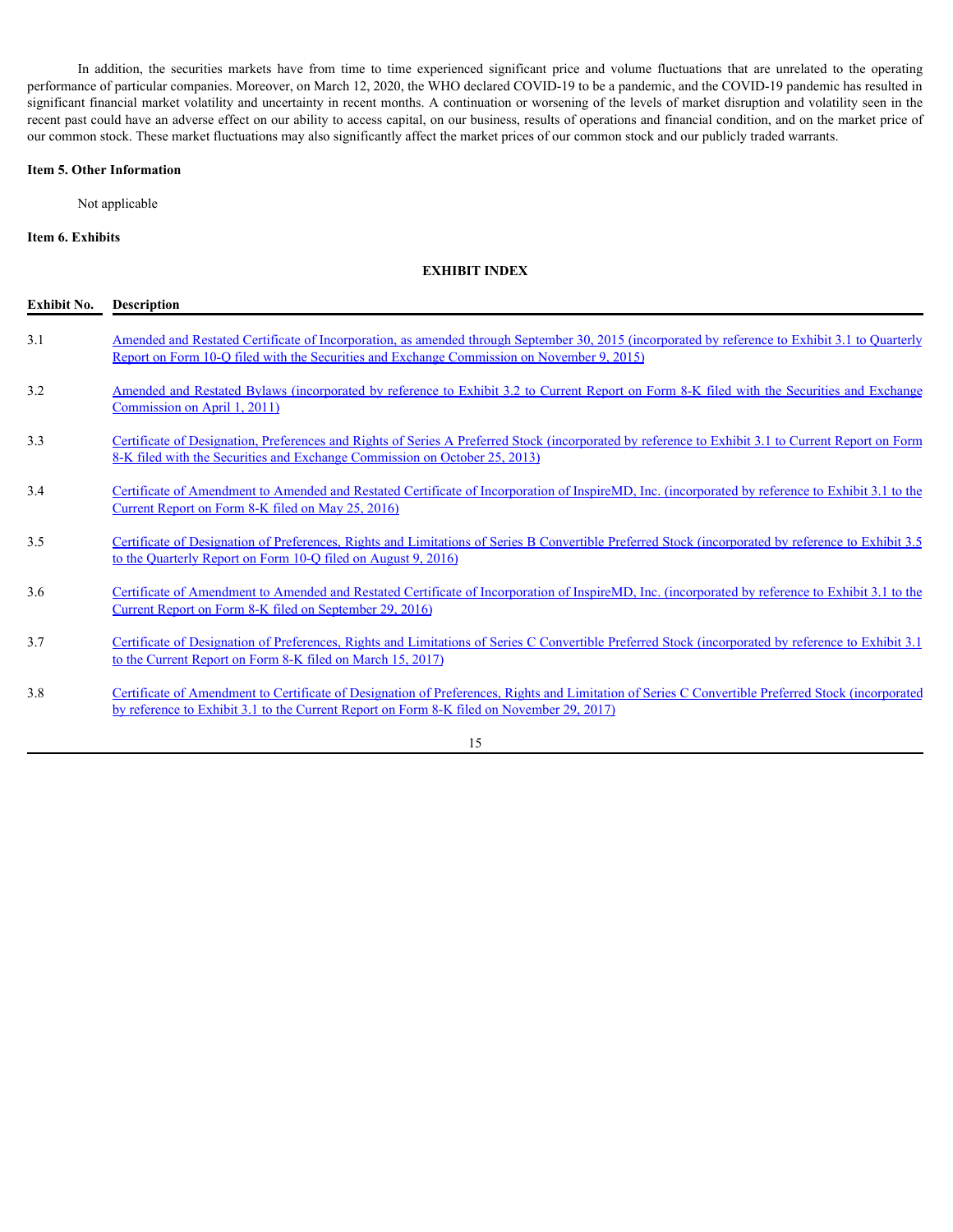| 3.9 | s. Rights and Limitation of Series D Convertible Preferred Stock (incorporated by reference to F<br>. Designation of Preferences.'<br>:xhibi |  |
|-----|----------------------------------------------------------------------------------------------------------------------------------------------|--|
|     | to the Current Report on Form 8-K filed on December 4, 2<br>-2017                                                                            |  |

- 3.10 [Certificate of Amendment to Certificate of Designation of Preferences, Rights and Limitation of Series B Convertible Preferred Stock \(incorporated](https://content.edgar-online.com/ExternalLink/EDGAR/0001493152-17-014515.html?hash=584e9cfb76a37c6f2cce013c9d3865f14a5ef4d0496a5b24354fd5359baa94ae&dest=EX3-1_HTM) [by reference to Exhibit 3.1 to the Current Report on Form 8-K filed on December 12, 2017\)](https://content.edgar-online.com/ExternalLink/EDGAR/0001493152-17-014515.html?hash=584e9cfb76a37c6f2cce013c9d3865f14a5ef4d0496a5b24354fd5359baa94ae&dest=EX3-1_HTM)
- 3.11 [Certificate of Amendment to Certificate of Designation of Preferences, Rights and Limitation of Series B Convertible Preferred Stock \(incorporated](https://content.edgar-online.com/ExternalLink/EDGAR/0001493152-17-015011.html?hash=330d9af5d4bd5b622f6927ad27ff9475ba855a6fe336f042e989940ee251fea3&dest=EX3-1_HTM) [by reference to Exhibit 3.1 to the Current Report on Form 8-K filed on December 22, 2017\)](https://content.edgar-online.com/ExternalLink/EDGAR/0001493152-17-015011.html?hash=330d9af5d4bd5b622f6927ad27ff9475ba855a6fe336f042e989940ee251fea3&dest=EX3-1_HTM)
- 3.12 [Certificate of Amendment to Amended and Restated Certificate of Incorporation of InspireMD, Inc. \(incorporated by reference to Exhibit 3.1 to the](https://content.edgar-online.com/ExternalLink/EDGAR/0001493152-18-001617.html?hash=25af1fa0d9800ea4cb8501b6f5c40f101fe7ff435e02df9c9c2709a75c8df150&dest=EX3-1_HTM) [Current Report on Form 8-K filed on February 7, 2018\)](https://content.edgar-online.com/ExternalLink/EDGAR/0001493152-18-001617.html?hash=25af1fa0d9800ea4cb8501b6f5c40f101fe7ff435e02df9c9c2709a75c8df150&dest=EX3-1_HTM)
- 3.13 Certificate of Amendment to Certificate of Designation of Preferences, Rights and Limitation of Series D Convertible Preferred Stock (incorporated by reference to Exhibit 3.1 to the Current Report on Form 8-K filed on March 1, 2018)
- 3.14 Certificate of Amendment to Certificate of Designation of Preferences, Rights and Limitation of Series D Convertible Preferred Stock (incorporated by reference to Exhibit 3.1 to the Current Report on Form 8-K filed on April 3, 2018)
- 3.15 Certificate of Amendment to Certificate of Designation of Preferences, Rights and Limitation of Series B Convertible Preferred Stock (incorporated by reference to Exhibit 3.1 to the Current Report on Form 8-K filed on July 5, 2018)
- 3.16 Certificate of Amendment to Amended and Restated Certificate of Incorporation of InspireMD, Inc. (incorporated by reference to Exhibit 3.1 to the Current Report on Form 8-K filed on March 28, 2019)
- 10.1 Sales Agreement, dated July 28, 2020 (incorporated by reference to Exhibit 1.1 to the Company's Current Report on Form 8-K, filed with the SEC on July 28, 2020)
- 10.2+ Fourth Amendment to Amended and Restated Employment Agreement, dated August 14, 2020, by and between InspireMD, Inc. and Craig Shore (incorporated by reference to Exhibit 10.1 to the Company's Current Report on Form 8-K filed on August 18, 2020)
- 10.3+ Sixth Amendment to the InspireMD, Inc. 2013 Long-Term Incentive Plan (incorporated by reference to Exhibit 10.1 to the Company's Current Report on Form 8-K filed on August 31, 2020)
- 31.1\* Certification of Chief Executive Officer pursuant to Section 302 of the Sarbanes-Oxley Act of 2002.
- 31.2\* Certification of Chief Financial Officer pursuant to Section 302 of the Sarbanes-Oxley Act of 2002.
- 32.1\* Certification of Chief Executive Officer pursuant to Section 906 of the Sarbanes-Oxley Act of 2002.
- 32.2\* Certification of Chief Financial Officer pursuant to Section 906 of the Sarbanes-Oxley Act of 2002.
- 10.19Continue of Amendment to Ceriffrance of Decisionion of Professions, Rights and Limitation of Scries D.Commuthic Professions Company (Company of the Company of the Company of Scries D.Commuthic Professions is Equal t (eXtensible Business Reporting Language), (i) Condensed Consolidated Balance Sheets, (ii) Condensed Consolidated Statements of Operations, (iii) Condensed Consolidated Statements of Cash Flows, and (v) the Notes to the Condensed Consolidated Financial Statements
- \* Filed herewith.

+ Management contract or compensatory plan or arrangement.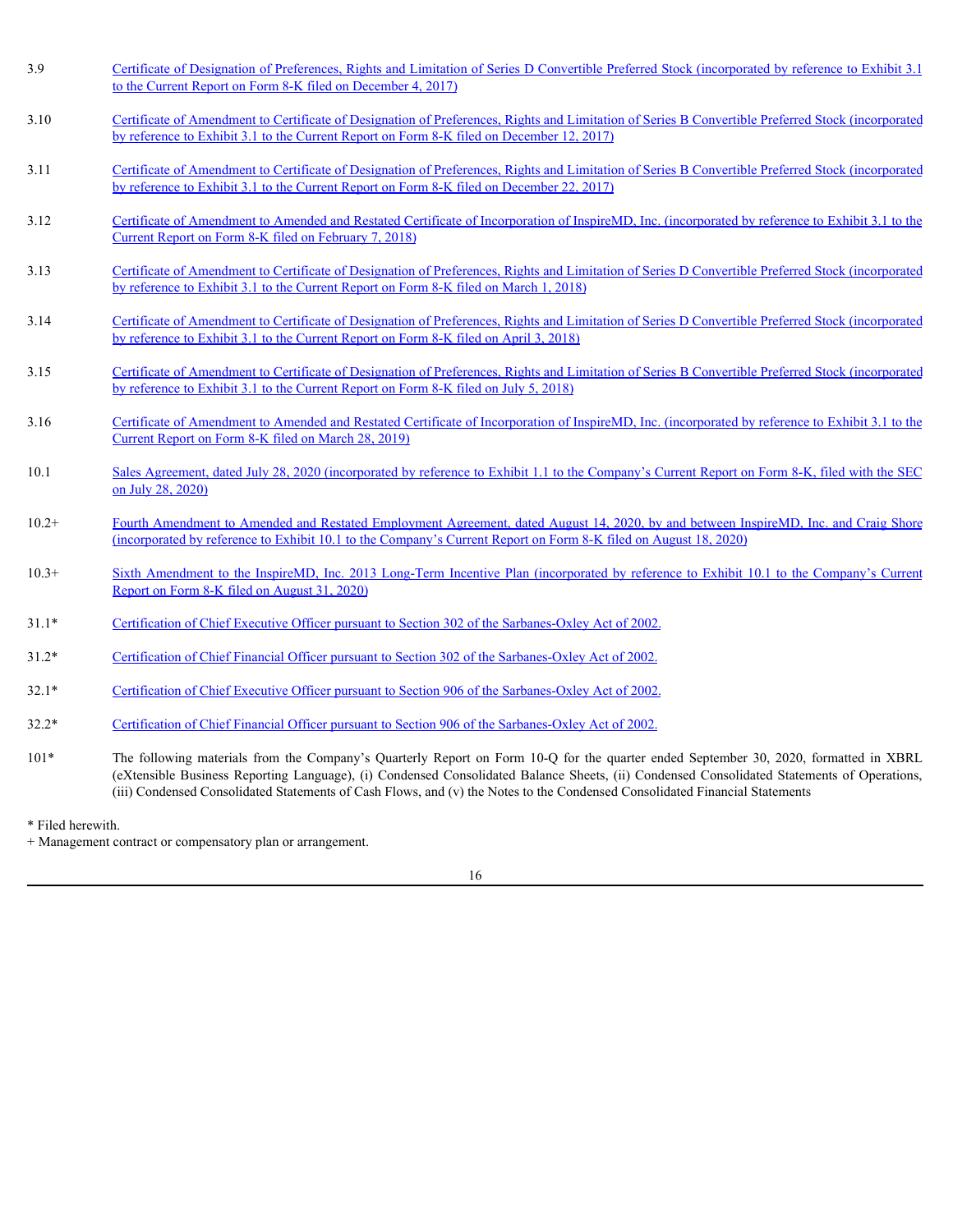## **SIGNATURES**

| <b>SIGNATURES</b><br>Pursuant to the requirements of the Securities Exchange Act of 1934, the registrant has duly caused this report to be signed on its behalf by the |                                                                                     |
|------------------------------------------------------------------------------------------------------------------------------------------------------------------------|-------------------------------------------------------------------------------------|
| undersigned thereunto duly authorized.                                                                                                                                 |                                                                                     |
|                                                                                                                                                                        | INSPIREMD, INC.                                                                     |
| Date: November 9, 2020                                                                                                                                                 | /s/ Marvin Slosman<br>By:<br>Name: Marvin Slosman,                                  |
| Date: November 9, 2020                                                                                                                                                 | President and Chief Executive Officer<br>Title:<br>/s/ Craig Shore                  |
|                                                                                                                                                                        | By:<br>Name: Craig Shore<br>Title: Chief Financial Officer, Secretary and Treasurer |
| 17                                                                                                                                                                     |                                                                                     |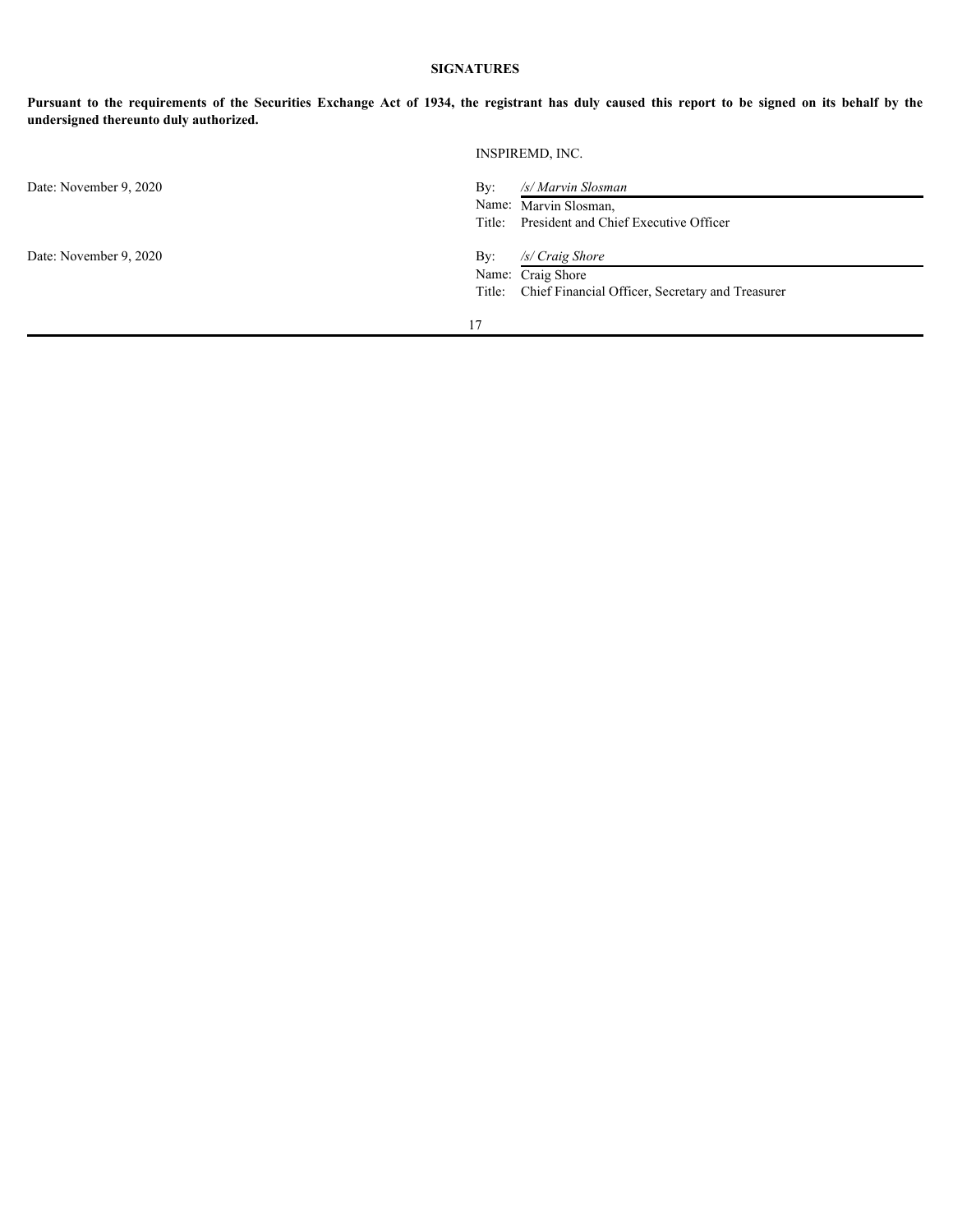## **CERTIFICATION OF CHIEF EXECUTIVE OFFICER PURSUANT TO SECTION 302 OF THE SARBANES-OXLEY ACT OF 2002**

## <span id="page-33-0"></span>**I, Marvin Slosman, certify that:**

- 1. I have reviewed this Quarterly Report on Form 10-Q of InspireMD, Inc.;
- statements made, in light of the circumstances under which such statements were made, not misleading with respect to the period covered by this report;
- financial condition, results of operations and cash flows of the registrant as of, and for, the periods presented in this report;
- EXHIBIT 31.1<br> **EXHIBIT 31.1**<br> **PURSUANT TO SECTION 302 OF THE SARBANES-OXLEY ACT OF 2002**<br> **Rave reviewed this Quarterly Report on Form 10-Q of InspireMD, Inc.;**<br>
2. Based on my knowledge, this report does not contain any EXHIBIT 31.1<br> **EXHIBIT 31.1**<br>
PURSUANT TO SECTION 302 OF THE SARBANES-OXLEY ACT OF 2002<br>
2. Based on my knowledge, this report do Form 10-Q of InspireMD, Inc.;<br>
2. Based on my knowledge, this report does not contain any un EXHIBIT 31.1<br> **EXHIBIT 31.1**<br> **EVIRSUANT TO SECTION 302 OF THE SARBANES-OXLEY ACT OF 2002**<br>
1. I have reviewed this Quaterly Report on Form 10-Q of InspireMD, Inc.;<br>
2. Hased on my knowledge, this report does not contain a Exchange Act Rules 13a-15(e) and 15d-15(e)) and internal control over financial reporting (as defined in Exchange Act Rules 13a-15(f) and 15d-15(f)) for the registrant and have: EXHIBIT 31.1<br> **EXHIBIT 31.1**<br> **EXHIBIT 31.1**<br> **EXHIBIT 31.1**<br> **EXHIBIT 31.1**<br> **EXHIBIT 31.1**<br> **EVALUANT TO SECTION 300 OF THE SARBANES-OXLEY ACT OF 2002**<br> **EVALUANT CONSUMPLE CONSUMPLE CONSUMPLE CONSUMPLE CONSUMPLE AND THE** 
	- a. designed such disclosure controls and procedures, or caused such disclosure controls and procedures to be designed under our supervision, to ensure particularly during the period in which this report is being prepared;
	- b. designed such internal control over financial reporting, or caused such internal control over financial reporting to be designed under our supervision, to provide reasonable assurance regarding the reliability of financial reporting and the preparation of financial statements for external purposes in accordance with generally accepted accounting principles;
	- c. evaluated the effectiveness of the registrant's disclosure controls and procedures and presented in this report our conclusions about the effectiveness of the disclosure controls and procedures, as of the end of the period covered by this report based on such evaluation; and
	- d. disclosed in this report any change in the registrant's internal control over financial reporting that occurred during the registrant's most recent fiscal quarter (the registrant's fourth fiscal quarter in the case of an annual report) that has materially affected, or is reasonably likely to materially affect, the registrant's internal control over financial reporting; and
- 5. The registrant's other certifying officer(s) and I have disclosed, based on our most recent evaluation of internal control over financial reporting, to the registrant's auditors and the audit committee of the registrant's board of directors (or persons performing the equivalent functions):
	- a. all significant deficiencies and material weaknesses in the design or operation of internal control over financial reporting which are reasonably likely to adversely affect the registrant's ability to record, process, summarize and report financial information; and
	- b. any fraud, whether or not material, that involves management or other employees who have a significant role in the registrant's internal control over financial reporting.

Date: November 9, 2020 */s/ Marvin Slosman*

Marvin Slosman Chief Executive Officer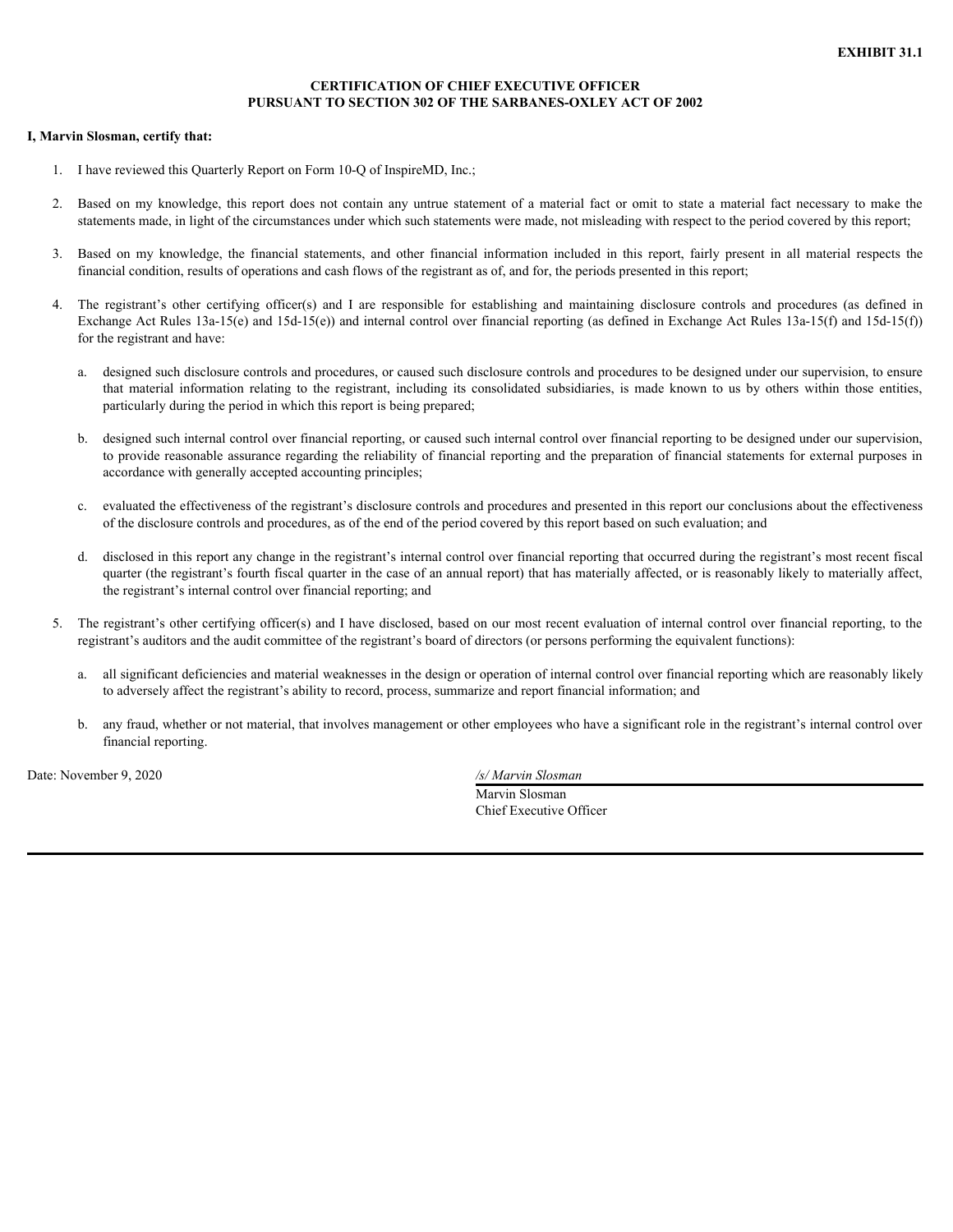## **CERTIFICATION OF CHIEF FINANCIAL OFFICER PURSUANT TO SECTION 302 OF THE SARBANES-OXLEY ACT OF 2002**

## <span id="page-34-0"></span>**I, Craig Shore, certify that:**

- 1. I have reviewed this Quarterly Report on Form 10-Q of InspireMD, Inc.;
- statements made, in light of the circumstances under which such statements were made, not misleading with respect to the period covered by this report;
- financial condition, results of operations and cash flows of the registrant as of, and for, the periods presented in this report;
- EXHIBIT 31.2<br> **EXHIBIT 31.2**<br> **PURSUANT TO SECTION 302 OF THE SARBANES-OXLEY ACT OF 2002**<br> **2.** Based on my knowledge, this report does not contain any untrue statement of a material fact or omit to state a material fact n **EXHIBICATION OF CHIEF FINANCIAL OFFICER**<br> **3. Based on my knowledge, this Quarterly Report on Form 10-Q of InspireMD, Inc.;**<br>
3. Based on my knowledge, this report does not contain any untrue statement of a material fact EXHIBIT 31.2<br>
PURSUANT TO SECTION 302 OF THE SARBANES-OXLEY ACT OF 2002<br>
1. I have reviewed this Quarterly Report on Form 10-Q of InspireMD, Inc.;<br>
2. Hased on my knowledge, this report does not contain any untrue statemen Exchange Act Rules 13a-15(e) and 15d-15(e)) and internal control over financial reporting (as defined in Exchange Act Rules 13a-15(f) and 15d-15(f)) for the registrant and have: EXHIBIT 31.2<br> **EXHIBIT 31.2**<br> **EXHIBIT 31.2**<br> **EXHIBIT 31.2**<br> **EXHIBIT 31.2**<br> **EXHIBIT 31.2**<br> **EVALUA TTO SECTION 300 OF THE SARBANES-OXLEY ACT OF 2002**<br> **EVALUA DEC**<br> **EVALUA CONSOLUTE CONSOLUTE CONSOLUTE AND THE SARBANES** 
	- a. designed such disclosure controls and procedures, or caused such disclosure controls and procedures to be designed under our supervision, to ensure particularly during the period in which this report is being prepared;
	- b. designed such internal control over financial reporting, or caused such internal control over financial reporting to be designed under our supervision, to provide reasonable assurance regarding the reliability of financial reporting and the preparation of financial statements for external purposes in accordance with generally accepted accounting principles;
	- c. evaluated the effectiveness of the registrant's disclosure controls and procedures and presented in this report our conclusions about the effectiveness of the disclosure controls and procedures, as of the end of the period covered by this report based on such evaluation; and
	- d. disclosed in this report any change in the registrant's internal control over financial reporting that occurred during the registrant's most recent fiscal quarter (the registrant's fourth fiscal quarter in the case of an annual report) that has materially affected, or is reasonably likely to materially affect, the registrant's internal control over financial reporting; and
- 5. The registrant's other certifying officer(s) and I have disclosed, based on our most recent evaluation of internal control over financial reporting, to the registrant's auditors and the audit committee of the registrant's board of directors (or persons performing the equivalent functions):
	- a. all significant deficiencies and material weaknesses in the design or operation of internal control over financial reporting which are reasonably likely to adversely affect the registrant's ability to record, process, summarize and report financial information; and
	- b. any fraud, whether or not material, that involves management or other employees who have a significant role in the registrant's internal control over financial reporting.

Date: November 9, 2020 */s/ Craig Shore*

Craig Shore Chief Financial Officer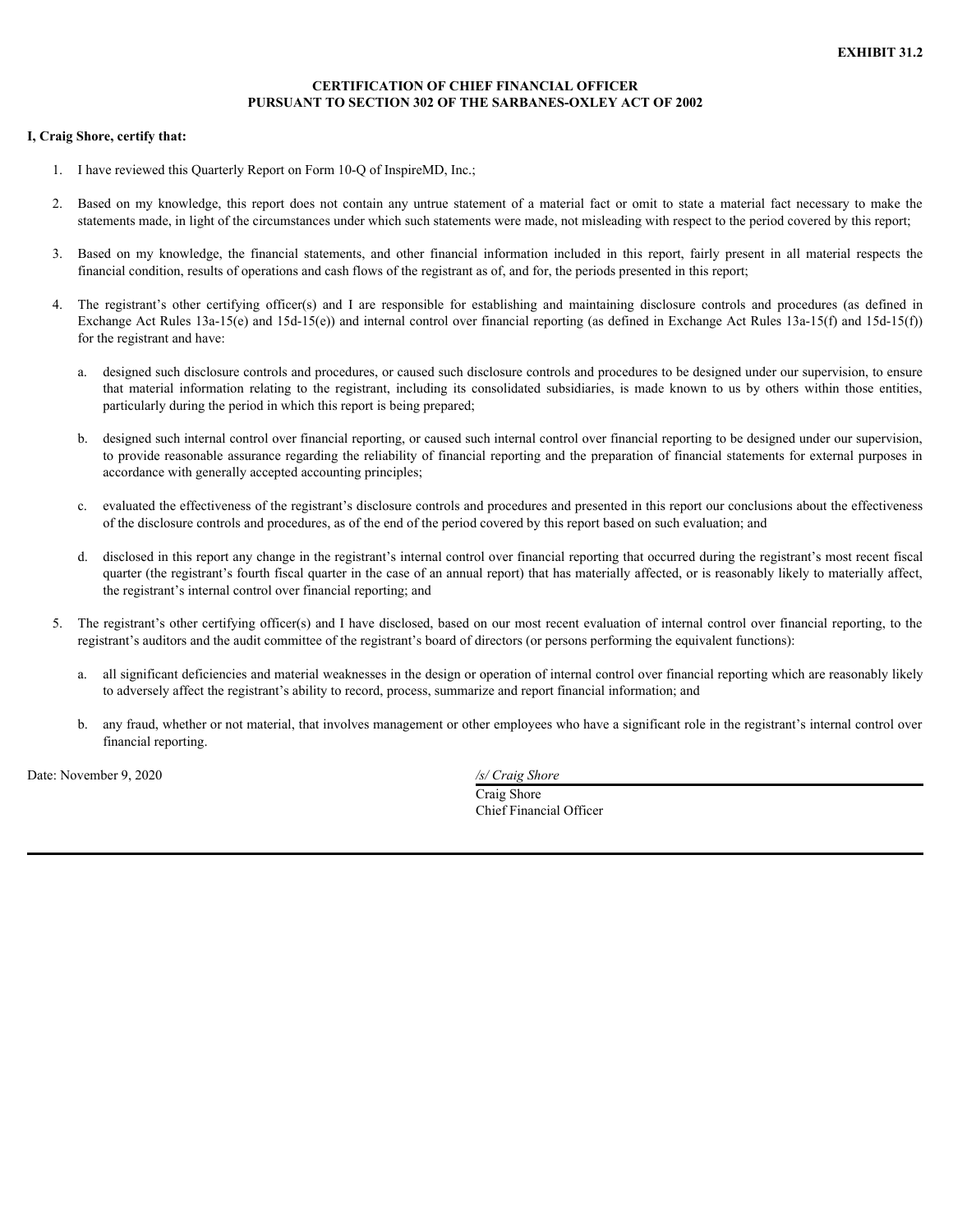## **CERTIFICATION OF CHIEF EXECUTIVE OFFICER PURSUANT TO 18 U.S.C. SECTION 1350, AS ADOPTED PURSUANT TO SECTION 906 OF THE SARBANES-OXLEY ACT OF 2002**

**This certification is furnished solely pursuant to Section 906 of the Sarbanes-Oxley Act of 2002 (18 U.S.C. 1350) and accompanies the Quarterly Report on Form 10-Q (the "Form 10-Q") for the quarter ended September 30, 2020 of InspireMD, Inc. (the "Company"). I, Marvin Slosman, the Chief Executive Officer of the Company, certify that, based on my knowledge:**

(1) The Form 10-Q fully complies with the requirements of Section 13(a) or Section 15(d) of the Securities Exchange Act of 1934; and

(2) The information contained in the Form 10-Q fairly presents, in all material respects, the financial condition and results of operations of the Company as of and for the periods covered in this report.

Date: November 9, 2020 By: */s/ Marvin Slosman* Name: Marvin Slosman

Title: Chief Executive Officer

<span id="page-35-0"></span>**THE FORE THE FORE CERTIFICATION OF CHIEF EXECUTIVE OFFICER**<br> **THE CERTIFICATION SECTION 350,**<br> **THE CERTIFICATION SECTION 350,**<br> **THE CERTIFICATION SECTION 360,**<br> **THE CERTIFICATION SECTION 360 OF THE SKENGT-SOLUT ACT OF Sarbanes-Oxley Act of 2002 (subsections (a) and (b) of Section 1350, Chapter 63 of Title 18, United States Code) and, accordingly, is not being filed as part of the Form 10-Q for purposes of Section 18 of the Securities Exchange Act of 1934, as amended, and is not incorporated by reference into any filing of the Company, whether made before or after the date hereof, regardless of any general incorporation language in such filing.**